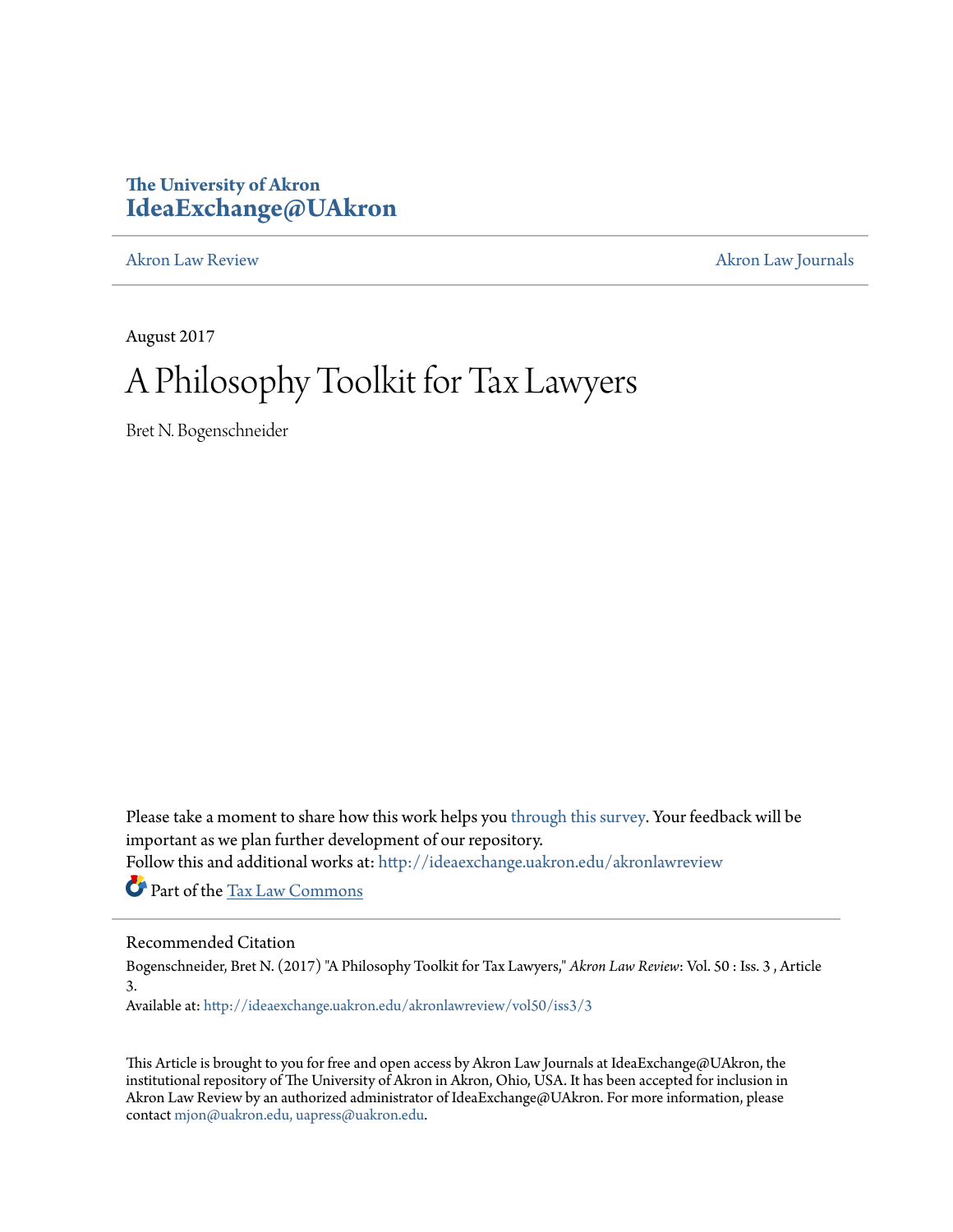*Bret N. Bogenschneider\** 

| I.   |                                              |                                                      |  |  |
|------|----------------------------------------------|------------------------------------------------------|--|--|
| Π.   | The Philosophical Toolkit for Tax Lawyers460 |                                                      |  |  |
|      |                                              |                                                      |  |  |
|      |                                              |                                                      |  |  |
|      |                                              | 2. Critique of Moral Philosophy & Taxation463        |  |  |
|      | <b>B.</b>                                    |                                                      |  |  |
|      |                                              |                                                      |  |  |
|      |                                              | 2. Critique of Legal Philosophy & Taxation 466       |  |  |
|      |                                              |                                                      |  |  |
|      |                                              | 1. Law and Economics & Taxation 468                  |  |  |
|      |                                              | 2. Critique of Law & Economics and Taxation470       |  |  |
|      | D.                                           |                                                      |  |  |
|      |                                              | 1. Philosophy of Science and Taxation 472            |  |  |
|      |                                              | 2. Critique of Philosophy of Science and Taxation473 |  |  |
|      | Е.                                           |                                                      |  |  |
|      |                                              | 1. Philosophy of Mind and Taxation 474               |  |  |
|      |                                              | 2. Critique of Philosophy of Mind and Taxation476    |  |  |
|      | $F_{\cdot}$                                  |                                                      |  |  |
|      |                                              | 1. Philosophy of Language and Taxation 477           |  |  |
|      |                                              | 2. Critique of Philosophy of Language and            |  |  |
|      |                                              |                                                      |  |  |
|      |                                              |                                                      |  |  |
|      |                                              | 1. Critical Tax Theory and Taxation 481              |  |  |
|      |                                              | 2. Critique of Critical Tax Theory and Taxation482   |  |  |
| III. | Criticisms of Philosophy as Applied in Legal |                                                      |  |  |
|      |                                              |                                                      |  |  |
|      |                                              |                                                      |  |  |
|      | В.                                           | The Case Against "Brilliance" in Law and             |  |  |
|      |                                              |                                                      |  |  |
|      | $C_{\cdot}$                                  | Is Philosophy and Tax Law Merely a Sub-              |  |  |
|      |                                              |                                                      |  |  |
|      |                                              | D. Why is Chief Justice Roberts Opposed to Law and   |  |  |

451

1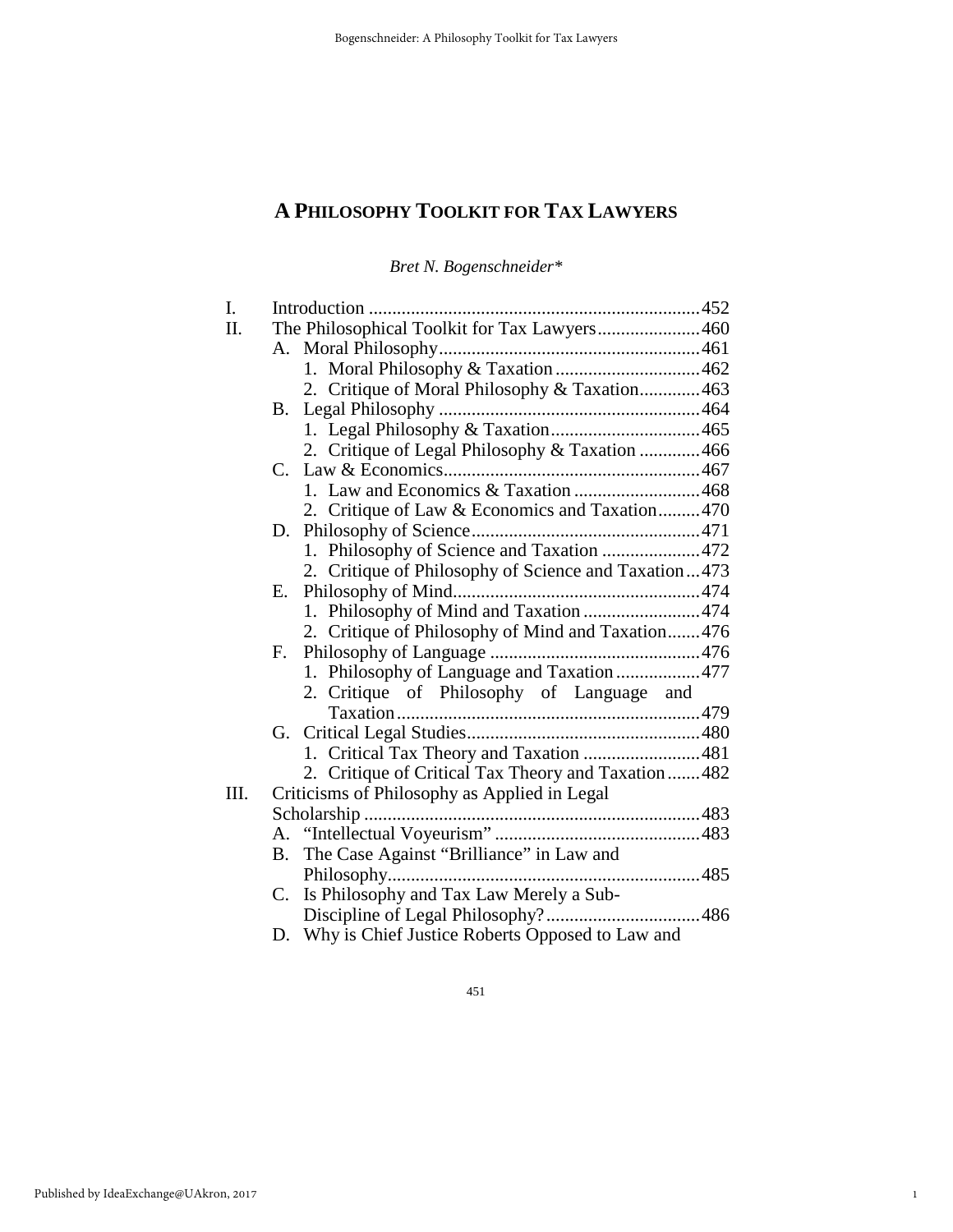| 452 | <b>AKRON LAW REVIEW</b> | 150:451 |
|-----|-------------------------|---------|
|     |                         |         |
|     |                         |         |
|     |                         |         |

## I. INTRODUCTION

Philosophy functions as a tool for tax lawyers. The various schools of philosophy are akin to a toolkit with different tools for differing projects where the more tools the tax lawyer knows how to use, the more effective he or she will be in the practice of tax law. However, scholarly research in the field of taxation is often not guided by philosophy. And, when a philosophical reference is given, such is rarely developed in a pluralistic manner. The most common citations given in tax scholarship are to Adam Smith,<sup>[1](#page-2-0)</sup> John Locke,<sup>[2](#page-2-1)</sup> and *increasingly* within law journals, to John Rawls.<sup>[3](#page-2-2)</sup> Modern research in tax law thus often takes a Rawlsian balancing approach based on evaluative criteria identified by Adam Smith or John Stuart Mill.<sup>[4](#page-2-3)</sup> This is the determination in tax law of the class of legal reasons that can be used to justify tax laws or legal opinions.[5](#page-2-4) The approach predominantly reflects "Moral Philosophy" where the idea is to identify "justice" with respect to tax laws.<sup>6</sup> The intense focus on one particular school of philosophy is like using a hammer for any and all possible tasks; hence, from pounding nails to pounding screws, we can be fairly sure that tax scholars will generally set out to solve a problem using the philosophical hammer of Adam

<sup>\*</sup> Senior Lecturer (Associate Prof.), University of Surrey (UK), School of Law.

<span id="page-2-0"></span><sup>1.</sup> ADAM SMITH, AN INQUIRY INTO THE NATURE AND CAUSES OF THE WEALTH OF NATIONS (5th ed., London, Strahan & Cadell 1789) (1776); *see also* DAVID RICARDO, ON THE PRINCIPLES OF POLITICAL ECONOMY AND TAXATION (London, John Murray 1817)*.*

<span id="page-2-1"></span><sup>2.</sup> JOHN LOCKE, TWO TREATISES OF GOVERNMENT (Peter Laslett ed., Cambridge Univ. Press 1988) (1690); *see also* THOMAS HOBBES, LEVIATHAN: OR THE MATTER, FORME, AND POWER OF A COMMON-WEALTH ECCLESIASTICAL AND CIVIL (n.p., n. pub. 1651).

<span id="page-2-2"></span><sup>3.</sup> JOHN RAWLS, A THEORY OF JUSTICE (2nd ed., Harvard Univ. Press 1999) (Cambridge, Mass., Belknap Press of Harvard University Press, 1971).

<sup>4.</sup> JOHN STUART MILL, ON LIBERTY (London, John W. Parker & Son 1859).

<span id="page-2-4"></span><span id="page-2-3"></span><sup>5.</sup> *Id.* at 561 ("Every theory of law (or jurisprudence) provides an account of the conditions of membership in the class of legal reasons.").

<span id="page-2-5"></span><sup>6.</sup> *See* GEORG WILHELM FRIEDRICH HEGEL, PHILOSOPHY OF RIGHT § 215, et seq. (London, S. W. Dyde trans., George Bell & Sons 1896); *see also* Jules Coleman & Brian Leiter, *Determinacy, Objectivity, and Authority*, 142 U. PA. L. REV. 549, 554-55 (1993) ("Instead of illuminating the conceptual or theoretical commitments of our practices, normative theories set out the conditions under which certain practices and institutions could be justified or defended. Though analytic and normative theories differ in their purposes, they are not always unconnected."). Coleman & Leiter identify philosophy of language as providing an account of conceptual and theoretical commitments of linguistic practices as *de facto* relevant to law. *Id.* at 555.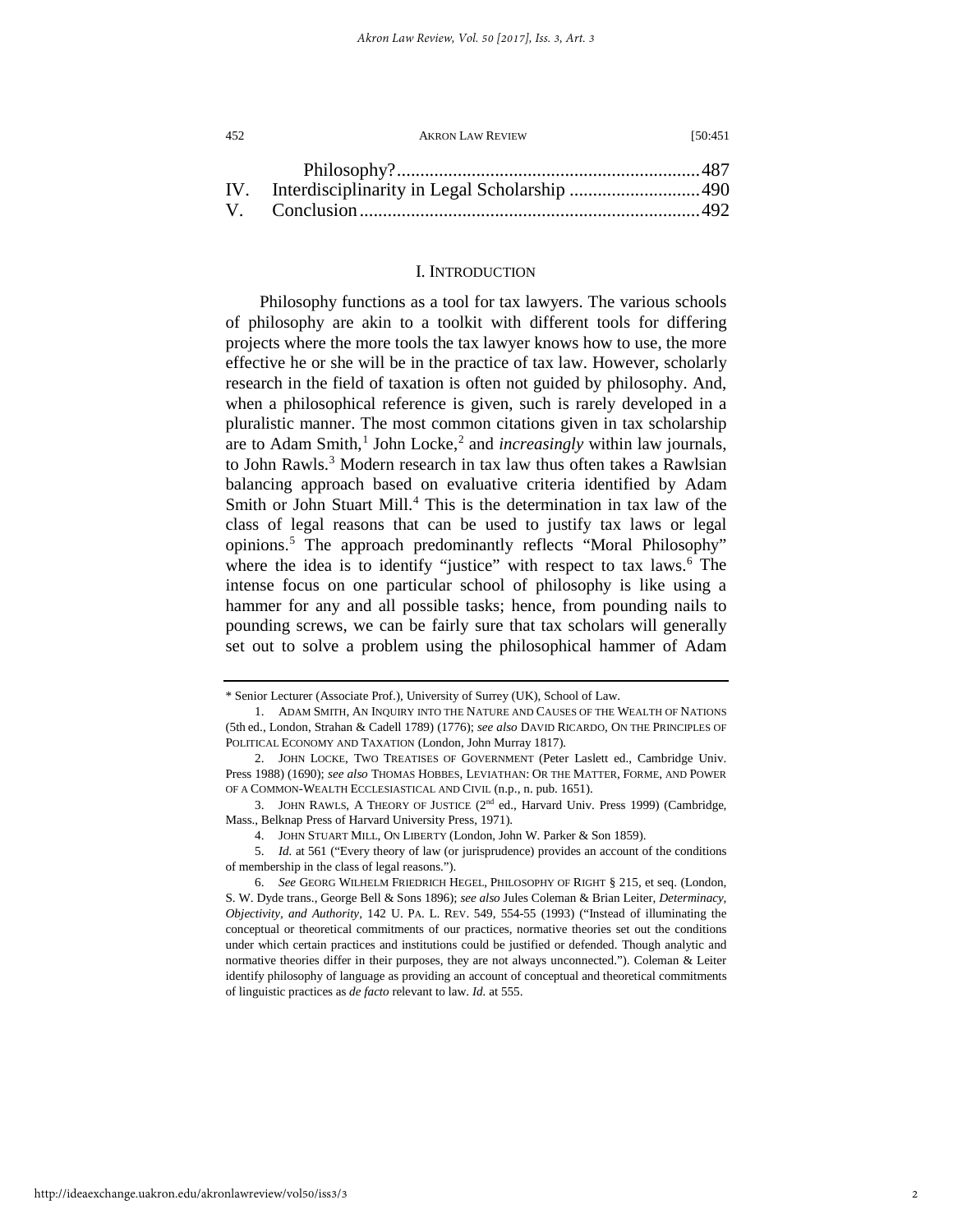Smith, John Locke, or John Rawls.

This singular focus on Moral Philosophy is not reflective of the current practice of tax lawyers, or the research of tax scholars. At times, the conversation amongst tax lawyers shifts over to causative effects of tax policy more characteristic of the "Philosophy of Science"[.7](#page-3-0) Occasionally, a tax scholar will point out that tax evaluative criteria seem to be culturally determined as indicative of "Philosophy of Language."[8](#page-3-1) Tax research is increasingly undertaken from the perspective of economic psychology that sets out to study the "social norms"<sup>[9](#page-3-2)</sup> of taxpayer behavior, which is premised, in part, on "Philosophy of Mind."[10](#page-3-3) Nonetheless, research in this field does take human thought as objectively rational and self-interested, which is precisely why it is called *economic* psychology.[11](#page-3-4) Such a presumption of self-interested rationality in human behavior is typical of the philosophy of "Law and Economics."[12](#page-3-5) If the philosophical orientation is extended beyond economics, there would be at least the potential for considerations of the "common good" or even altruism.[13](#page-3-6) The

<span id="page-3-2"></span>9. ERICH KIRCHLER, THE ECONOMIC PSYCHOLOGY OF TAX BEHAVIOUR (Cambridge Univ. Press, 2007).

<sup>7.</sup> *See* KARL POPPER, THE LOGIC OF SCIENTIFIC DISCOVERY (Routledge 1992).

<span id="page-3-1"></span><span id="page-3-0"></span><sup>8.</sup> LUDWIG WITTGENSTEIN, PHILOSOPHICAL INVESTIGATIONS (G. E. M. Anscombe trans., 4th ed. Wiley-Blackwell 2009); RICHARD RORTY, PHILOSOPHY AND THE MIRROR OF NATURE (Princeton Univ. Press 1979); *see, e.g.*, Omri Marian, *Meaningless Comparisons: Corporate Tax Reform Discourse in the United States*, 32 VA. TAX REV. 133, 140 (2012). *But see* Bret N. Bogenschneider, *Wittgenstein on Why Tax Law is Comprehensible*, 2015 BRIT. TAX REV. 252.

<span id="page-3-3"></span><sup>10.</sup> RENÉ DESCARTES, DISCOURSE ON METHOD FOR CONDUCTING ONE'S REASON WELL AND OF SEEKING TRUTH IN THE SCIENCES (Donald A. Cress trans., 3rd ed., Hackett Publishing Company 1998) (1637); *see, e.g.*, John Prebble, *Ectopia, Tax Law and International Taxation*, 1997 BRIT. TAX REV. 383.

<span id="page-3-4"></span><sup>11.</sup> Ronald H. Coase, *The Problem of Social Cost*, 3 J. L. & ECON. 1 (1960); GUIDO CALABRESI, THE COSTS OF ACCIDENTS, A LEGAL AND ECONOMIC ANALYSIS (Yale Univ. Press 1970); Thomas S. Ulen, *Rational Choice Theory in Law and Economics*, *in* ENCYCLOPEDIA OF LAW AND ECONOMICS, VOLUME I. 790 (Boudewijn Bouckaert & Gerrit De Geest eds., Elgar 2000).

<span id="page-3-5"></span><sup>12.</sup> RICHARD POSNER, ECONOMIC ANALYSIS OF LAW (9th ed., Wolter Kluwer 2014); *see also* Russell B. Korobkin & Thomas S. Ulen, *Law and Behavioral Science: Removing the Rational Choice Assumption from Law and Economics*, 88 CAL. L. REV. 1051 (2000). *But see* Jeanne L. Schroeder, *The End of the Market: A Psychoanalysis of Law and Economics*, 112 HARV. L. REV. 483 (1998); Bret N. Bogenschneider & Mathias Kasper, *The Human Subconscious and Taxation*, 5:4 INT. J ECON. & BUS. LAW 8 (2016), citing SIGMUND FREUD, VORLESUNGEN ZUR EINFÜHRUNG IN DIE PSYCHOANALYSE (Frankfurt/Main, Fischer 1998) (1916-17); JACQUES LACAN, THE SEMINAR OF JACQUES LACAN: BOOK 1 & 2 (Jacques-Alain Miller ed., Cambridge Univ. Press, 1988).

<span id="page-3-6"></span><sup>13.</sup> *See* SÖREN KIERKEGAARD, THE SICKNESS UNTO DEATH (Princeton Univ. Press 1983) (1849); KIERKEGAARD, KIERKEGAARD'S WRITINGS, XVI: WORKS OF LOVE (Howard V. Hong & Edna H. Hong eds., Princeton Univ. Press 1995) (1847); FRANCIS HUTCHESON, AN INQUIRY INTO THE ORIGIN OF OUR IDEAS OF VIRTUE AND MORAL GOOD (Wolfgang Leidhold ed., Indianapolis: Liberty Fund 2004); *see also* Bret N. Bogenschneider, *Tax Jurisprudence with Benevolence & Love*, 25 KANSAS J. LAW & PUB. POL'Y 65 (2015).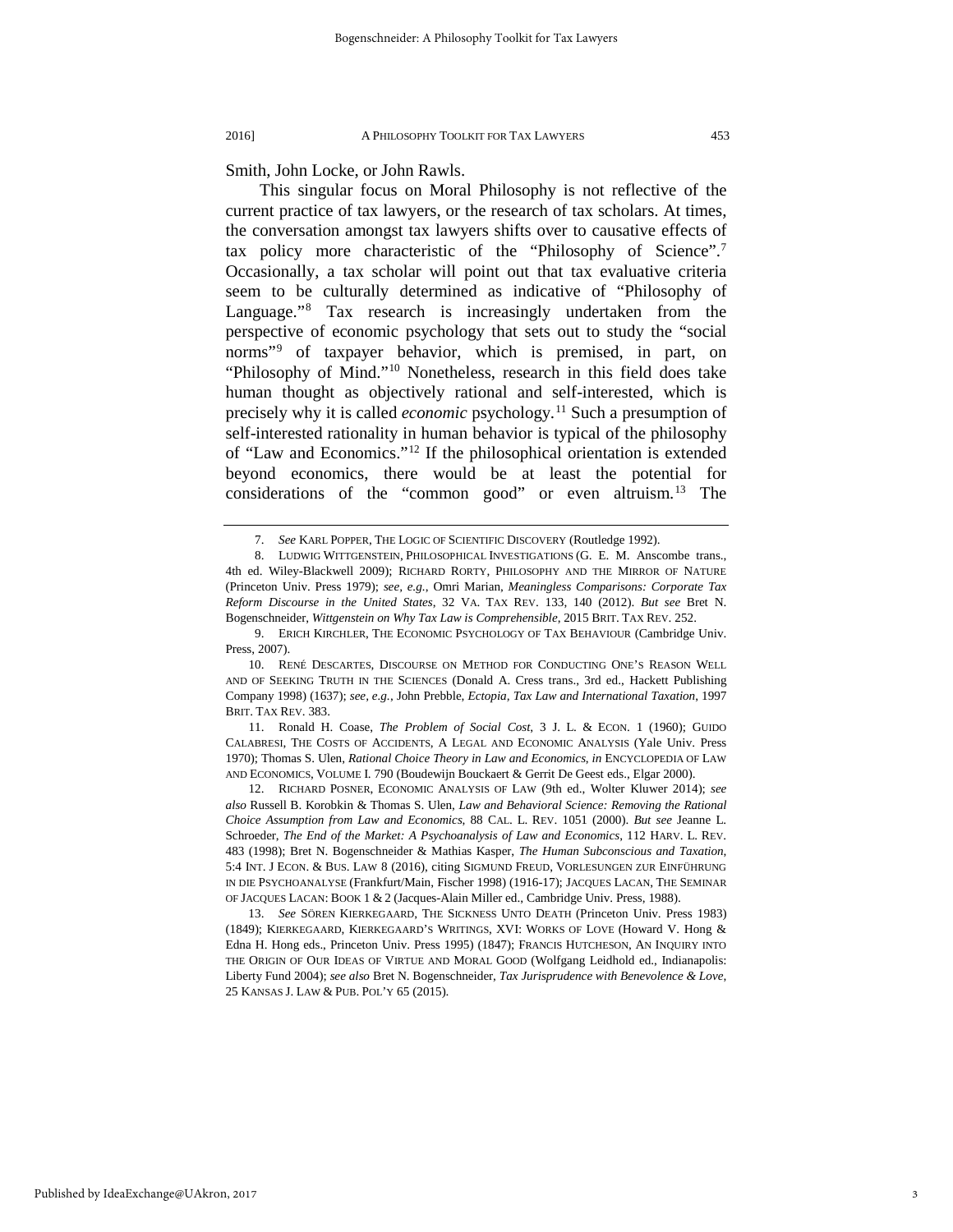philosophical question of how to know "rational" behavior has been largely excluded from tax journals over the strident objections of critical tax scholars, which would otherwise reflect an approach of "Critical Legal Studies" taken here as a form of "deconstructionism."[14](#page-4-0) The basic presumption of nearly all tax research, however, is that tax avoidance must be moral and ethical when achieved within the bounds of the law.<sup>[15](#page-4-1)</sup> Tax scholars further presume to know the bounds of the tax law notwithstanding the fact that tax planning and adjudicative outcomes are indeterminate in actual practice.<sup>[16](#page-4-2)</sup> This leads to another area of philosophy referred to herein as "Legal Philosophy.["17](#page-4-3) Of course, in tax law there is always a tax code, so tax scholars sometimes debate the implicit definition of "tax law" in relation to the code, and ask whether the common law of taxation, or principles of international tax law, might be also a source of justification for legal interpretation.<sup>[18](#page-4-4)</sup> A common type of legal interpretation in tax law centers on "logical positivism,"[19](#page-4-5) not to be confused with other more coherent types of "legal positivism."[20](#page-4-6)

<span id="page-4-2"></span>16. *See* John A. Miller, *Indeterminacy, Complexity, and Fairness: Justifying Rule Simplification in the Law of Taxation*, 68 WASH. L. REV. 1 (1993); Bret N. Bogenschneider, *Manufactured Factual Indeterminacy and the Globalization of Tax Jurisprudence*, 4:2 U. C. LONDON J. L. & JURIS. 250 (2015).

<span id="page-4-3"></span>17. For further background on various schools of "Legal Philosophy" *see* H. L. A. HART, THE CONCEPT OF LAW (3rd ed. 2012); KARL N. LLEWELLYN, THE BRAMBLE BUSH: SOME LECTURES ON LAW AND ITS STUDY (Oxford Univ. Press 2008) (1930); HANS KELSEN, PURE THEORY OF LAW (Max Knight trans., from the 2nd German ed., The Lawbook Exchange 2005) (1960); Hans Kelsen, *The Pure Theory of Law and Analytical Jurisprudence*, 55 HARV. L. REV. 44 (1941).

<span id="page-4-4"></span>18. *See, e.g.*, KLAUS VOGEL ON DOUBLE TAXATION CONVENTIONS at 39 (4th ed., Ekkehart Reimer et al. eds., Wolters Kluwer 2015); J. Scott Wilkie & Peter Hogg, *Tax Law within the Larger Legal System*, 52:2 OSGOODE HALL L. J. 460 (2015); Bret N. Bogenschneider, *Is Tax Law Subordinated to Contract Law in Transfer Pricing Matters?*, 7:1 TRANSNAT´L LEGAL THEORY (forthcoming 2017).

<span id="page-4-6"></span><span id="page-4-5"></span>19. *See* Jeffrey Brand-Ballard, *Kelsen's Unstable Alternative to National Law: Recent Critiques*, 41 AM. J. JURIS. 133, 143 ("[L]ogical positivism proclaimed that only such statements as are logically warranted or empirically verifiable are meaningful; all else is nonsense. Armed with such principles what havoc must we make of our law libraries? With what confidence now do we take in our hand any legal treatise or textbook?") citing Richard Tur, *The Kelsenian Enterprise*, *in* "Essays on Kelsen", 157.

20. *See* John Gardner, *Legal Positivism: 5 ½ Myths*, 46 AM. J. JURIS. 199 (2001).

<span id="page-4-0"></span><sup>14.</sup> MICHEL FOUCAULT, DISCIPLINE AND PUNISH: THE BIRTH OF THE PRISON (Alan Sheridan trans., 2nd ed., Vintage Books 1995); Bret N. Bogenschneider, *Foucault and Tax Jurisprudence: On the Creation of a "Delinquent" Class of Taxpayer*, 8 WASH. U. JURIS. REV. 59 (2015).

<span id="page-4-1"></span><sup>15.</sup> *See, e.g.*, Frans Vanistendael, *Judicial Interpretation and the Role of Anti-Abuse Provisions in Tax Law*, *in* TAX AVOIDANCE AND THE RULE OF LAW 131-154 (Amsterdam: IBFD Publ. BV 1997); Zoë M. Prebble & John Prebble, *Comparing the General Anti-Avoidance Rule of Income Tax Law with the Civil Law Doctrine of Abuse of Law*, BULL. INT´L TAX'N 151 (2008). *But see* Bret N. Bogenschneider, *Professional Ethics for the Tax Lawyer to the Holmesian "Bad Man"*, 49 CREIGHTON L. REV. 775 (2016).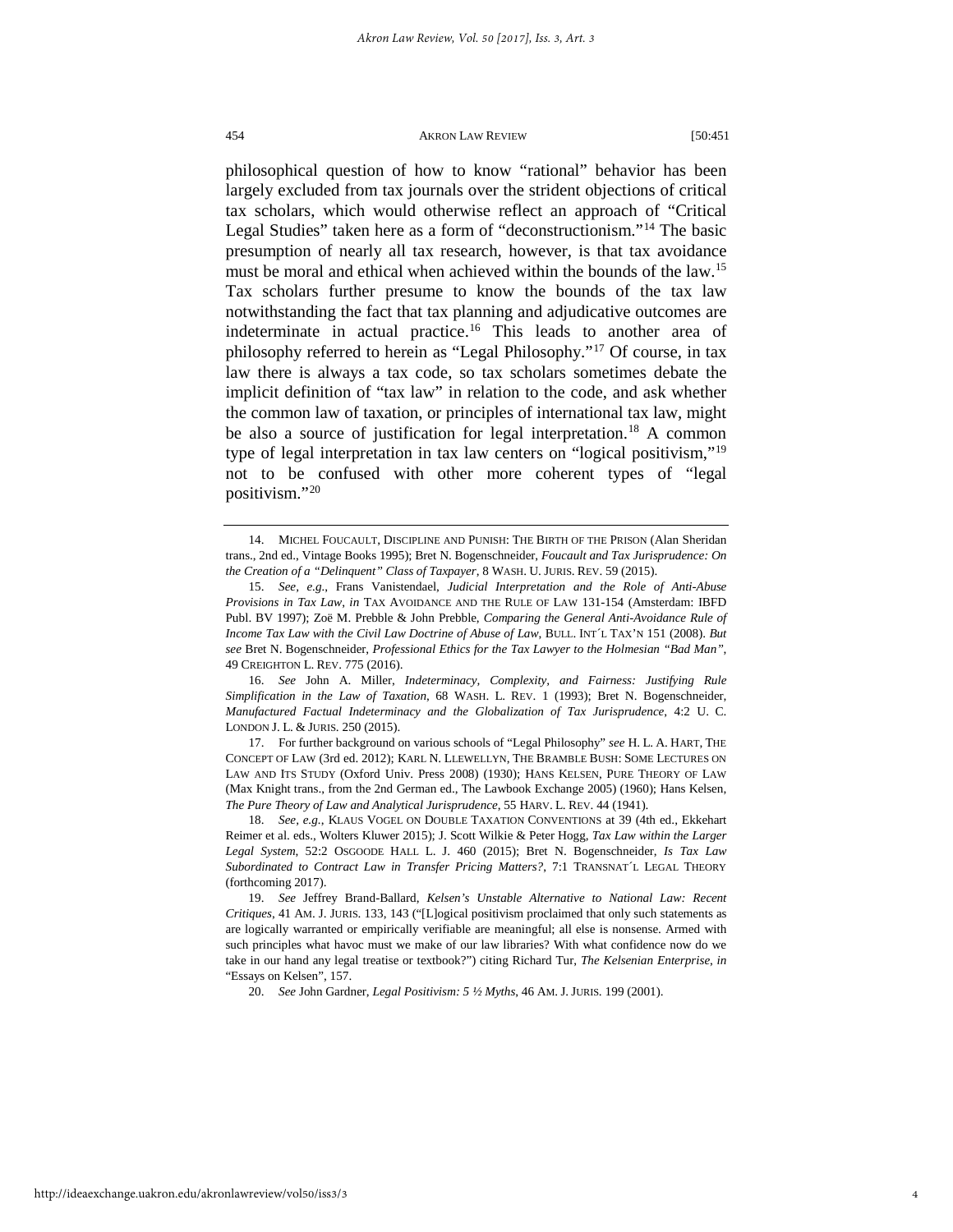The proposal to use another area of philosophy for tax research, such as Philosophy of Language, to better resolve some problem of taxation is like presenting a craftsman with a new tool for the job. The tax lawyer can then weigh whether that new tool might have advantages or disadvantages over more conventional tools. But, for the most part, tax scholars do not investigate whether their own research is part of a larger philosophical framework with its own implicit methods and presumptions. Karl Popper referred to this sort of doctrinal entrenchment as "conventionalism."[21](#page-5-0) Perhaps for this reason, we do not really have a pluralistic form of tax scholarship or knowledge akin to scientific pluralism as advocated by Paul Feyerabend.<sup>[22](#page-5-1)</sup>

Unfortunately, this means relatively straightforward criticisms could prove potentially devastating for tax law as a whole. For example, the indeterminacy critique of tax law has the very real potential to invalidate much of the prior research in taxation premised on legal determinacy in one fell swoop. Another way of saying this is that it is entirely plausible for a sharp critic of tax research to argue that *all* of tax scholarship is flawed in some significant way. Pluralistic knowledge about taxation or any subject is beneficial because it renders a form of acquired immunity to these sorts of existential challenges. Such strong challenges must periodically arise in any scholarly discipline. Thomas Kuhn referred to doctrinal challenges as "paradigm shifts.["23](#page-5-2) John Maynard Keynes did exactly that with respect to economic theory.<sup>[24](#page-5-3)</sup> Ludwig Wittgenstein did it with philosophy.<sup>[25](#page-5-4)</sup> Albert Einstein did it with theoretical physics.[26](#page-5-5) The more entrenched tax scholars are in thinking they *know* what *they know* about taxation, the more drastic such paradigm shifts will be when they ultimately occur.

By way of illustration, if tax research was linked to philosophy, scholars could orient tax research within the broader scope of

<span id="page-5-0"></span><sup>21.</sup> POPPER, *supra* note 7, at 59 ("Whenever the 'classical' system of the day is threatened by the results of new experiments which might be interpreted as falsifications according to my point of view, the system will appear unshaken to the conventionalist. He will explain away the inconsistencies which may have arisen; perhaps by blaming our inadequate mastery of the system.").

<span id="page-5-1"></span><sup>22.</sup> *See* PAUL K. FEYERABEND, REALISM, RATIONALISM AND SCIENTIFIC METHOD: PHILOSOPHICAL PAPERS, VOLUME 1 (Cambridge Univ. Press 1981).

<span id="page-5-2"></span><sup>23.</sup> THOMAS KUHN, THE STRUCTURE OF SCIENTIFIC REVOLUTIONS (4th ed., Univ. of Chicago Press 2012).

<span id="page-5-3"></span><sup>24.</sup> *See* JOHN MAYNARD KEYNES, THE GENERAL THEORY OF EMPLOYMENT, INTEREST AND MONEY (Macmillan Cambridge Univ. Press 1936).

<sup>25.</sup> *See* WITTGENSTEIN, *supra* note 8.

<span id="page-5-5"></span><span id="page-5-4"></span><sup>26.</sup> *See* ALBERT EINSTEIN, RELATIVITY: THE SPECIAL AND GENERAL THEORY (Robert W. Lawson trans., 1916).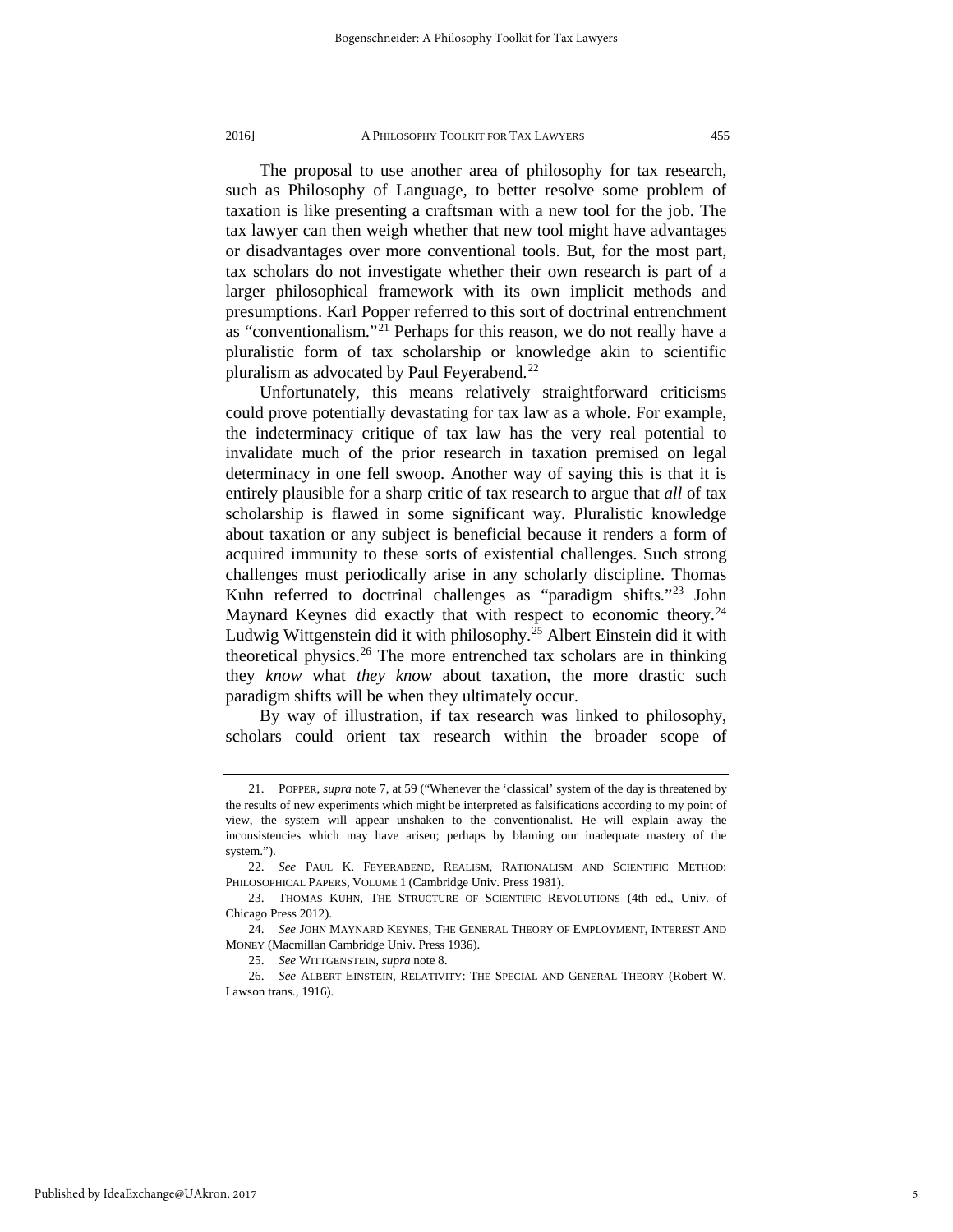philosophical thought. In this way, tax policy could be categorized as one might categorize other tools used for research projects. Such an approach might dramatically improve the direction of tax research by revealing the larger picture of how ongoing tax research fits into the larger framework of human knowledge. This amounts to taking an inventory of the tools available for tax projects before embarking on a research project in taxation. But, to do so, it requires categories of philosophy relevant to tax policy and this is, in and of itself, problematic. One goal of this paper is to determine what labels to put on the categories of philosophy. The labels proposed here are the respective schools of philosophical thought to which the underlying tax research ostensibly relates, namely: Moral Philosophy, Legal Philosophy, Law and Economics, Philosophy of Science, Philosophy of Mind, Philosophy of Language, and Critical Legal Studies.

Skeptics of the potential relevance of philosophy to tax law should immediately ask why it is we should set out to categorize tax research in such a manner. After all, won´t these new categories make tax research even more convoluted than it already is? One response to this question is that the categorization of tax theory renders philosophical thinking more accessible. Take for instance how important the organization of books in a library is to the library patrons. If books are just dumped in a pile on the floor, then finding a relevant book entails shifting through a lot of books that are not relevant to the research at hand. A modern electronic word search on a particular issue of taxation also does not help us very much in identifying research particular to a school of philosophical thought. Furthermore, if we think of tax knowledge in pluralistic terms, then we would want to explore it in an interdisciplinary fashion taking into account differing schools of thought which may not be reflected in a word search. And, if we think current and future tax scholars have the ability to choose the best method for tax research, then there is no harm in having pluralistic knowledge.

A second response to the question of why we ought to categorize tax research using philosophy is that philosophy constitutes not only a tool, but also instructions, for how to better employ existing tools that may already be in the tax lawyer´s toolkit. Existing tax research appears to provide lots of excellent guidance on how to use the particular tools of Moral Philosophy and Law & Economics, in particular. But, such an intense doctrinal focus on these areas is bad for the field of tax law, if simply because these two fields do not work very well for all projects in tax law. Indeed, if one were to start setting out pertinent "crimes" against legal scholarship, one might start with the crime of "destruction of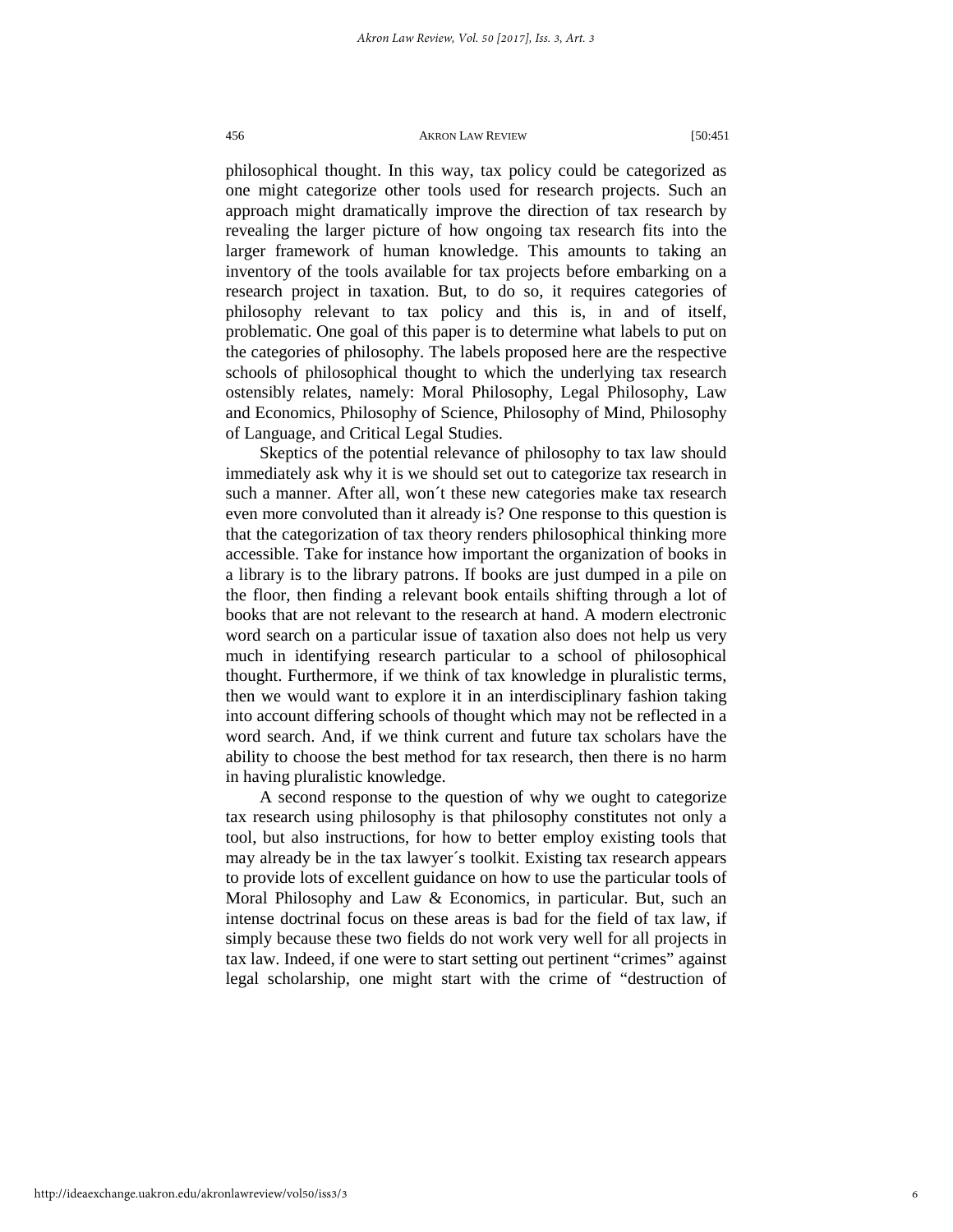intellectual evidence" in the failure to include other fields of philosophy in legal scholarship, and not "intellectual voyeurism" where philosophical citation in law is at times found to be substandard.<sup>[27](#page-7-0)</sup> This is to say, the discipline of taxation should be willing to accept varied attempts by tax scholars to try out new tools for projects in tax law, even if many of these attempts turn out to be unsuccessful.

Another potential objection to this proposed systemization project is that "legal theory" is actually not necessary in the practice of law. Here, the word "theory" is used partly as a pejorative term for philosophy. Sometimes critics say that philosophy is not "practical" for law. This claim implies that the tax lawyer making such a claim does not comprehend how their thinking may already be unwittingly shaped by philosophy. Also, in some cases the tax lawyer may prefer to proceed without any tool (i.e., using their bare hands, so to speak). For example, Judge Sneed at one point simply listed the "criteria of Federal income tax policy" and then invited the reader to subjectively divine his or her own criteria.[28](#page-7-1) The Chief Justice has also said that philosophy, as applied to law, is not relevant to the bar. As discussed in detail below, Daniel Farber referred to legal theory in a negative manner in his "case against brilliance" in which he found much of legal theory to be "too clever by half."<sup>[29](#page-7-2)</sup> According to Farber's view, if there is such a thing as "tax jurisprudence," it accordingly has nothing to do with philosophy but would be reflected in the written opinions of the respective judges deciding tax cases. Another version of this argument is that lawyers and judges simply solve problems that are all idiosyncratic. David Howarth argued along similar lines that transactional lawyers are akin to engineers that solve such problems. $30$  And, tax lawyers represent perhaps the quintessential example of the transactional lawyers which Howarth had in mind.

To respond to the idea that legal theory is unnecessary, Howarth´s argument could be modified slightly to say tax lawyers are more like plumbers. The tax lawyer qua plumber has a metaphorical truckload full of tools. Each time the plumber encounters a new problem, he decides which tool to use for the job. One immediate means to identify a good

<sup>27.</sup> *See* Part III(a).

<span id="page-7-1"></span><span id="page-7-0"></span><sup>28.</sup> Joseph T. Sneed, *The Criteria of Federal Income Tax Policy*, 17 STAN. L. REV. 567 (1965).

<sup>29.</sup> *See* Part III(b).

<span id="page-7-3"></span><span id="page-7-2"></span><sup>30.</sup> DAVID ARMINE HOWARTH, LAW AS ENGINEERING: THINKING ABOUT WHAT LAWYERS DO (Edward Elgar 2013); *see also* Bret N. Bogenschneider, *Book Review: Law as Engineering by David Howarth*, 132:3 L. QUARTERLY REV. 518 (2016).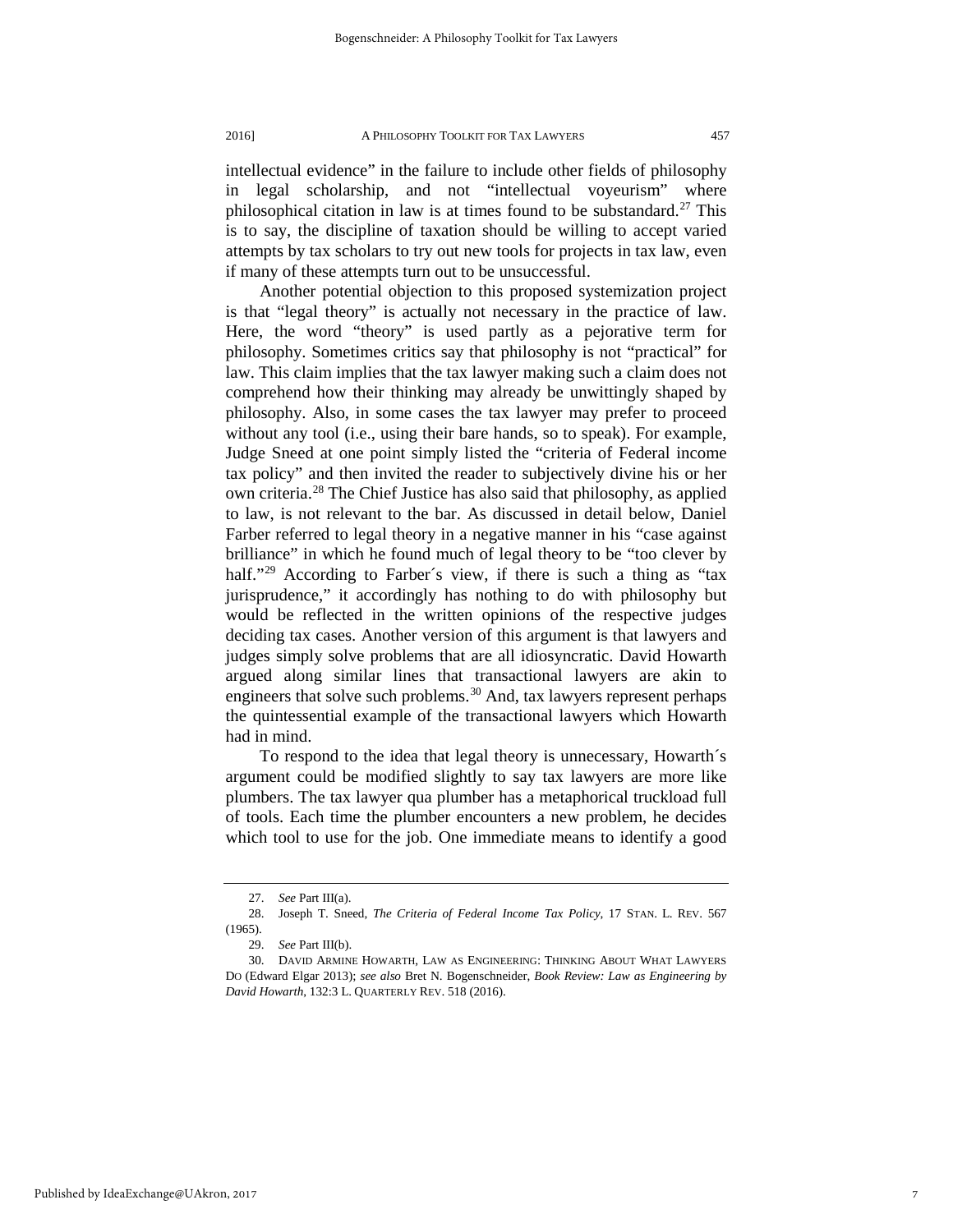plumber is that a good plumber cheerfully appraises the leak when he arrives, pronounces what tool will be necessary, gets the tool from the truck, and the leak is soon fixed. So, that means, first and foremost, any good plumber has devised an organization system such that he can lay his hands on the appropriate tool when the need arises. A bad plumber despondently appraises the leak when he arrives, declares he does not have the appropriate tool for the job, and then ultimately takes a great deal of time and plumber´s putty to complete the repair. If asked why the project took so long, the bad plumber will say that this was not his fault since the problem reflected an externality to his usual approach to plumbing repairs. A really devastating critique of a plumber is accordingly to say something like: *Don't you think you should be using an o´wrench on that pipe*? Similarly, trouble arises in taxation when lawyers and scholars fail to acknowledge how their thinking is inadvertently shaped by philosophy or when they draw upon a suboptimal theory for the particular job at hand. With the wrong tool, we need to start making excuses for why the theory doesn´t work very well and need to apply a lot of lawyer´s putty. As John Gardner wrote: "We must have respect for both our plumbers and our philosophers or neither our pipes nor our theories will hold water."[31](#page-8-0) So, it is not so much an engineering-type project to solve a specific problem that characterizes tax lawyers, but instead the specialized language (i.e., tools) we choose that identifies tax lawyers.

Another preliminary issue that deserves mention is that of Richard Rorty and his general objection to language as a "tool."<sup>[32](#page-8-1)</sup> Rorty's objection would be along the lines of the following: *It is actually impossible for you to give these categories of philosophy potentially relevant to taxation in anything other than language, and when you propose to use these categories as a tool, that just reflects on you.*Your categories for philosophy and taxation are therefore just like a mirror. So, all you could do with this project is to describe yourself and the

8

<span id="page-8-0"></span><sup>31.</sup> JOHN W. GARDNER, EXCELLENCE: CAN WE BE EQUAL AND EXCELLENT TOO? 102 (Revised ed., W. W. Norton & Co. 1995) (1961).

<span id="page-8-1"></span><sup>32.</sup> *See* Part II(f). For a discussion of a comprehensive view of economic theory as taking into account various types of "instruments" or "tools" see LOUIS KAPLOW, THE THEORY OF TAXATION AND PUBLIC ECONOMICS 13, 20 (2008) ("Comprehensiveness indicates the need to consider all pertinent policy instruments. One would not ordinarily want to use a screwdriver or a knife to pound nails if a hammer were available. Likewise, in considering how one might employ estate and gift taxation to raise revenue or increase redistribution, the availability of the income tax should be kept in mind. . . . Arguably the greatest modern contribution of economics in this field has been to broaden the focus with regard to the available tool set and to offer incisive analysis that indicates which tool or combination of tools is best depending on the particular characteristics of a given setting, such as the quality of the government's information.").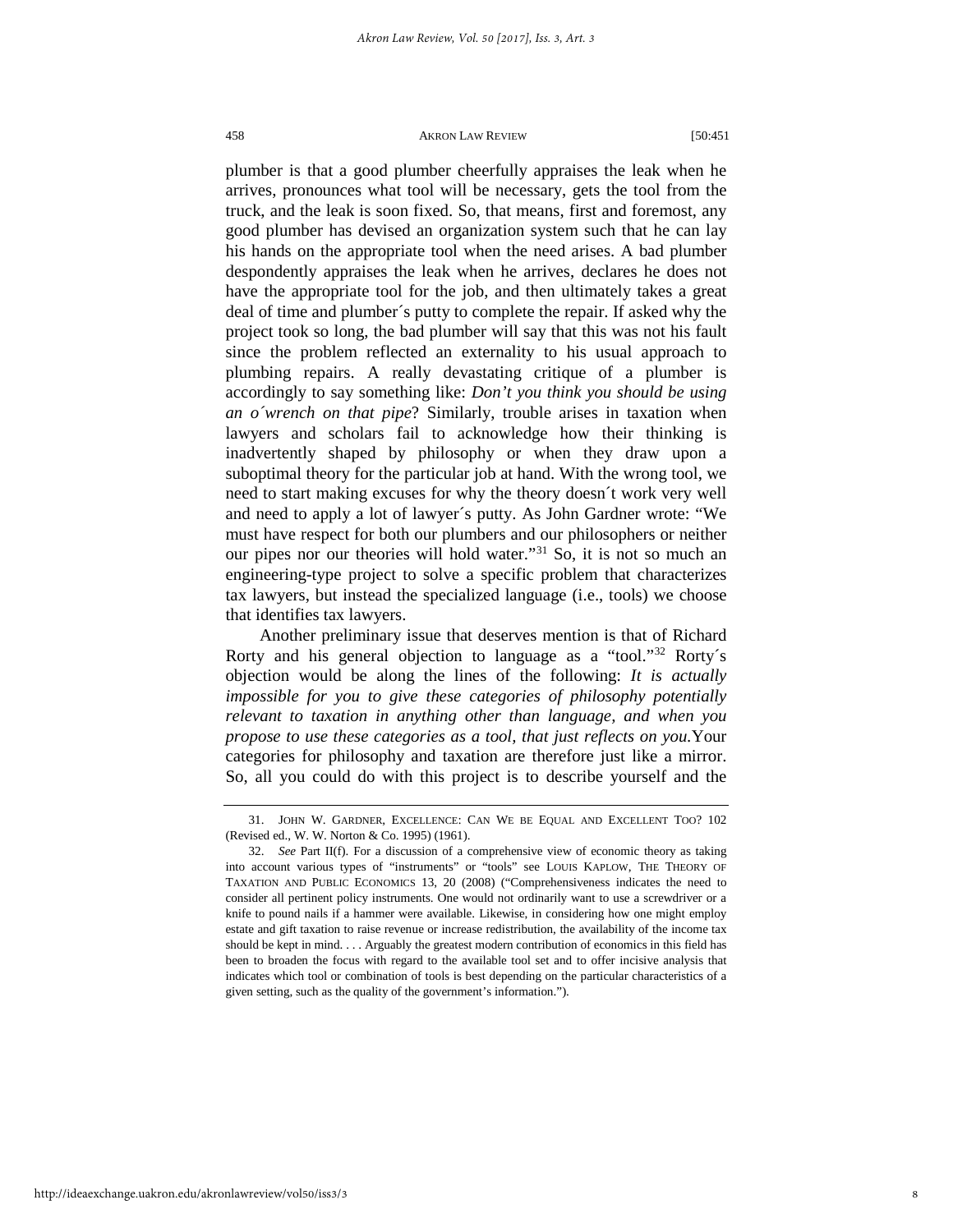categories you think are important for tax law. In the best case, you would be merely describing the categories that other tax lawyers think are important in your community of tax professionals. This is then merely edifying philosophy and is a form of conversation among a localized community of tax experts. To wit, one response to Rorty is that tax law is not purely edifying. And, that non-edifying aspect of tax language represents a significant problem with his "post-analytic" philosophy in general. Tax language represents the means to solve problems that are very real for democracy and mankind in general. Practical knowledge about tax law is akin to knowledge about how to dig a well or how to build city walls. As Jürgen Habermas said in response to Rorty: "In the lifeworld actors depend on behavior certainties. They have to cope with a world presumed to be objective, and, for this reason, operate with the distinction between believing and knowing. There is a practical necessity to rely intuitively on what is unconditionally held to be true."[33](#page-9-0) Simply put, to derive tax policy in the modern day, we require technical expertise and language representing specialized discourse. This knowledge of how to use tax language is what tax lawyers know how to do.

Deconstructionists might also pose a further query as follows: *But, how do you know which language-"tool" works better or worse for tax law. Your criterion for judging results are not really objective*. Examples can be given where different tools work better in different contexts or do not work at all in some cases. However, in plumbing as in taxation, we are concerned with a particular repair job, not the objectivity of categories in general. In other words, tax law is a *Wirtschafts*-oriented inquiry, not metaphysics. For example, each of the philosophical methods described herein to include Moral Philosophy and Philosophy of Mind can bear directly on why a three-quarters wrench is better suited than an o´wrench for a particular plumbing repair job. The same is true for whether progressive taxation is a good tax policy.<sup>[34](#page-9-1)</sup> A pluralistic knowledge of taxation is potentially essential to that sort of practical decision-making with respect to the *particular* problems that tax lawyers routinely encounter.

Philosophy is occasionally alleged to be "impractical" to tax law.<sup>[35](#page-9-2)</sup>

<span id="page-9-0"></span><sup>33.</sup> Jürgen Habermas, *Richard Rorty's Pragmatic Turn*, *in* RORTY AND HIS CRITICS 31, 49 (Blackwell Publishers 2000).

<sup>34.</sup> *See* Richard A. Westin, *The Historical Origins of Progressive Taxation*, 23 J. JURIS. 203 (2014).

<span id="page-9-2"></span><span id="page-9-1"></span><sup>35.</sup> *See* Harry T. Edwards, *The Growing Disjunction between Legal Education and the Legal Profession*, 91 MICH. L. REV. 34 (1992).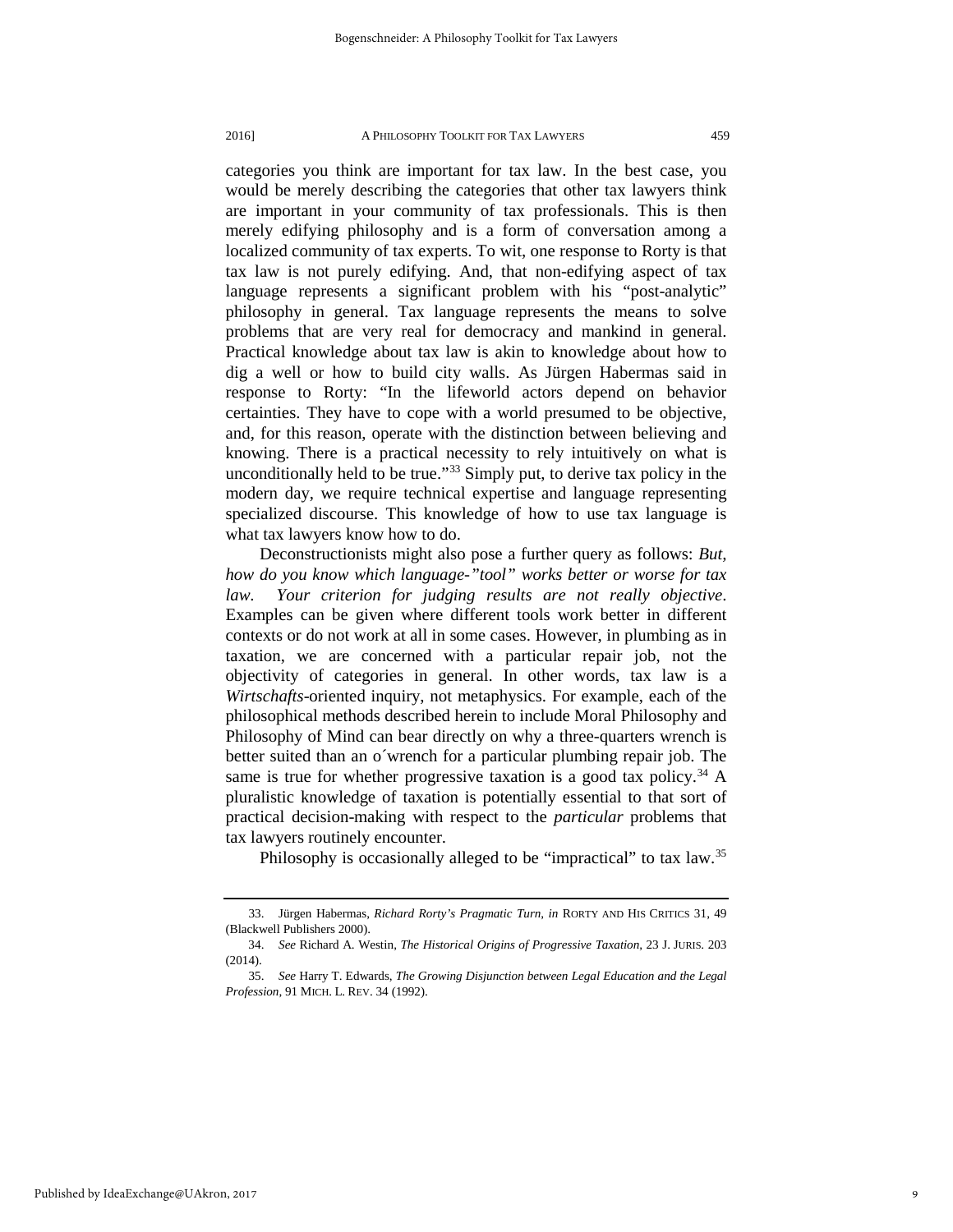The idea is that tax lawyers should be looking solely to tax statutes or cases and not trying to divine an underlying theory of tax law. However, at least with respect to tax enforcement practices, the taxing authority increasingly seems to pick and choose winners when it comes to taxes.<sup>[36](#page-10-0)</sup> To the extent that claim is true, the theories of enforcement practices are an important criteria for tax planning, which must depend on some philosophy of enforcement applied by the taxing authority. Furthermore, both tax research and adjudication are premised on theory, whether the tax practitioner is aware of it or not. So, when a practitioner calls philosophy and taxation "impractical," it is analogous to a swordsmith calling gunpowder impractical.

# II. THE PHILOSOPHICAL TOOLKIT FOR TAX LAWYERS

A favorite pastime of many philosophers is bickering about the respective categories for philosophy. Once the categories are agreed upon, then philosophers like to identify themselves within a particular category of philosophical thought. The categories are typically defined with respect to the name of a philosopher. For example, many philosophers identify as "Wittgensteinian," meaning they see the role of language as predominant in philosophy. Philosophers also like to bicker about what famous philosophers *really* thought about a specific issue. Along these lines, much of doctrinal philosophy resembles a form of mind-reading of dead philosophers and what they likely would have thought about a contemporary issue. This aspect of doctrinal philosophy is fascinating at times, but from a tax law perspective it looks like something many philosophers do mostly for entertainment between and amongst themselves. This doctrinal approach also results in a form of intellectual authoritarianism where modern scholars determine who can speak and how to speak about philosophical issues. In the application of philosophy to tax law contemplated here, we have good reasons to reject these methods of doctrinal philosophy.

Importantly, if we think of tax law and jurisprudence as a form of entertainment for philosophers, then Rorty is correct in stating that philosophical discourse is merely edifying. But, in most cases, philosophy in the context of taxation is not merely edifying and therefore has a much larger role to play in tax law. In contrast, if we think of philosophy in the historical terms of GWF Hegel, as "philosophy is its own time wrapped up in thoughts," then the study of

<span id="page-10-0"></span><sup>36.</sup> Leigh Osofsky, *Some Realism about Responsive Tax Administration*, 66 TAX L. REV. 121 (2012).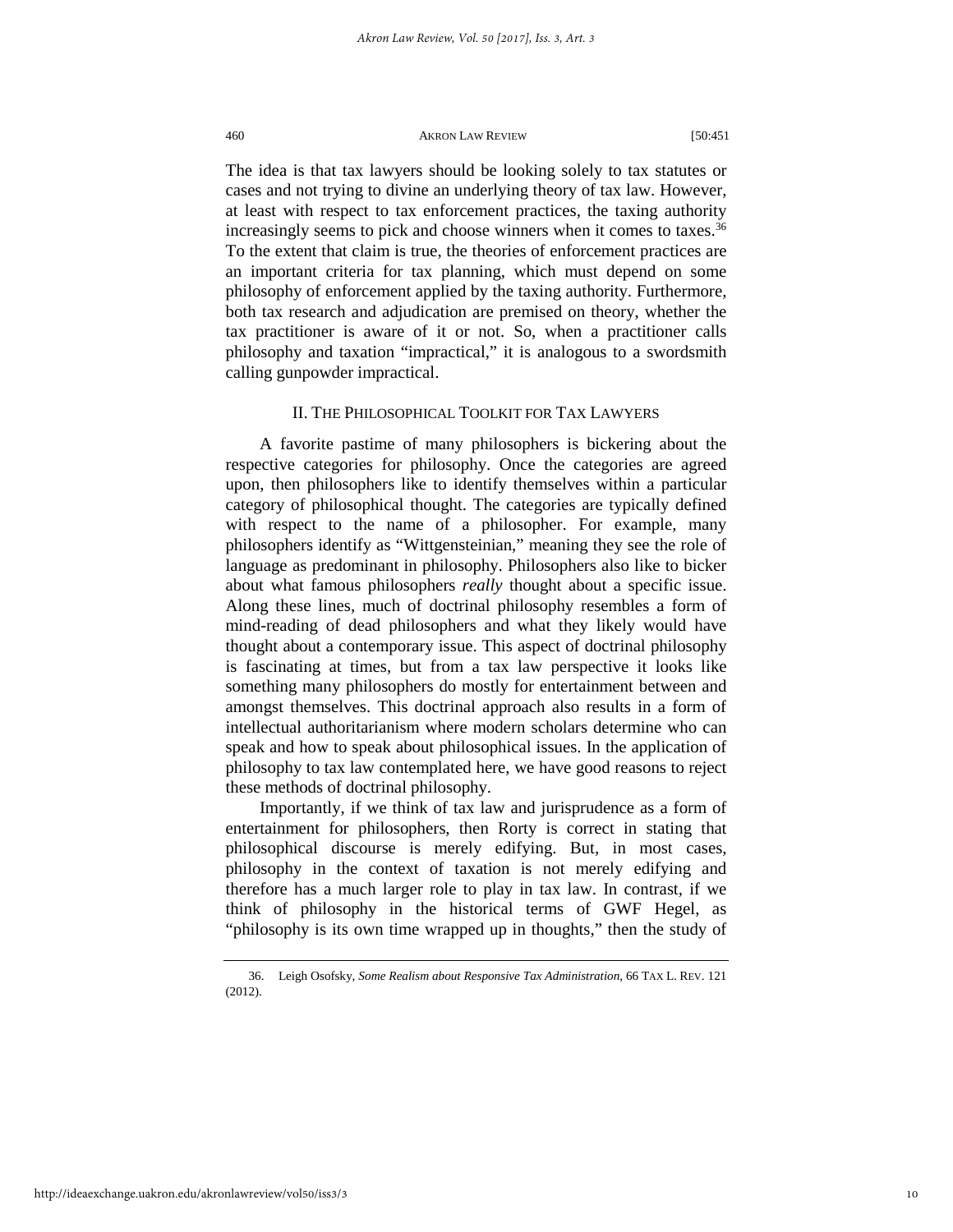taxation may be just a historical progression. $37$  And, in parallel fashion, in a democratic process taxation could be a manifestation of free-will.<sup>[38](#page-11-1)</sup> Notably, the Greeks had ideas about taxation at the origin of democracy itself that were perhaps well suited to democracy in Ancient times.<sup>[39](#page-11-2)</sup>

The remainder of this paper is designed to identify and critique the respective schools of philosophy likely to be relevant to taxation. The strongest criticism of each school of philosophy is described. In addition, the prior claims from legal philosophers regarding "intellectual voyeurism" and impractical brilliance are rejected as forms of doctrinal authoritarianism. Interdisciplinarity in tax research is further identified as what amounts to tool-*making* by tax lawyers. Original source citation is also given to works by the great philosophers, which will hopefully be of use to future tax scholars.

# *A. Moral Philosophy*

Here, Moral Philosophy refers to philosophy relating to the determination of right and wrong or justice in the context of taxation. Morality is of paramount importance to tax law, especially in Anglo-American tax jurisprudence. Any reference to moral categories in taxation implies natural law because the origins of justification are in something other than the positive law of taxation (i.e., the tax code). $40$ As a simple example, tax jurisprudence premised on natural law means the teachings of the Old and New Testament (such as Romans 13:6-7) that illustrate principles of good behavior with respect to taxation.<sup>[41](#page-11-4)</sup> These principles of good behavior are then taken as embodied in the tax law. In that sense, tax law should embody moral principles of behavior, the source of which might be in religious texts or some other means of determining moral behavior, such as moral philosophy. However, this idea is strongly rejected in various jurisdictions around the world. In particular, Continental Europe and Latin America rely on positive

<span id="page-11-0"></span><sup>37.</sup> *See generally* HEGEL, *supra* note 6, at 21; HEGEL, LECTURES ON THE HISTORY OF PHILOSOPHY, VOL. I. (E. S. Haldane trans., London: Kegan Paul, Trench, Trübner & Co., Ltd. 1892).

<span id="page-11-1"></span><sup>38.</sup> *See* JEAN-PAUL SARTRE, BEING AND NOTHINGNESS: AN ESSAY ON PHENOMENOLOGICAL ONTOLOGY (Hazel Barnes trans., 1956).

<span id="page-11-2"></span><sup>39.</sup> *See* Maureen B. Cavanaugh, *Democracy, Equality, and Taxes*, 54 ALA. L. REV. 415 (2003).

<span id="page-11-4"></span><span id="page-11-3"></span><sup>40.</sup> *See* Roger Paul Peters, *Tax Law and Natural Law*, 26 NOTRE DAME L. REV. 29 (1950); *see* Bret N. Bogenschneider, 5 *½ Problems with Legal Positivism and Tax Law*, Pepperdine Law Review (forthcoming 2017) citing John Gardner, Legal Positivism: 5 ½ Myths, 46 AM. J. JURIS. 199, 199 (2001).

<sup>41.</sup> Romans 13:6-7.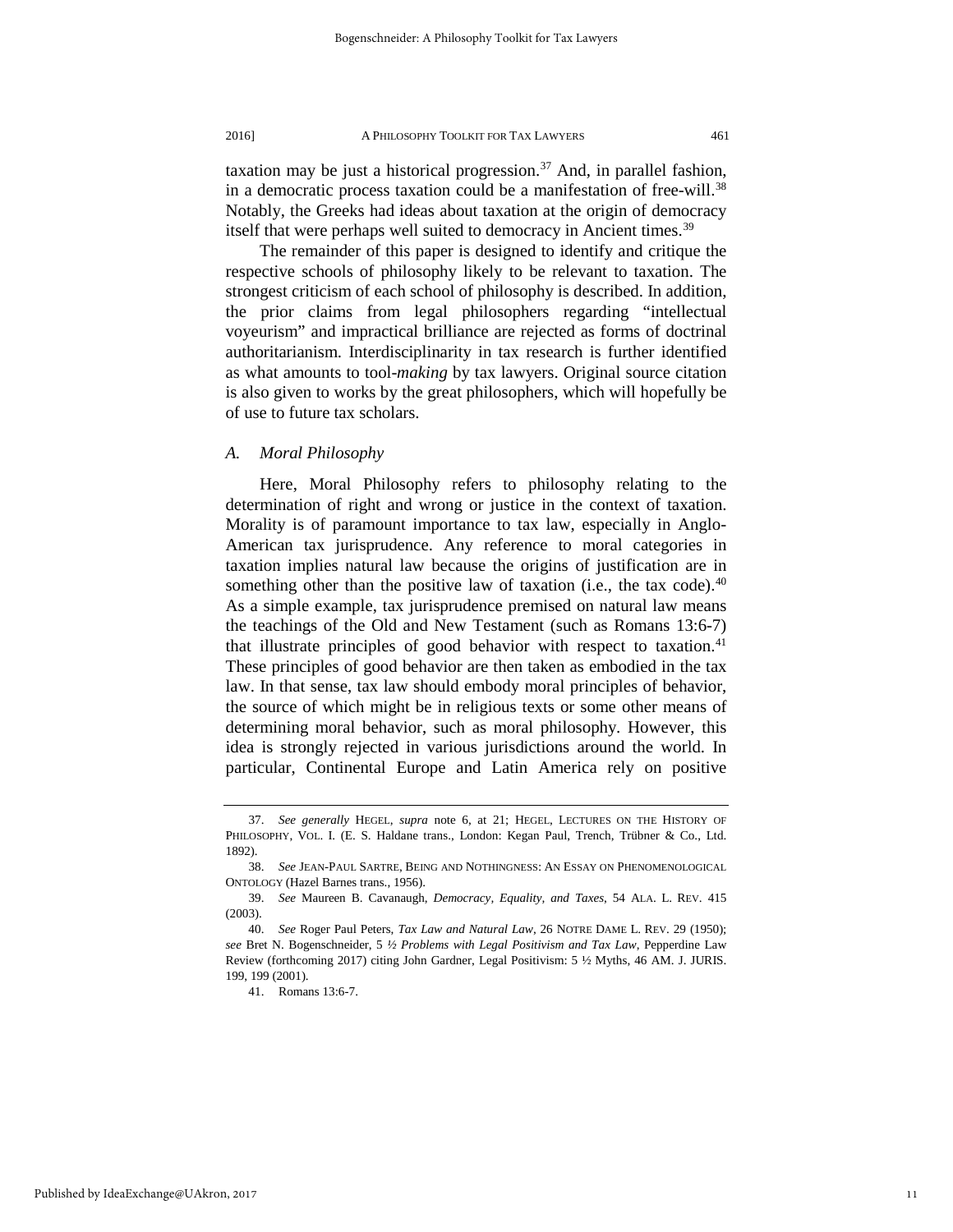methods of legal interpretation where principles arise from a civil code. This issue is addressed in detail in the subsequent section on Legal Philosophy where legal positivism is concerned with identifying what is referred to as "legal validity."<sup>[42](#page-12-0)</sup>

Other ideas are also captured in the category of Moral Philosophy, such as ideas of "just," "fair," or "evil" taxes. Jeffrey Schoenblum famously went down the path of trying to identify objective "fairness" in taxation.[43](#page-12-1) Schoenblum´s investigation ultimately ended with his feigned chagrin at the impossibility of the task of determining what fairness means in the context of taxation and then an argument for equal taxation due to such moral relativism. Likewise, economists are often opposed to any discussion of "fairness" in tax policy because there is no agreement on what that "fairness" means. So, where an economics professor complains of "normativity" in tax jurisprudence, the professor is also really objecting to Moral Philosophy apart from economic conceptions of morality as applied to taxation. Economists prefer to use other moral categories (e.g. efficiency) and sometimes refer to everything other than economics as "normative."<sup>[44](#page-12-2)</sup> This methodology is discussed in more detail in the section on Law & Economics below.<sup>[45](#page-12-3)</sup>

1. Moral Philosophy & Taxation

The most common use of Moral Philosophy in tax jurisprudence today is with the ubiquitous citation in law journals to John Rawls.<sup>[46](#page-12-4)</sup> Tax scholars cite to Rawls when they want to compare competing moral arguments using a Rawlsian balancing approach. For example, a Rawlsian approach has been applied extensively in the context of social analysis of contemporary tax proposals.[47](#page-12-5) Notably, a personal freedom to be free from taxation is *not* one of the core "freedoms" that comprise the Rawlsian "basic liberties" such as freedom of speech, person, or thought. And, since the freedom from taxation is not a "basic liberty," the Rawlsian "difference principle" can be invoked to weigh the benefits of

<sup>42.</sup> *See* Part II(b).

<span id="page-12-1"></span><span id="page-12-0"></span><sup>43.</sup> Jeffrey A. Schoenblum, *Tax Fairness or Unfairness? A Consideration of the Philosophical Bases for Unequal Taxation of Individuals*, 12 AM. J. TAX POL´Y 221 (1995).

<span id="page-12-2"></span><sup>44.</sup> *See, e.g.*, Ken Judge & Iain Paterson, *Poverty, Income Inequality and Health* (New Zealand Treasury, Working Paper 01/29, 2001), www.treasury.govt.nz/publications/researchpolicy/wp/2001/01-29/twp01-29.pdf.

<sup>45.</sup> *See* Part II(c)

<span id="page-12-4"></span><span id="page-12-3"></span><sup>46.</sup> *See, e.g.*, Linda Sugin, *Theories of Distributive Justice and Limitations on Taxation: What Rawls Demands from Tax Systems*, 72 FORDHAM L. REV. 1991, 1994 (2004).

<span id="page-12-5"></span><sup>47.</sup> *See, e.g.*, Anne L. Alstott, *Updating the Welfare State: Marriage, the Income Tax, and Social Security in the Age of Individualism*, 66 TAX L. REV. 695 (2013).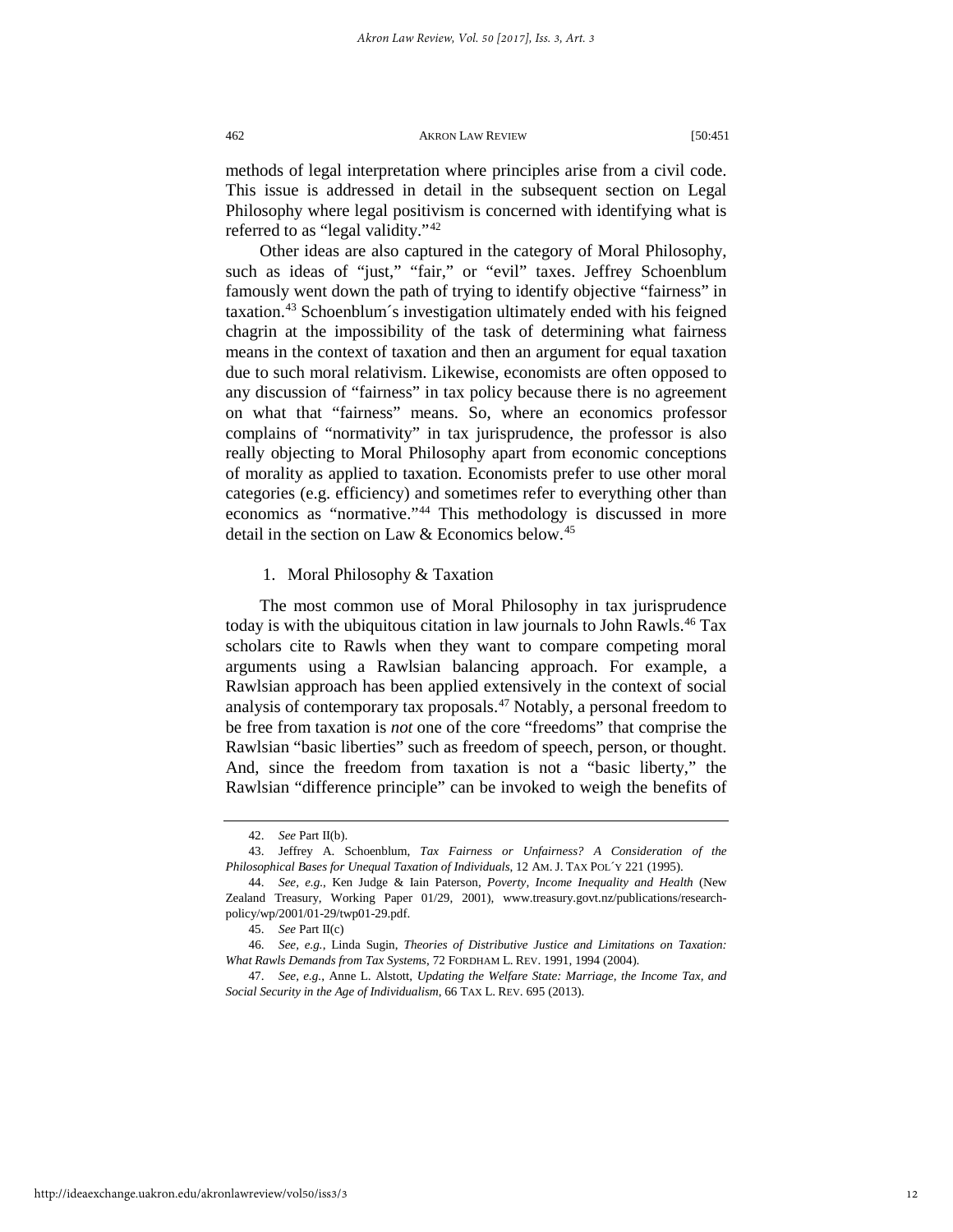taxation from redistributive taxation against the costs. Another common usage of Moral Philosophy in the context of taxation is by Libertarian theorists of various stripes where taxation is taken as a violation of liberty to varying degrees.<sup>[48](#page-13-0)</sup> A common theme is the idea of the "social contract" or the relation of the individual to the state.<sup>[49](#page-13-1)</sup> But, perhaps the most famous restatement of Moral Philosophy in tax terms was given by Richard Epstein in *Taxation in a Lockean World*. [50](#page-13-2) Epstein´s work synthesized the purported philosophical foundations of tax jurisprudence with economic theory in many respects.

# 2. Critique of Moral Philosophy & Taxation

The problem of knowing what is "right" or "fair" is an old problem in legal philosophy.<sup>[51](#page-13-3)</sup> Any application of Moral Philosophy can accordingly be immediately critiqued by simply applying a different standard of morality. If there are multiple types of "right" in taxation then this seems to lead to "moral relativism."[52](#page-13-4) Indeed, it is entirely plausible, and at times certain, that different moral outcomes could result from applying different iterations of moral philosophy. Such a methodological critique of moral philosophy has gradually been

<span id="page-13-0"></span><sup>48.</sup> *See, e.g.*, ROBERT NOZICK, ANARCHY, STATE, AND UTOPIA (1974); Randy E. Barnett, *Afterword: The Libertarian Middle Way*, 16 CHAP. L. REV. 349 (2013); Jennifer Bird-Pollan, *Death, Taxes, and Property (Rights): Nozick, Libertarianism, and the Estate Tax*, 66 ME. L. REV. 1 (2013).

<span id="page-13-1"></span><sup>49.</sup> *See* Geoffrey P. Miller, *Economic Efficiency and the Lockean Proviso*, 10 HARV. J.L. & PUB. POL´Y 401 (1987).

<sup>50.</sup> Richard A. Epstein, *Taxation in a Lockean World*, 4:1 SOC. PHIL. & POL. 49 (1986).

<span id="page-13-3"></span><span id="page-13-2"></span><sup>51.</sup> As Coleman & Leiter explained: "For a very long time, the leading analytic jurisprude, Ronald Dworkin, appears to have defended the claim that adjudication was about finding the right answer to legal disputes, although he no longer claims that there are right answers to all cases." Coleman & Leiter, *supra* note 6, at 562, n.23 ("In his earlier work, including *Taking Rights Seriously*, Dworkin had a 'rights-based' political theory, according to which the point of adjudication was primarily to determine which of the litigants had the preexisting right. If there was a preexisting right in each case, then there was a right answer in each case: namely, that which answered the question: which litigant has the right? In his more recent work, especially Law's Empire, adjudication is a practice within a differently conceived political morality-one that emphasizes the bonds of liberal community (citing RONALD DWORKIN, LAW'S EMPIRE (1986). In such an account, there is no need that adjudication settle on uniquely correct answers to all disputes, and thus Dworkin relaxes the constraint. That does not mean that he no longer believes that there are correct answers almost all the time. His continued use of the Hercules construct as a way of fixing right answers to legal disputes indicates that he is still committed to much more in the way of determinacy than most positivists.").

<span id="page-13-4"></span><sup>52.</sup> Moral relativism is characteristic of Kelsenian legal theory. *See* Brand-Ballard, *supra* note 19, at 137-8 ("Although Kelsen adopts conclusions similar to those of Austin, he arrives at them by means of an argument premised on moral relativism. . . . Kelsen, by contrast, embraces the meta-ethical position known as moral relativism and argues that premise to the conclusion that law and morality are separable spheres.").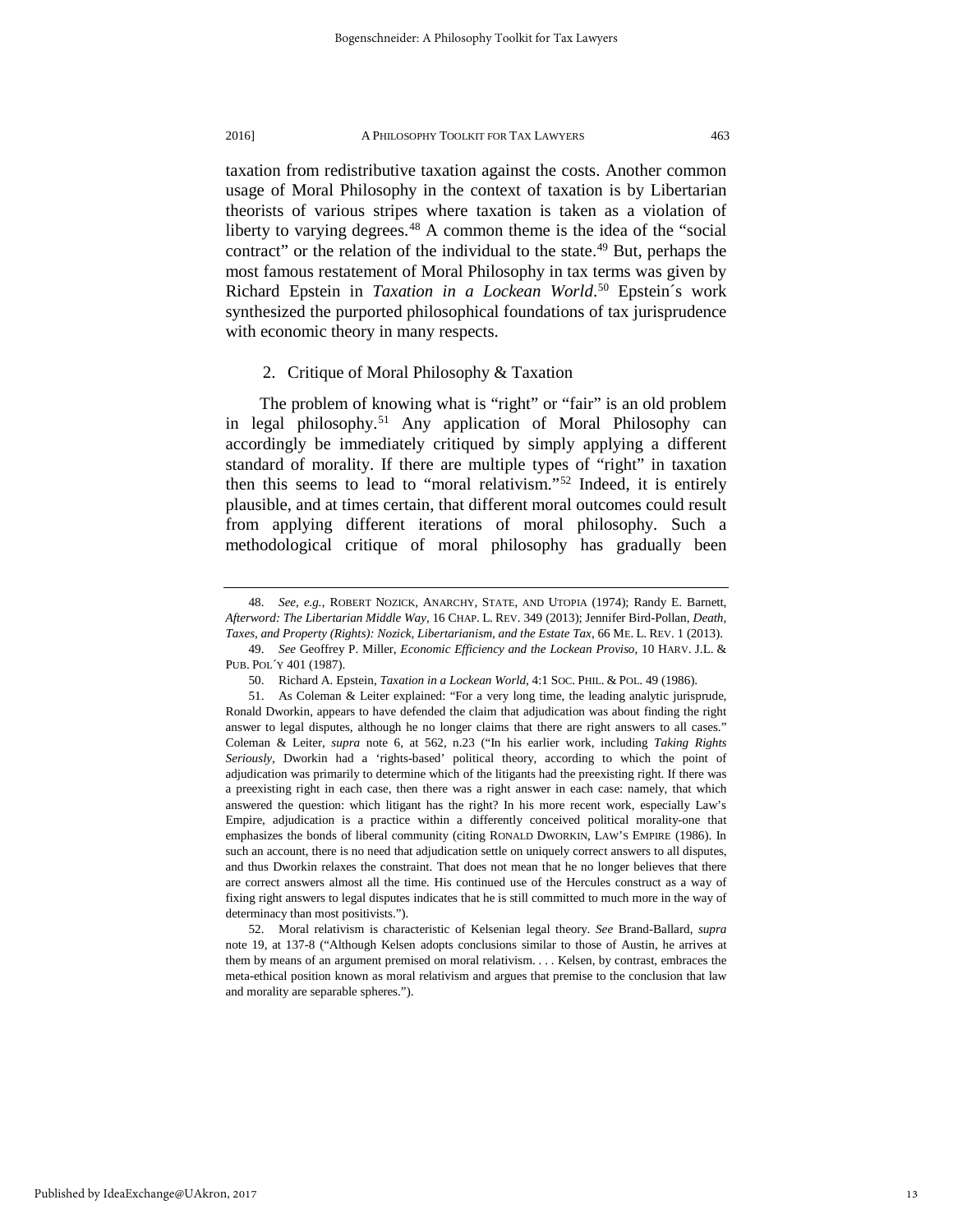undertaken in the context of taxation, with references to other moral standards including religious ethics.<sup>[53](#page-14-0)</sup> The prior Libertarian analyses of taxation were sharply critiqued by David Duff in a seminal article of tax jurisprudence.<sup>[54](#page-14-1)</sup> New applications of morality to tax jurisprudence are possible, and represent a worthy research project for any tax scholar because different moral standards might apply better or worse than the Rawlsian or Libertarian theory to future tax problems

But, the strongest critique of "Moral Philosophy" was given by Friedrich Nietzsche.[55](#page-14-2) Nietzsche challenged the idea of morality *entirely*, which is different than Schoenblum´s claim that we just don´t know how to identify morality. This is also not a Rawlsian balancing of different moral aspects of a tax policy issue. To Nietzsche, morality is an artifice created by the herd to control the oberman, and so is tax law. The creation of morality, and also law itself, is really the exercise of the Will-to-Power over others.<sup>[56](#page-14-3)</sup> Accordingly, there is no moral duty to obey moral standards. For example, the oberman might set out to create a tax law for other people and then defy it himself. The Nietzschean critique of morality also represents a form of "deconstructionism" as explained below in the section on Critical Legal Studies.<sup>[57](#page-14-4)</sup> Notably, a Nietzschean critique of tax jurisprudence is not answerable on the grounds that tax law is not premised on liberalism,<sup>[58](#page-14-5)</sup> since tax jurisprudence is expressly premised on liberalism.

## *B. Legal Philosophy*

Legal Philosophy refers here to explanations of the theoretical and conceptual commitments of legal practices.[59](#page-14-6) Much of the scholarship in

<span id="page-14-0"></span><sup>53.</sup> *See, e.g.*, Susan Pace Hamill, *An Evaluation of Federal Tax Policy Based on Judeo-Christian Ethics*, 25 VA. TAX REV. 671 (2006); Susan Pace Hamill, *An Argument for Tax Reform Based on Judeo-Christian Ethics*, 54 ALA. L. REV. 1 (2002); Robert W. McGee, *Is Tax Evasion Unethical?* 42 U. KAN. L. REV. 411 (2004).

<span id="page-14-1"></span><sup>54.</sup> David Duff, *Private Property and Tax Policy in a Libertarian World: A Critical Review*, 18 CAN. J.L. & JURIS. 23 (2005).

<span id="page-14-2"></span><sup>55.</sup> FRIEDRICH NIETZSCHE, WILL TO POWER §§ 13, 259 (Walter Kaufmann ed., R.J. Hollingdale trans., Vintage Books 2011) (1901).

<span id="page-14-3"></span><sup>56.</sup> Since tax jurisprudence is premised expressly on political liberalism nearly all the time it is appropriate to use the classic criticism of liberalism in this context. *See, e.g.*, Bret N. Bogenschneider, *The Will to Tax Avoidance: Nietzsche and Libertarian Jurisprudence*, 2014 J. JURIS. 321.

<sup>57.</sup> *See* Part II(g).

<sup>58.</sup> *See* Leiter & Coleman, *supra* note 6, at 553.

<span id="page-14-6"></span><span id="page-14-5"></span><span id="page-14-4"></span><sup>59.</sup> Note that it would also be theoretically possible for Legal Philosophy to be applied as an analytical critique of tax law from a purportedly "neutral" perspective of pure logic or the like. *See* Thomas Morawetz, *Understanding Disagreement, the Root Issue of Jurisprudence: Applying*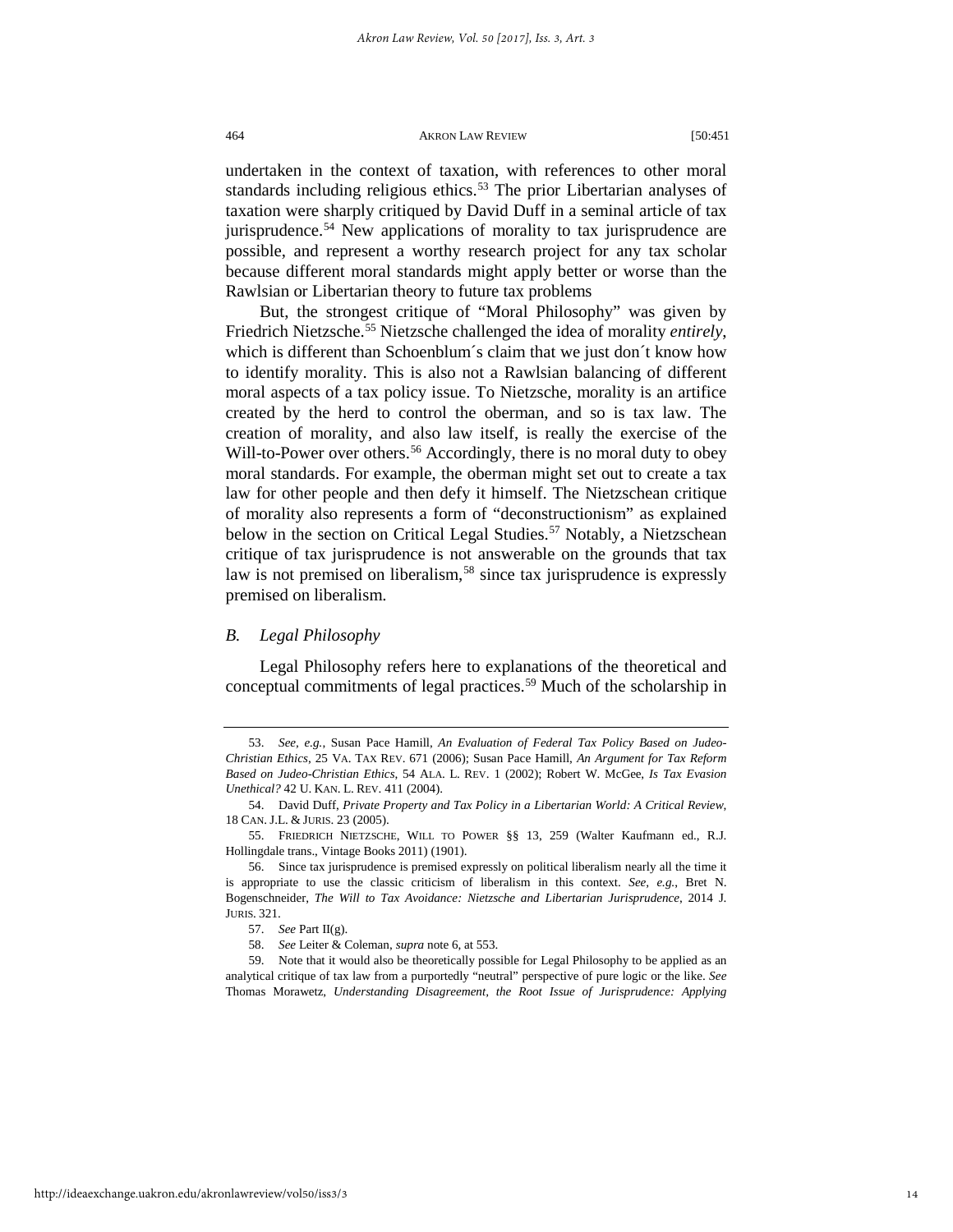the field relates to explanations of how judges decide or ought to decide cases. As apart from taxation, Legal Philosophy is generally taken to comprise its own internal branch of philosophy. The foremost scholars in the field include HLA Hart,<sup>[60](#page-15-0)</sup> Ronald Dworkin<sup>[61](#page-15-1)</sup> and Karl Llewellyn,  $62$  among many others,  $63$  yet none of these great works are typically extended to tax law or jurisprudence. The reason for this was inadvertently given by Coleman & Leiter when they defended analytical legal philosophy against critiques given by Critical Legal Studies that law was not consistent with principles of "liberalism" since it was not determinative, objective, or neutral. Coleman & Leiter wrote:

The same can be said about liberal jurisprudence. No analytic jurisprude-not Dworkin, not Hart, not Fuller, not Raz, nor anyone else-has ever referred to his or her jurisprudence as "liberal." This is so in spite of the fact that Dworkin, Hart, and Raz are arguably among the most important figures in political liberalism of the last half of this century.  $64$ 

But, with respect to tax jurisprudence, the disavowal of political liberalism just doesn't seem apropriate—John Rawls' second book was indeed entitled: *Political Liberalism*. [65](#page-15-5) Perhaps the majority of all tax jurisprudence is expressly attributed to the concepts of political liberalism with a key concept of "tax neutrality" and a ubiquitous belief in the determinacy of the tax code. The general failure of contemporary scholars in the field of Legal Philosophy to address tax jurisprudence is further discussed below in the section on "Interdisciplinarity in Legal Scholarship."<sup>[66](#page-15-6)</sup>

# 1. Legal Philosophy & Taxation

Here, "Legal Philosophy" refers to positive law approaches to the theory of taxation. First and foremost among these is the *Pure Theory of* 

*Wittgenstein to Positivism, Critical Theory and Judging*, 141 U. PA. L. REV. 371, 393 (1992).

<span id="page-15-0"></span><sup>60.</sup> *See* H. L. A. Hart, *Positivism and the Separation of Law and Morals*, 71 HARV. L. REV. 593 (1958).

<sup>61.</sup> *See* Ronald Dworkin, *Hard Cases*, 88 HARV. L. REV. 1057 (1975).

<span id="page-15-2"></span><span id="page-15-1"></span><sup>62.</sup> *See* Grant Gilmore, *Book Review: The Bramble Bush* (reviewing K. N. LLEWELLYN, THE BRAMBLE BUSH (1951), 60 YALE L. REV. 1251 (1951).

<span id="page-15-6"></span><span id="page-15-5"></span><span id="page-15-4"></span><span id="page-15-3"></span><sup>63.</sup> *See* Brian Leiter, *Beyond the Hart-Dworkin Debate: The Methodology Problem in Jurisprudence*, 48 AM. J. JURIS. 17 (2003); Frederick Schauer, *Legal Realism Untamed*, 91 TEX. L. REV. 749 (2013); Dennis M. Patterson, *Law's Pragmatism: Law as Practice and Narrative*, 76 VA. L. REV. 937 (1990).

<sup>64.</sup> Coleman & Leiter, *supra* note 6, at 553.

<sup>65.</sup> JOHN RAWLS, POLITICAL LIBERALISM (Columbia Univ. Press 1993).

<sup>66.</sup> *See* Part IV.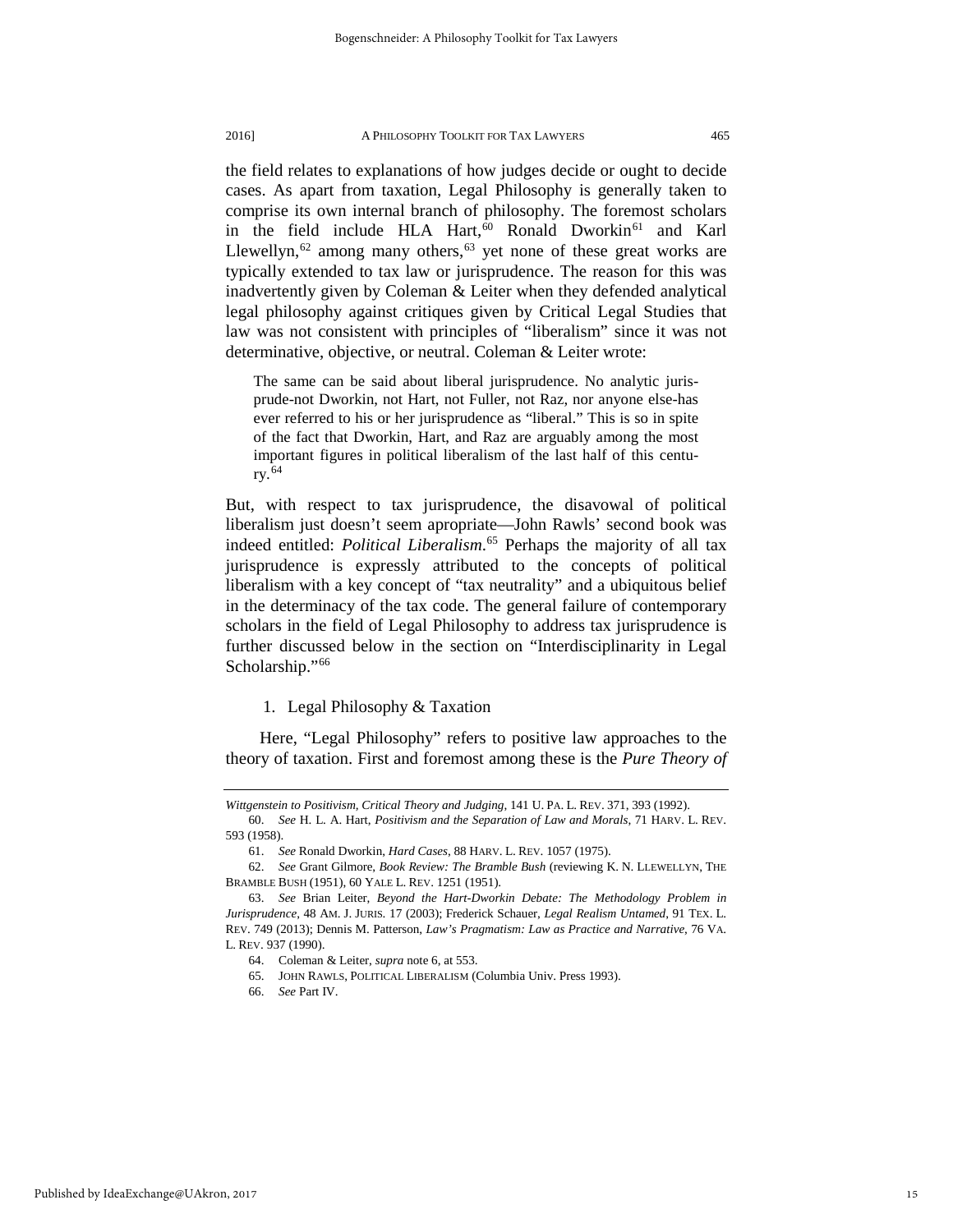*Law* given by Hans Kelsen. Wolfgang Schön also recently referred to the "German method of tax interpretation" as akin to a focus on "black letter law."<sup>[67](#page-16-0)</sup> The reason why this methodology is particularly important relates to the distinction between common law and civil law jurisdictions. The fundamental idea is that law is comprised of "norms" encapsulated in the positive law. Positive legal scholars often refer to "principles," meaning the legal norm extrapolated from the statute. The "pure" theory of law accordingly means that the principles are derived from the tax law itself. After the Vienna Convention on the Law of Treaties,<sup>[68](#page-16-1)</sup> some Continental European tax scholars began to disparagingly refer to American tax jurisprudence as "sociology," meaning that it is not "pure" legal interpretation derived solely from the tax statute.<sup>[69](#page-16-2)</sup>

# 2. Critique of Legal Philosophy & Taxation

A common challenge to positive law methods of legal interpretation is what is often referred to as the "indeterminacy critique." Legal indeterminacy is defined here as the inability to determine legal outcomes based on the tax code itself. Indeterminacy critiques are directed against predominantly "black-letter law" methods of interpretation. Partly in an attempt to mitigate the problem of legal indeterminacy, the U.S. Treasury Department issues tax regulations (referred to as "Treasury Regulations") to clarify the framework of the underlying positive tax code. Other nations often do not issue tax regulations, so in marginal cases it is relatively hard to see how a legal interpretation could be gleaned from the "framework" of the tax code itself. Nonetheless, this regularly occurs with respect to tax treaty interpretation, and even with tax treaties that are just a few pages in length. As part of its Base Erosion and Profit Shifting ("BEPS") initiative,  $70$  the Organization for Economic Co-operation and Development ("OECD") is now calling for reform in tax treaty interpretation and other similar aspects of international tax law that often lead to abuse through the filling in of "gaps" in positive tax law as part

<span id="page-16-0"></span><sup>67.</sup> Wolfgang Schön, *Tax Law Scholarship in Germany and the United States* (Max Planck Institute for Taxation and Public Finance, Working Paper 2016-07, 2016).

<span id="page-16-1"></span><sup>68.</sup> *See* Vienna Convention on the Law of Treaties, Article 31-2, *opened for signature* May 23, 1969, 1155 U.N.T.S. 331.

<span id="page-16-3"></span><span id="page-16-2"></span><sup>69.</sup> *See* George Fitzmaurice, *Vae Victis or Woe to the Negotiator? Your Treaty of Our Interpretation of It*, 65 AM. J. INT'L L. 358 (1971).

<sup>70.</sup> *See* Yariv Brauner, *What the BEPS?*, 16 FLA. TAX REV. 55 (2014).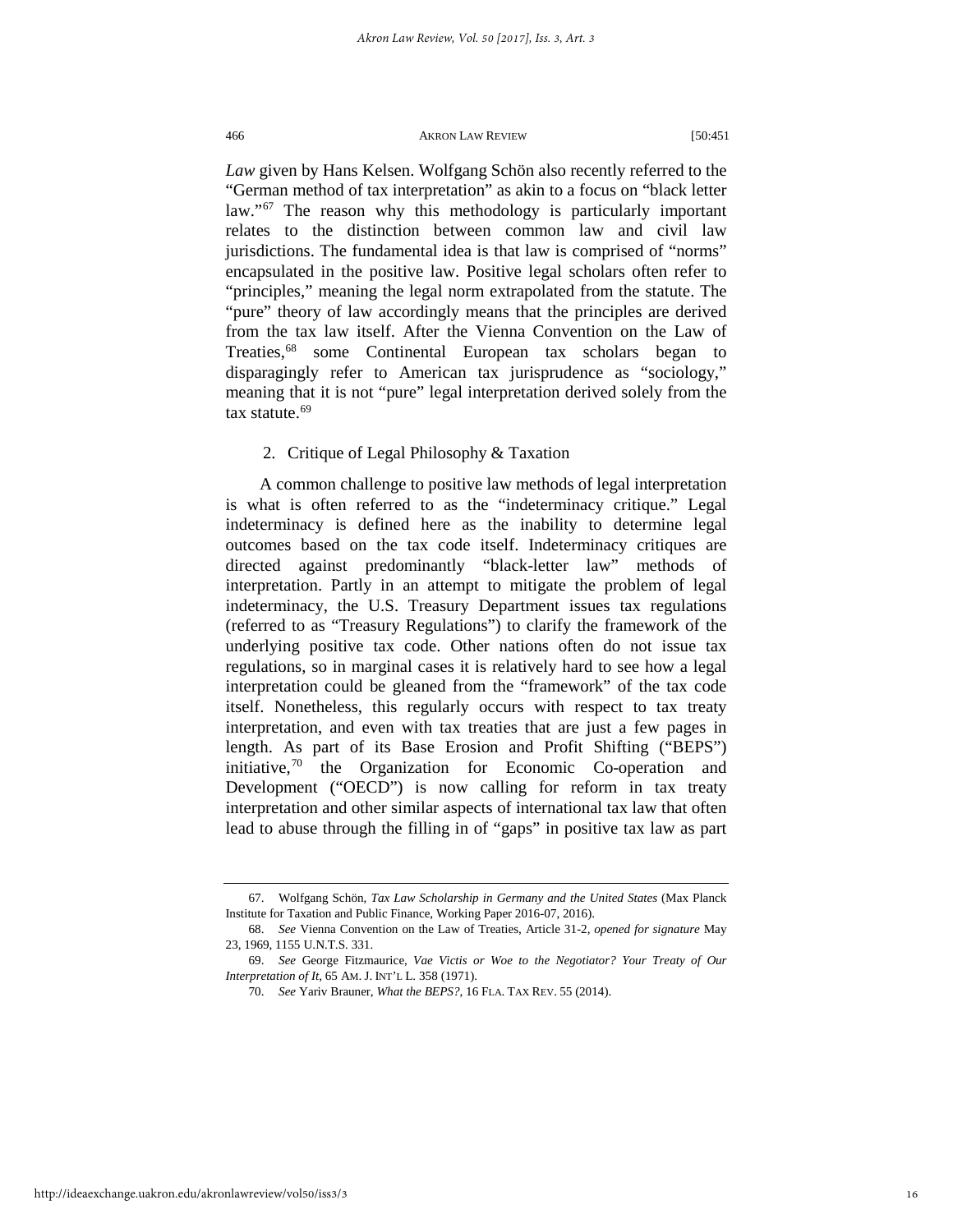of aggressive tax planning.[71](#page-17-0)

A further problem with Legal Philosophy as applied to tax law relates to the origin of "facts" to be used in the legal analysis in both common and civil law jurisdictions. For example, where a tax code provides "fact"—words or even definitions of "facts"—the question is how to know the content of these words; indeterminacy as to the fact content of words is referred to as "factual indeterminacy."[72](#page-17-1) Coleman & Leiter described a similar concept as the determining of "legal facts;"<sup>[73](#page-17-2)</sup> furthermore, the finding of "facts" may also be a function of legal custom or adjudicatory practice.<sup>[74](#page-17-3)</sup> Although of crucial importance to tax law, such factual indeterminacy represents a subset of general legal indeterminacy particularly relevant to tax law. Michael Potács has argued in some areas of law the fact content of words is derived from everyday language.<sup>[75](#page-17-4)</sup> Another idea, which was first developed by Ernst Mach in the debate over the fact content of words used in science, is that content is derived from theory.<sup>[76](#page-17-5)</sup> In tax law, the content of "fact" words is known based on the theory of tax law comprised in significant part by the heuristics or special language of tax lawyers. This approach, as developed by Bogenschneider in a series of papers, explains how tax lawyers are able to proceed with a different understanding of the meaning of the word "hybrid," for example, which refers to a type of legal entity in tax law and not an automobile as in everyday language.

# *C. Law & Economics*

The foremost idea of Law and Economics is that human behavior either is both rational and self-interested, or, can be coherently understood as if it were rational and self-interested. In a series of articles, Thomas Ulen comprehensively developed this philosophical

<span id="page-17-3"></span><span id="page-17-2"></span><span id="page-17-1"></span><span id="page-17-0"></span>

<sup>71.</sup> *BEPS Action 6: Prevent Treaty Abuse* (2015), www.oecd.org/tax/treaties/reviseddiscussion-draft-beps-action-6-prevent-treaty-abuse.pdf.

<sup>72.</sup> Bogenschneider, *Manufactured Factual Indeterminacy*, *supra* note 16, at 250-52.

<sup>73.</sup> Coleman & Leiter, *supra* note 6, at 559 ("Let us characterize [the concern over objectivity] as a worry about the metaphysical objectivity of 'legal facts.' Any time a judge renders a decision, she asserts the existence of what we are calling a legal fact; for example, 'Coleman's failure to inspect constitutes negligence,' or 'Leiter's failure to deliver constitutes a breach of contract.' The question about metaphysical objectivity, then, is the question about the status of these facts, that is, about whether they hold independently of what a particular judge happens to think, or perhaps independently of what all lawyers and judges would think.").

<sup>74.</sup> *Id*. at 617 ("If legal facts are fixed by the practices of judges, then legal facts will reflect how judges regard them.").

<sup>75.</sup> MICHAEL POTÁCS, LEGAL THEORY (Kluwer 2015).

<span id="page-17-5"></span><span id="page-17-4"></span><sup>76.</sup> ERNST MACH, DIE ANALYSE DER EMPFINDUNGEN UND DAS VERHTILTNIS DES PHYSISCHEN ZUM PSYCHISCHEN (Jena: G. Fischer 1922).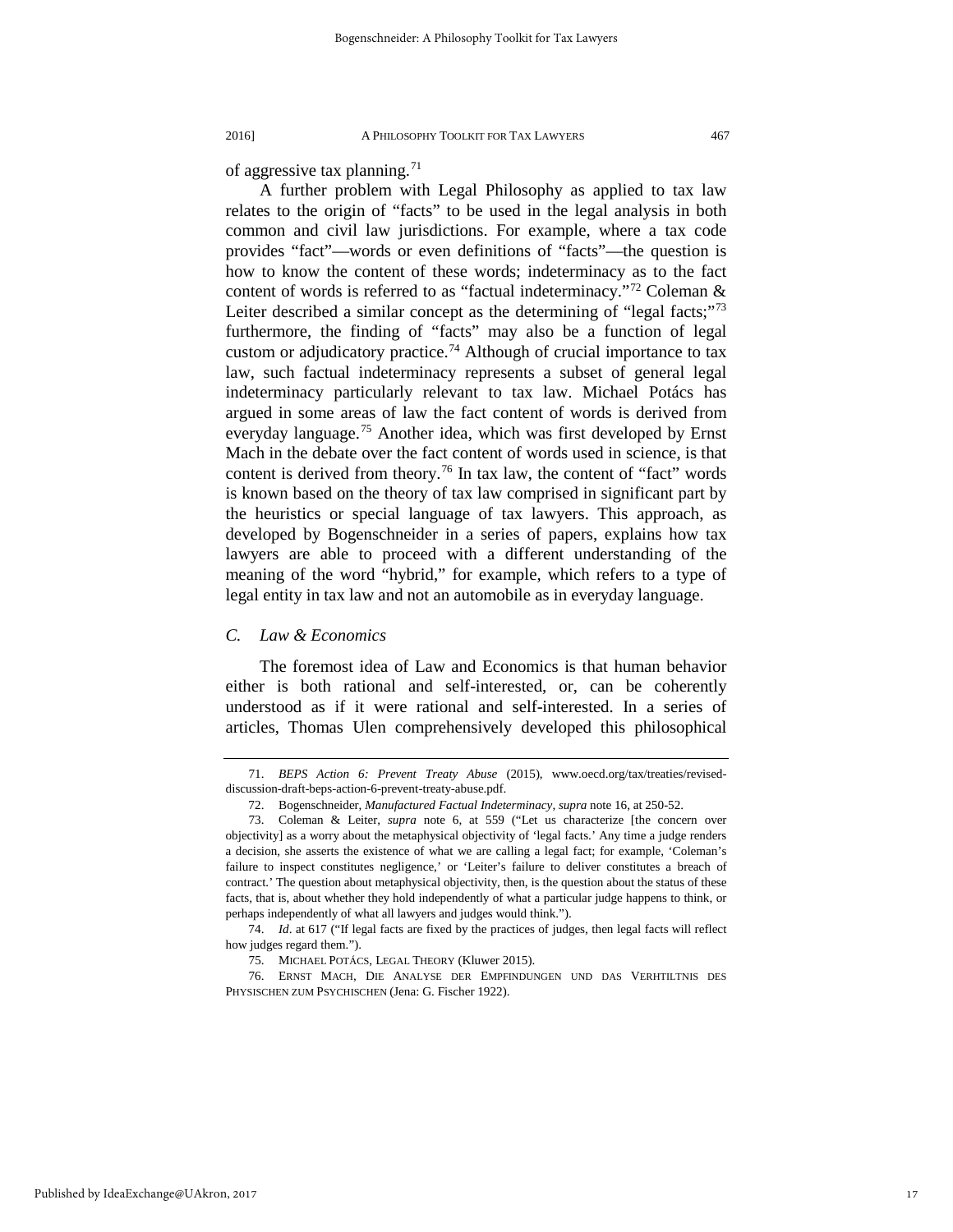approach, arguing:

[E]ven if there were consumers who behaved irrationality [sic] . . . the standard predictions of price theory would still hold. . . . Therefore, while irrationality might still be an issue with respect to the behavior of certain individuals, it is not an issue with respect to aggregate be-havior in markets and may, as a result, be ignored.<sup>[77](#page-18-0)</sup>

Economic theory is premised on the work of Jeremy Bentham, who proposed the concept of "utility" to intersubjectively measure the pleasures and pains of persons.[78](#page-18-1) So, individual persons are sometimes described in economic terms as "lightning appraisers of pleasure and pain."[79](#page-18-2) The measure of utility can accordingly be quantified for empirical analysis. One objective of economic analysis is to achieve Pareto Optimality where no person can be made better off without making another worse off.<sup>[80](#page-18-3)</sup> Various aspects of the economic theory thus overlap as reflected in the work of Ronald Coase where "social cost" is an efficiency criteria measured by utility. However, the field of Law and Economics often relates law more directly to money, where wealth maximization is taken as a proxy for utility maximization.<sup>[81](#page-18-4)</sup> The methods and moral justification for such a wealth-maximization approach in law was significantly developed by Richard Posner and famously challenged by Ronald Dworkin.<sup>[82](#page-18-5)</sup>

# 1. Law and Economics & Taxation

The composite approach of Libertarian theory and economics is what many scholars take to be "tax jurisprudence" as relevant to tax law. However, many economic theories of taxation are disputed by scholars. The study of tax incidence on the question of who bears the burden of

<span id="page-18-0"></span><sup>77.</sup> Ulen, *supra* note 11, at 794 (citing Gary S. Becker, *Irrational Behavior and Economic Theory*, 70 J. POL. ECON. 1 (1962)).

<span id="page-18-1"></span><sup>78.</sup> *See* George J. Stigler, *The Development of Utility Theory. I*, 58:4 J. POL. ECON. 307 (1950).

<span id="page-18-2"></span><sup>79.</sup> *See* WILLIAM S. JEVONS, THE THEORY OF POLITICAL ECONOMY (Palgrave Macmillan UK 2013) (1871).

<span id="page-18-3"></span><sup>80.</sup> VILFREDO PARETO, MANUAL OF POLITICAL ECONOMY (Aldo Montesano et al. eds., Oxford Univ. Press 2014) (1906).

<span id="page-18-4"></span><sup>81.</sup> *See* Jules L. Coleman, *Efficiency, Utility, and Wealth Maximization*, 8 HOFSTRA L. REV. 509 (1980).

<span id="page-18-5"></span><sup>82.</sup> Richard A. Posner, *Utilitarianism, Economics, and Legal Theory*, 8 J. LEGAL STUD. 103 (1979). *But see* Ronald M. Dworkin, *Is Wealth a Value?*, 9 J. LEGAL STUD. 191 (1980); *see also* Richard A. Posner, *Wealth Maximization Revisited*, 2 NOTRE DAME J. LAW, ETHICS & PUB. POL'Y 85 (1985).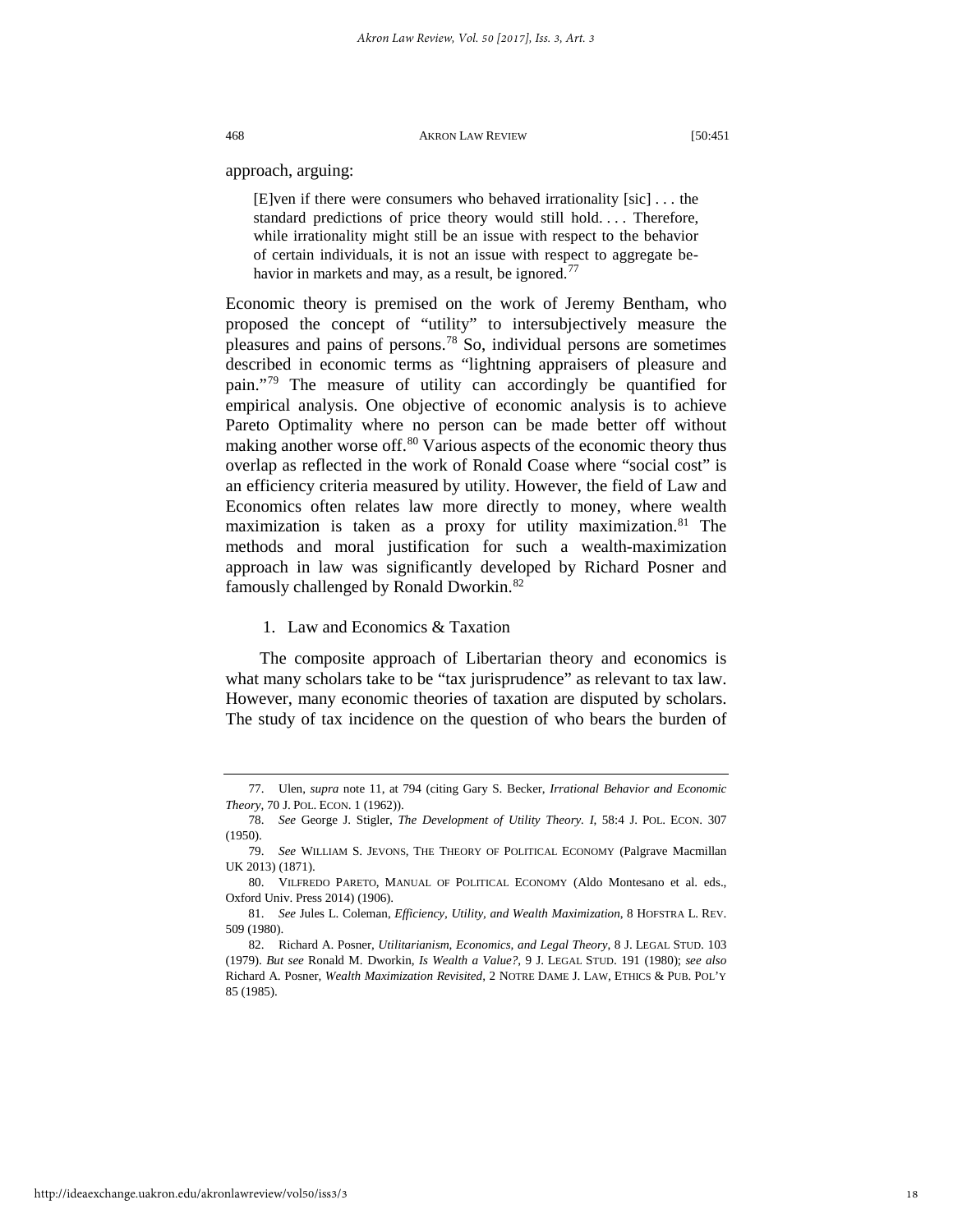taxation is particularly controversial.<sup>[83](#page-19-0)</sup> Also, basic questions about how tax policy effects economic growth are highly controversial.<sup>[84](#page-19-1)</sup> However, notwithstanding the inherent controversy, the research questions which economists choose to address are often of interest to non-economic scholars, thus rendering the analysis meaningful and relevant to the field of taxation. The tax literature relating to economic theory is the most comprehensive of any area of philosophy relevant to taxation. The research is so extensive that economists are sometimes said to have "colonized" other fields, including taxation.<sup>85</sup> The positing of a pluralistic framework for tax law undertaken in this paper is fundamentally inapposite to this understanding of tax jurisprudence. In identifying "tax jurisprudence" as limited to these exclusive methods, this excludes other epistemologies, or means of knowing things about taxation.<sup>[86](#page-19-3)</sup>

Economics, as applied to taxation, is premised on philosophy of the Enlightenment Era. A point of major confusion is the work of Richard Epstein in which he applied economic ideas to taxation taken in particular from Ronald Coase, as well as ideas about Pareto Optimality, but referred to these as "Lockean" theory.<sup>[87](#page-19-4)</sup> The line between Moral Philosophy and law and economics was thereby blurred. The resulting confusion has rendered the philosophical foundations of economics unclear, so scholars engaged in economic theory often cite to moral philosophers[.88](#page-19-5) Economics also proceeds at times through empirical methods premised on the observation of behavior of persons to be evaluated with statistical methods, broadly a type of "econometrics."[89](#page-19-6)

<span id="page-19-0"></span><sup>83.</sup> *See* Arnold C. Harberger, *The Incidence of the Corporation Income Tax*, 70 J. POL. ECON. 215 (1962).

<span id="page-19-1"></span><sup>84.</sup> *See* JANE GRAVELLE & DONALD MAPLES, CONG. RESEARCH SERV., 7-5700, TAX RATES AND ECONOMIC GROWTH (2015) https://www.fas.org/sgp/crs/misc/R42111.pdf.

<span id="page-19-2"></span><sup>85.</sup> Donald N. McCloskey, *The Rhetoric of Economics*, 21:2 J. ECON. LIT. 513 (1983) ("[E]conomics has become imperialistic. There is now an economics of history, of sociology, of law, of anthropology, of politics, of political philosophy, of ethics. The flabby methodology of modernist economics simply makes this colonization more difficult, raising irrelevant methodological doubts in the minds of the colonized folk.").

<span id="page-19-3"></span><sup>86.</sup> *See, e.g.*, Louis Kaplow & Steven Shavell, *Fairness Versus Welfare: Notes on the Pareto Principle, Preferences, and Distributive Justice*, 32 J. LEGAL STUD. 331 (2003). *But see* Christopher Taggart, *Fairness Versus Welfare: The Limits of Kaplow and Shavell's Pareto Argument*, 99 MARQ. L. REV. 661 (2016).

<span id="page-19-4"></span><sup>87.</sup> *See generally* Edward L. Rubin, *On Beyond Truth: A Theory for Evaluating Legal Scholarship*, 80 CAL. L. REV. 889, 933 (1992).

<span id="page-19-6"></span><span id="page-19-5"></span><sup>88.</sup> *See, e.g.*, Takuo Dome, *Adam Smith's Theory of Tax Incidence: An Interpretation of His Natural-Price System*, 22:1 CAMBRIDGE J. ECON. 79 (1998); Nava Ashraf, Colin F. Camerer & George Loewenstein, *Adam Smith, Behavioral Economist*, 19:3 J. ECON. PERSP. 131 (2005).

<sup>89.</sup> *See* MARY S. MORGAN, THE HISTORY OF ECONOMETRIC IDEAS: HISTORICAL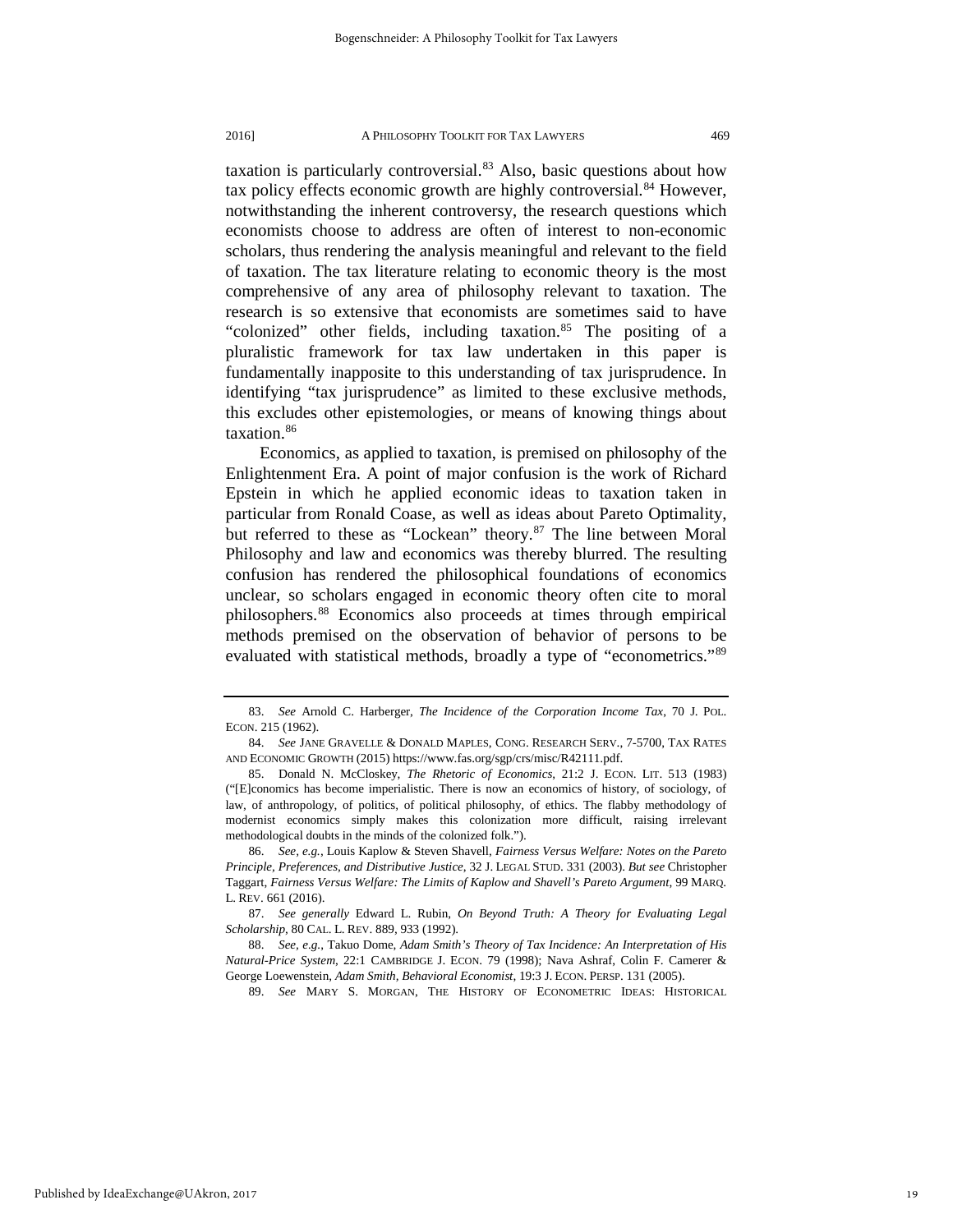However, the gathering of data observations in respect of taxation (or anything else) is a theory-laden endeavor.<sup>[90](#page-20-0)</sup> Furthermore, as Frank Ramsey (and also Karl Popper) explained, the use of probability to study observations comprises a measurement of the conformance of the experimental results to the expectation of the person conducting the experiment.<sup>[91](#page-20-1)</sup>

# 2. Critique of Law & Economics and Taxation

Perhaps the most cogent critique of economics is simply that economic advice is rendered in what amounts to "fortune-teller style."[92](#page-20-2) This method famously resulted in President Harry Truman´s request for a "one-armed economist."[93](#page-20-3) In some econometric studies, researchers run regression analysis on the dataset and then derive the hypothesis from the results, a process often referred to as "data-mining."[94](#page-20-4) This process now also referred to as "p-hacking" does not follow the "scientific method."[95](#page-20-5) Furthermore, we should not expect the results from data-mining methods to be meaningful descriptions of cause-andeffect because of the failure to control for spurious results which would otherwise occur via the *a priori* statement of hypotheses for testing.<sup>[96](#page-20-6)</sup> Also, studies by the Federal Reserve have shown that most econometric

PERSPECTIVES ON MODERN ECONOMICS (Cambridge Univ. Press, 1990).

<span id="page-20-0"></span><sup>90.</sup> POPPER, *supra* note 7, at 90 ("[T]he theoretician must long before [experimentation] have done his work, or at least what is the most important part of his work: he must have formulated his question as sharply as possible. Thus it is he who shows the experimenter the way. But even the experimenter is not in the main engaged in making exact observations; his work, too, is largely of a theoretical kind. Theory dominates the experimental work from its initial planning up to the finishing touches in the laboratory.").

<span id="page-20-1"></span><sup>91.</sup> BARRY GOWER, SCIENTIFIC METHOD: AN HISTORICAL AND PHILOSOPHICAL INTRODUCTION 187 (Routledge, 1997) ("For [Ramsey], probabilities as degrees of belief are subjective rather than objective; they represent psychological states. 'There really do not seem to be any such things', Ramsey declared, 'as the probability relations he describes.'") (citing *Frank Ramsey Truth and Probability*, *in* FP RAMSEY FOUNDATIONS: ESSAYS IN PHILOSOPHY, LOGIC, MATHEMATICS AND ECONOMICS (Routledge & Kegan Paul 1978)).

<span id="page-20-2"></span><sup>92.</sup> *See* Bret N. Bogenschneider, *How Helpful is Econometrics to Tax Research?* 21:3 NEW ZEALAND J. TAX L. & POL'Y 292, 301 (2015).

<span id="page-20-3"></span><sup>93.</sup> *See* ON THE THIRD HAND: HUMOR IN THE DISMAL SCIENCE, AN ANTHOLOGY (Caroline Postelle Clotfelter ed., Univ. Michigan Press 1996) ("As President Truman said, 'I wish that I had a one-armed economist, so that he wouldn't say on the one hand and on the other hand.'").

<span id="page-20-4"></span><sup>94.</sup> Bogenschneider, *supra* note 92, at 305 ("Thesis 4: The use of statistical 'data-mining' (that is, test, re-test, re-re-test) as a research methodology does not follow the scientific method and applies it in reverse.").

<span id="page-20-5"></span><sup>95.</sup> *See* Christie Aschwanden, *Science Isn´t Broken*, FIVETHIRTYEIGHT (Aug. 19, 2015) http://fivethirtyeight.com/features/science-isnt-broken/#part1.

<span id="page-20-6"></span><sup>96.</sup> For an example of spurious results in taxation, *see* James R Hines, Jr. & Eric M. Rice, *Fiscal Paradise: Foreign Tax Havens and American Business*, 109 QUART. J. ECON. 149 (1994)*.*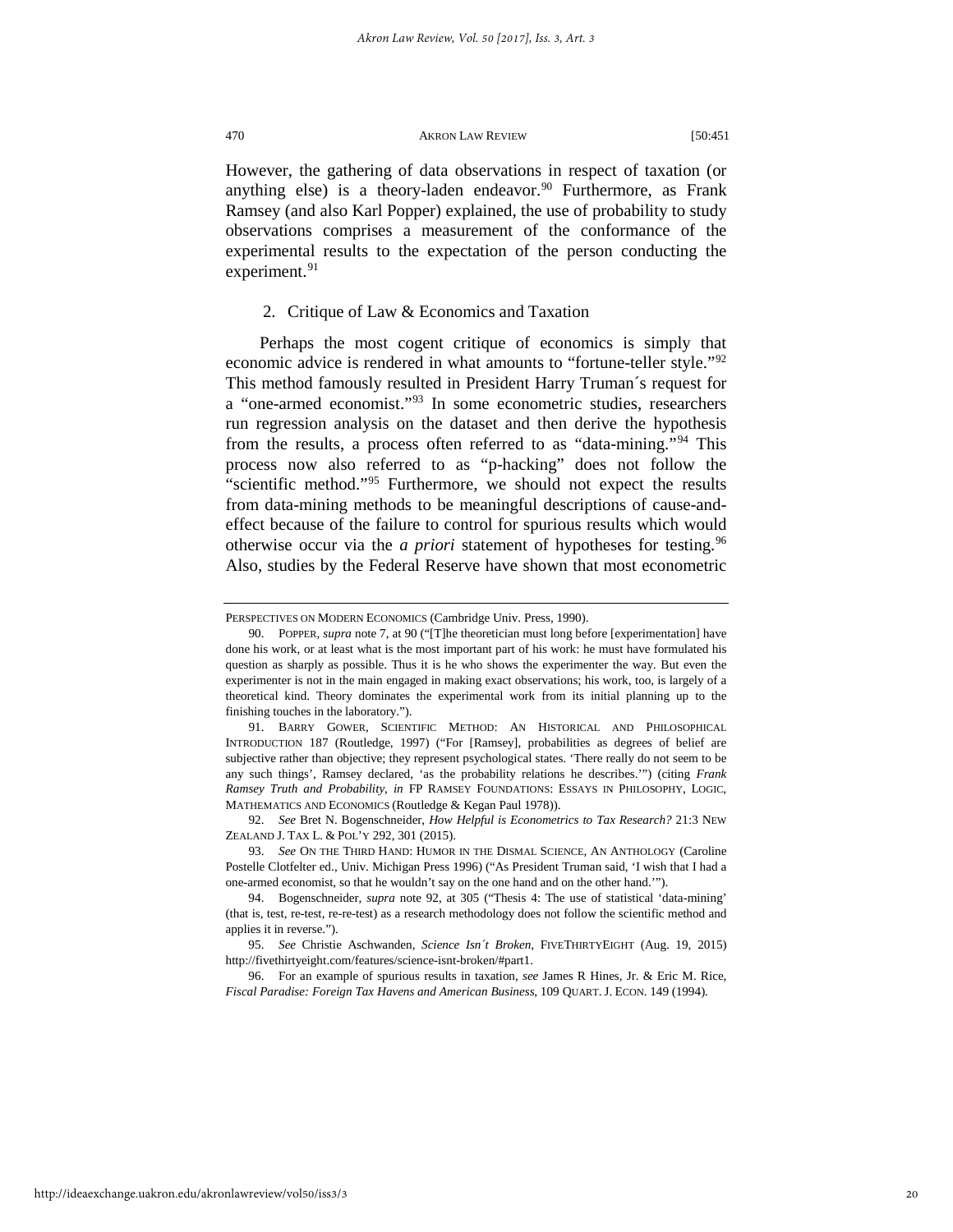analyses are not replicable.<sup>[97](#page-21-0)</sup> Human preferences also change over time (referred to as "ergodicity"), so it is not clear that empirical methods alone can render predictions about economic events that will hold true for very long.

The use of Pareto Optimality (i.e., a situation where no person can be made better-off without making someone else worse-off) as an evaluative criterion in taxation has also turned out to be problematic for several reasons. First, utility maximization is not equivalent to wealth maximization (as the current growth in economic inequality in the United States makes abundantly clear).<sup>[98](#page-21-1)</sup> Therefore, Pareto Optimal increases in aggregate wealth do not necessarily translate into overall welfare gains for society. Second, scholars have derived arguments that property taxation cannot be Pareto optimal.<sup>[99](#page-21-2)</sup> However, these arguments depend on the idea of money as a form of property. Wealth taxes can be Pareto optimal where large accumulations of money are taxed proportionately and the relative standing of wealth holders in property is maintained relative to each other.<sup>[100](#page-21-3)</sup>

# *D. Philosophy of Science*

Here, "Philosophy of Science" refers to the study of causation in the context of taxation; if tax policy and decisions are determined in part based on efficient outcomes (or other measures of consequences of taxation), then Philosophy of Science is critical to legal interpretation insofar as one must be able to predict the outcome of alternative options.[101](#page-21-4)

A classic version of the philosophy of scientific discovery was given by Karl Popper.[102](#page-21-5) Popper´s work is often credited as the origin of "science" premised on the falsification of hypotheses as opposed to the confirmation of hypotheses by empirical observations.<sup>[103](#page-21-6)</sup> Popper's

<span id="page-21-0"></span><sup>97.</sup> *See* Richard G. Anderson & William G. Dewald, *Replication and Scientific Standards in Applied Economics a Decade After the Journal of Money, Credit and Banking Project*, 76:6 FED. RES. BANK OF ST. LOUIS REV. 79, 81 (1994).

<span id="page-21-1"></span><sup>98.</sup> *See generally* Thomas Piketty & Immanuel Saez, *Income Inequality in the United States, 1913-1998*, 118 QUART. J. ECON. 1 (2003).

<sup>99.</sup> *See* Daniel Attas, *Fragmenting Property*, 25 LAW & PHIL. 119, 147 (2006).

<sup>100.</sup> Bret N. Bogenschneider, *A Challenge to the Libertarian Challenge*, 2017 J. JURIS. 1.

<span id="page-21-6"></span><span id="page-21-5"></span><span id="page-21-4"></span><span id="page-21-3"></span><span id="page-21-2"></span><sup>101.</sup> Leiter once adopted such an approach to scientific theory as a criticism of legal realism, writing as follows: "And if no theory of the appropriate sort exists, then prediction is not possible; and if prediction is not possible, then we are back where we started-with liberal concerns and worries that are not met by existing practice." Coleman & Leiter, *supra* note 6, at 584.

<sup>102.</sup> POPPER, *supra* note 7.

<sup>103.</sup> POPPER, *supra* note 7, at 66.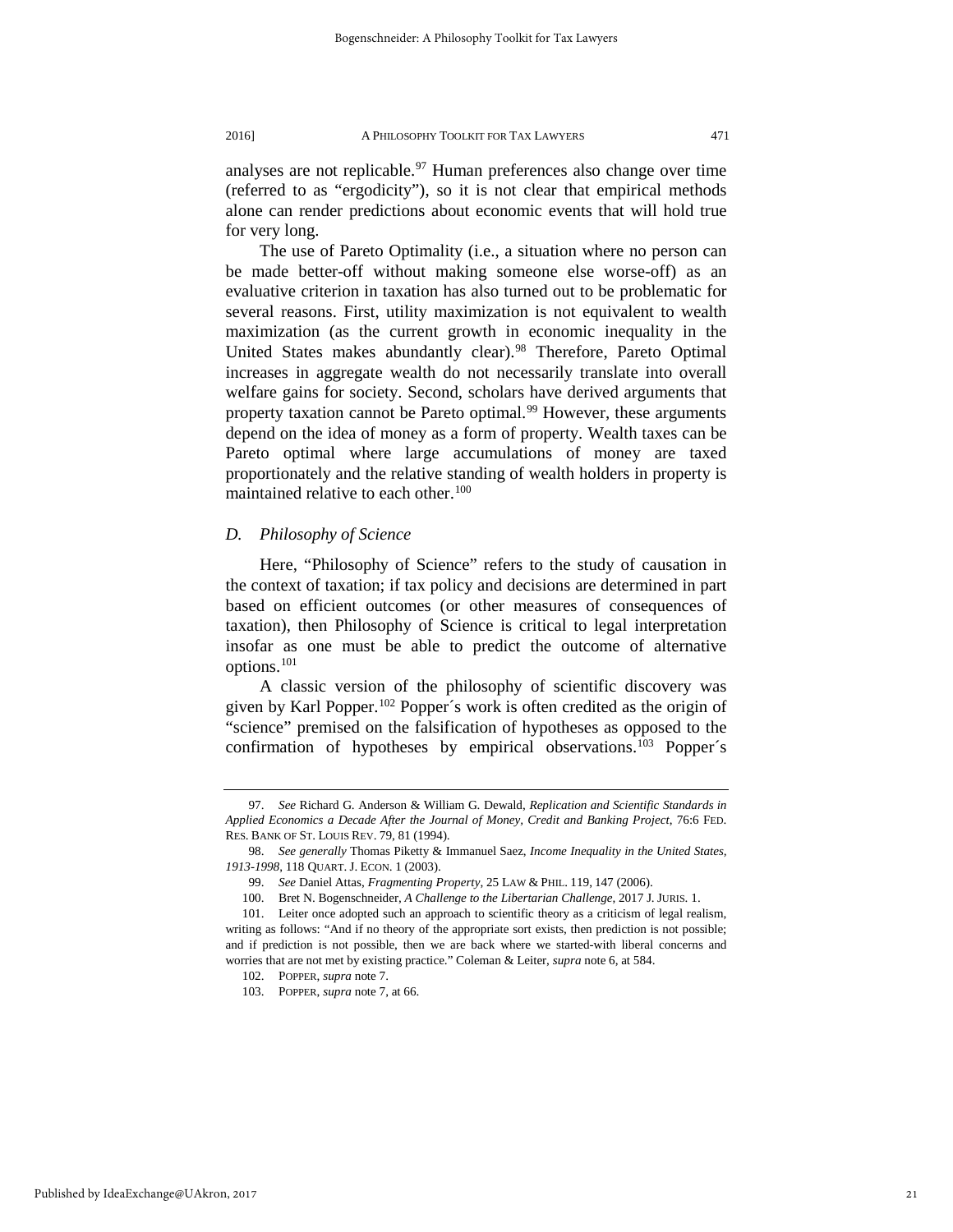methodology entails the testing of theory by theory.<sup>[104](#page-22-0)</sup> Popper's work was subsequently critiqued by Paul Feyerabend.<sup>105</sup> Feyerabend opposed in significant part the positivist import of Popper´s method where an objective methodology of science could be known. However, Feyerabend allowed for an idea of "science" as scientific pluralism.<sup>[106](#page-22-2)</sup> Tax research can be thought of in pluralistic terms where hypotheses are tested by falsification. Another common means of understanding the scientific method is the Bayesian theory of science where hypotheses are tweaked over time with the positing of auxiliary hypotheses.<sup>[107](#page-22-3)</sup> Many natural scientists think of the scientific method in Bayesian terms because it is difficult to give examples where hypotheses are falsified outright in Popperian terms in the natural sciences; rather, most theories of natural science are augmented with auxiliary hypotheses. In the field of taxation, however, there do seem to be theories of taxation that appear to have been falsified outright, such as the "Laffer curve" and "small open economy" model.[108](#page-22-4)

# 1. Philosophy of Science and Taxation

The question of whether the study of tax law is in the nature of "science" depends on the applicable definition of "science" one wishes to apply, and the respective assessment of the current state of tax research. Of course, it is beyond any reasonable dispute that when it comes to taxation, many claims to "truth" or "science" are held out with respect to tax policy. The measurement of effective tax rates are a prime example.<sup>[109](#page-22-5)</sup> However, even where components of tax research are performed in a subjective, biased, or non-scientific manner, that does not mean the overall field of taxation must be rendered non-scientific.

http://ideaexchange.uakron.edu/akronlawreview/vol50/iss3/3

<span id="page-22-1"></span><span id="page-22-0"></span><sup>104.</sup> *Id*. at 91 ("We choose the theory which best holds its own in competition with other theories; the one which, by natural selection, proves itself the fittest to survive.").

<sup>105.</sup> FEYERABEND, *supra* note 22.

<sup>106.</sup> *Id*.

<span id="page-22-3"></span><span id="page-22-2"></span><sup>107.</sup> *See* Thomas S. Ulen, *A Nobel Prize in Legal Science: Theory, Empirical Work, and the Scientific Method in the Study of Law*, 2002 U. ILL. L. REV. 875 (2002).

<span id="page-22-4"></span><sup>108.</sup> *See* Kimberly A. Clausing, *In Search of Corporate Tax Incidence*, 65 TAX L. REV. 433 (2012); Bret N. Bogenschneider, *The Tax Paradox of Capital Investment*, 33:1 J. TAX'N OF INV. 59 (2015).

<span id="page-22-5"></span><sup>109.</sup> *E.g.*, Reuven Avi-Yonah & Yaron Lahav, *The Effective Tax Rate of the Largest US and EU Multinationals*, 65 TAX L. REV. 375 (2012); *with* Martin Sullivan, *The Truth About Corporate Tax Rates*, FORBES (March 25, 2015, 8:15 AM), www.forbes.com/sites/taxanalysts/2015/03/25/thetruth-about-corporate-tax-rates/#6a4565fa20a5 ("It's a rock-solid fact that the U.S. corporate statutory tax rate is the highest among developed nations and is significantly higher than the average. According to 2014 data from the OECD, the combined federal and state statutory corporate tax rate for the United States is 39.1 percent.").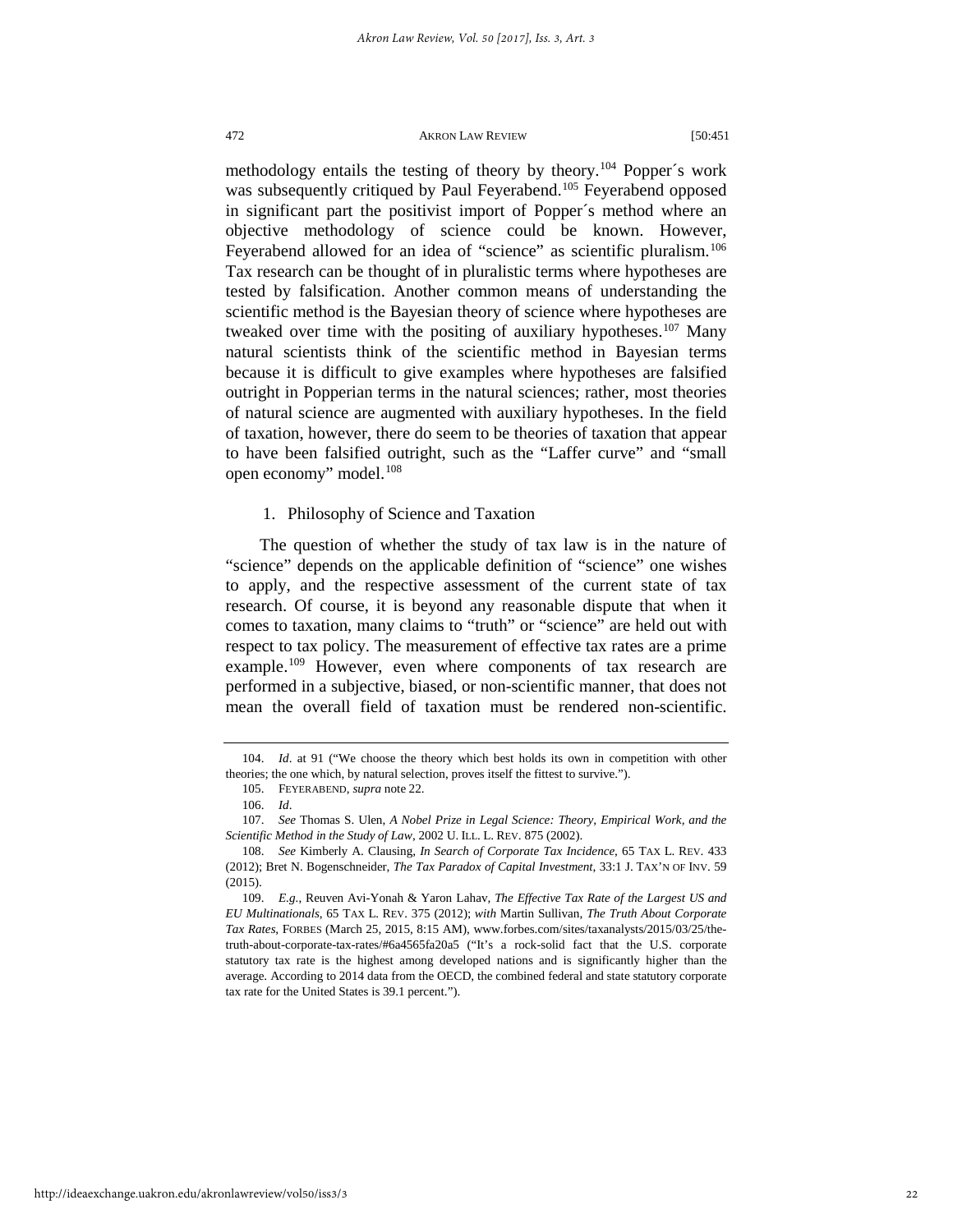"Science" in the context of taxation means the positing of hypotheses related to causation and falsification or augmentation thereof. It follows then that we want to gather as much information as possible about causation as it relates to taxation or tax policy. As such, the overall field of taxation is not necessarily improved by stamping out non-scientific methods in the study of taxation; we may learn something even from mistaken research. The scholars that are vehemently opposed to some idea or another in taxation have already arrived at an absolute truth about tax policy in their own mind and thereby pursue tax research as akin to a war.<sup>[110](#page-23-0)</sup> But, this is not a scientific approach, at least where we think of tax knowledge in pluralistic terms.

#### 2. Critique of Philosophy of Science and Taxation

The foremost opponent of Philosophy of Science is not ignorance; rather, it is a countervailing idea of "science" as the use of numbers to empirically confirm ideas about taxation. Popper referred to this idea as "naïve empiricism." For example, economists often begin tax papers as follows: "This is what we know about xyz."[111](#page-23-1) Such a statement amounts to an exclusive claim of knowledge about taxation premised on empirics. Much of the ongoing empirical research in taxation is premised on this alternate view of science where things can only be "known" with numbers. The value of theory in taxation is thereby diminished or eliminated entirely. The practical import to tax scholarship then is that since empirical data is usually of poor quality, we really cannot definitively "know" anything about taxation. Furthermore, the value of practitioners in the field (i.e., clinicians) including tax lawyers is thereby diminished or eliminated entirely. Under this countervailing approach to "science," only the persons with access to data, namely economists, are able to draw hypothesis about taxation or to advise on tax policy.

<span id="page-23-0"></span><sup>110.</sup> REUVEN S AVI-YONAH ET AL., COMPARATIVE FISCAL FEDERALISM: COMPARING THE EUROPEAN COURT OF JUSTICE AND THE US SUPREME COURT'S TAX JURISPRUDENCE (Kluwer Law International 2007) ("The European and American federations are both survivors of past wars, and while it may be fairly said that tax policy itself is unrelenting warfare, the goal of sensible legal design is to constrain the belligerents in ways that lend these fights better tone and higher purpose than they might otherwise have had.").

<span id="page-23-1"></span><sup>111.</sup> *See, e.g.*, Dhammika Dharmapala, *What Do We Know About Base Erosion and Profit Shifting? A Review of the Empirical Literature* (Coase Sandor Institute for Law & Economics Working Paper No. 702, 2014); Alan J. Auerbach, *Who Bears the Corporate Tax: A Review of What We Know*, 20 TAX POL'Y & ECON. 1 (2006); Michael P. Devereux & Simon Loretz, *What do We Know about Corporate Tax Competition?* (Oxford Business School, Working Paper 12/29, 2012).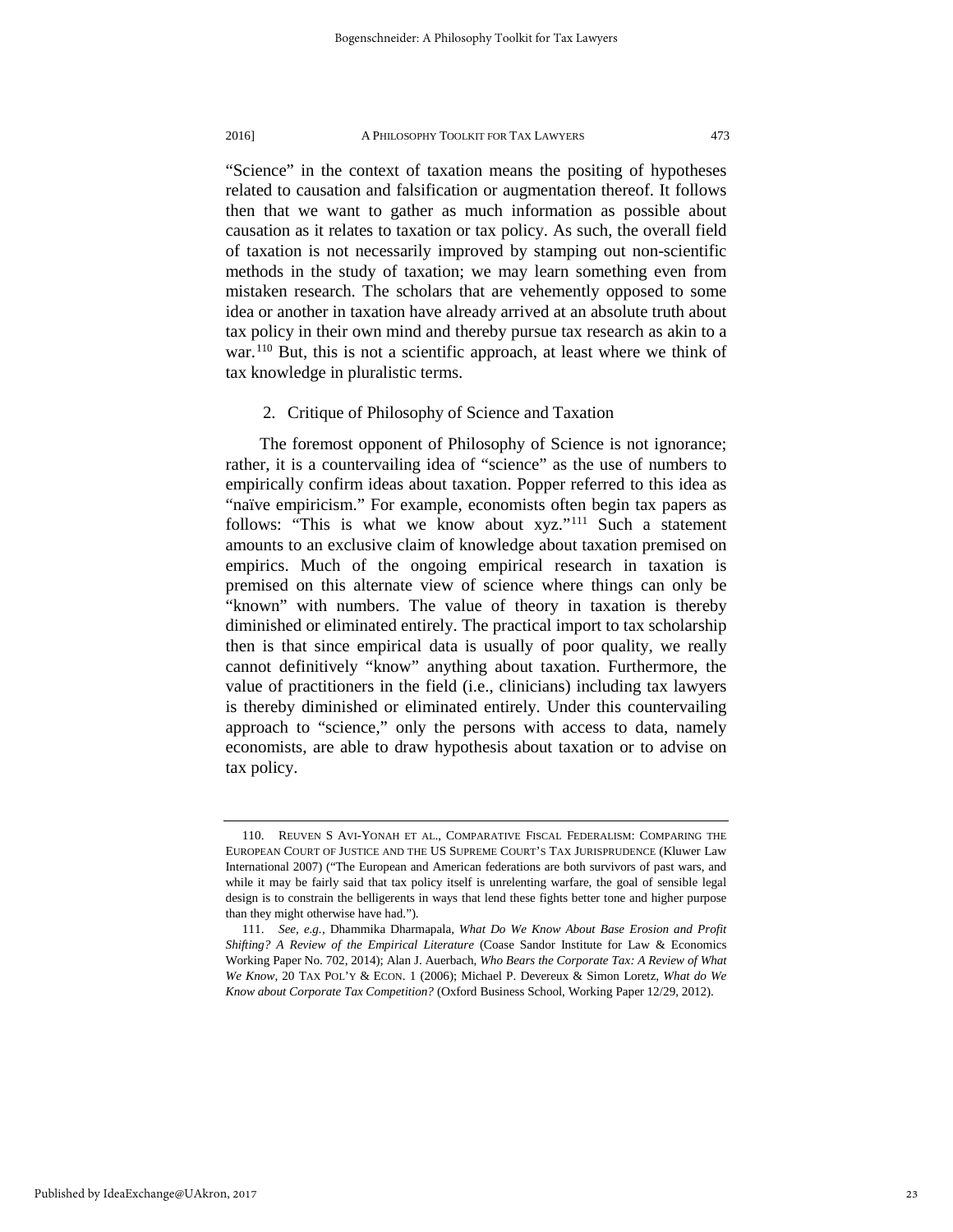# *E. Philosophy of Mind*

Here, "Philosophy of Mind" refers specifically to the *mentalese* version of Cartesian thought as often applied in the context of taxation.<sup>[112](#page-24-0)</sup> The mentalese approach has often been applied to taxation reflecting a combination of "common-sense" (or "causal minimalism") $113$  legal reasoning, combined with semantic formalism. The main idea is that tax law should match (or, refer to) ideas held by lawyers or judges in their minds (as a type of mental finger-pointing to legal concepts or empirical reality). Hence, the methodology is "what seems right is right;"<sup>114</sup>as the foremost example, the Chief Justice concluded that the individual mandate of the Affordable Care Act was *obviously* not a capitation tax based on the idea that a capitation must apply equally to all taxpayers; hence, the provision did not match or refer to what the Chief Justice thought of as a capitation tax in his  $mind.<sup>115</sup>$  $mind.<sup>115</sup>$  $mind.<sup>115</sup>$ 

# 1. Philosophy of Mind and Taxation

The mentalese approach to taxation was crystallized in a series of articles by John Prebble. Prebble´s idea is that law creates "fictions" apart from the empirical reality of tax and economics which he says are "incomprehensible;" in other words, the tax law does not seem to correspond to the "right" idea.<sup>[116](#page-24-4)</sup> The point is that tax law fails to correspond to an empirical reality and one cannot consistently point a finger to right tax interpretation out in the world.<sup>117</sup> Thus, for Prebble

<span id="page-24-0"></span><sup>112.</sup> Other aspects of philosophy of mind related to free will, intentionality or consciousness are not included here but should also be linked to the theory of taxation in the future.

<span id="page-24-1"></span><sup>113.</sup> *See* H. L. A. HART & TONY HONORE, CAUSATION IN THE LAW, at xxxiv (2nd ed., Oxford Univ. Press, 2002) ("According to 'causal minimalism', genuine causal issues are of small importance in settling questions of legal responsibility. In most instances they are confined to the issue whether the harm would have occurred in the absence of the wrongful conduct, and even this factual-sounding question is often answered in a way which owes more to considerations of legal policy than to any genuine attempt to determine the facts of the case.").

<span id="page-24-2"></span><sup>114.</sup> *Id.* at 607 ("At the other end of the continuum from subjectivism is the doctrine we will call 'strong objectivism.' According to this view, what 'seems right' never determines what 'is right.' According to the strong metaphysical objectivist, what is the case about the world never depends on what humans take there to be (even under ideal epistemic conditions). According to the strong semantic objectivist, the meaning of a sentence never depends on what any speaker or community of speakers takes it to mean.").

<span id="page-24-3"></span><sup>115.</sup> *Nat'l Fed'n of Indep. Bus. v. Sebelius*, 132 S. Ct. 2566, 2599 (2012) (citing *Hylton v. United States*, 3 U.S. 171, 175 (1796)).

<sup>116.</sup> John Prebble, *Why Is Tax Law Incomprehensible?* 4 BRIT. TAX REV. 380 (1994).

<span id="page-24-5"></span><span id="page-24-4"></span><sup>117.</sup> In the terms of legal philosophy this is a type of "strong objectivism" or "metaphysical realism". *See* Coleman & Leiter, *supra* note 6, at 601 ("[B]ecause of its conception of the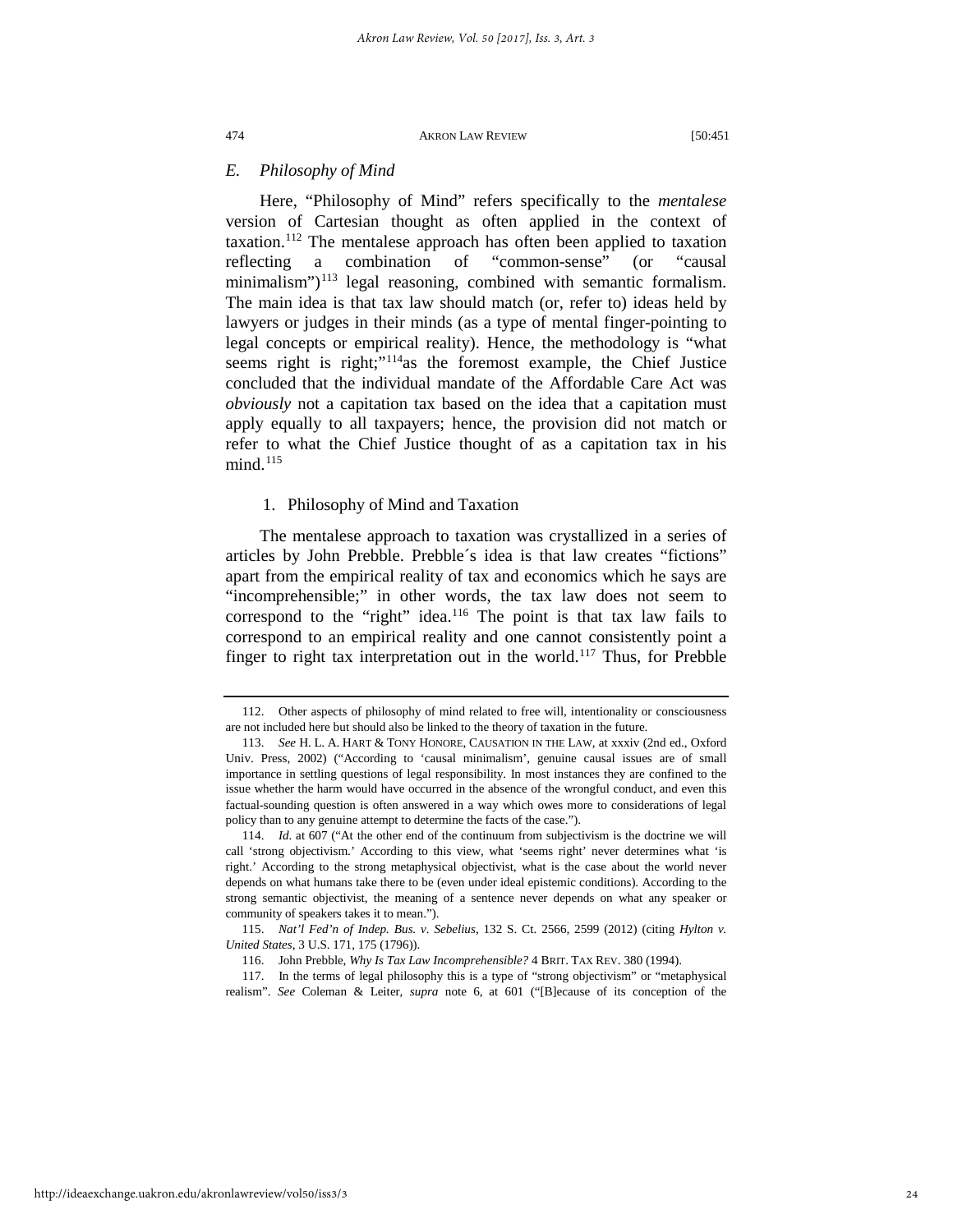and tax law, positive word categories seem to entirely fail the test of knowability (i.e., transferred understanding) in praxis. So, in respect of "fictions," this refers to tax law words Prebble thinks are not representative of tax reality when compared against economic reality. The idea of "incomprehensibility" further refers to ideas taken from the tax law that Prebble does not purport to understand. In either case, the Philosophy of Mind methodology is paramount in Prebble´s approach.

Perhaps the strongest argument for Philosophy of Mind to be used as the basis for tax law is where laws are designed to increase the confidence of the citizenry of the fairness or the functioning of the legal and tax system.<sup>[118](#page-25-0)</sup> The "idea" of the tax law reflected in the mental state of the taxpayer is then potentially more important than the actual substance of the tax law. In this context, tax scholars are concerned more with measuring behavior as a means to understanding it. The approach is linked to a "strong objectivity" approach characteristic of the hard sciences.<sup>[119](#page-25-1)</sup>

In terms of economic psychology, "taxpayer morale" is thus taken as the fundamental concept and a significant amount of tax research is devoted to measuring it.<sup>[120](#page-25-2)</sup> A significant aspect of behavioral research in economic psychology relates to "social norms." The idea is for behavioral conformance in society. Such behavior is accordingly socially determinate rather than a rational individual calculation. This reflects the mental state of the taxpayer in the willingness to pay taxes to the state. For example, the United States enjoys the highest taxpayer morale in the world.<sup>[121](#page-25-3)</sup> The level of "taxpayer morale" appears to be the most significant factor for the success or failure of tax collections, not the law itself. Erich Kirchler has argued there is a "slippery slope" in the maintenance of taxpayer morale.<sup>[122](#page-25-4)</sup> A major debate within the tax

independence of the world, metaphysical realism is committed to the 'strong objectivity' of 'what there is.'").

<span id="page-25-0"></span><sup>118.</sup> Erich Kirchler, Erik Hoelzl, & Ingrid Wahl, *Enforced versus Voluntary Tax Compliance: The "Slippery Slope" Framework*, 29 J. ECON. PSYCH. 210 (2008).

<span id="page-25-1"></span><sup>119.</sup> *See* Coleman & Leiter, *supra* note 6, at 608 ("Strong objectivity, for example, figures in our conception of scientific inquiry. We view scientists as trying to uncover the way the world really is; and the way the world is is independent of anyone's beliefs or theories about it, all of which could turn out to be false.").

<span id="page-25-2"></span><sup>120.</sup> *See* James Alm & Benno Torgler, *Culture Differences and Tax Morale in the United States and in Europe*, 27 J. ECON. PSYCH. 224, 241 (2006); Ronald G. Cummings, Jorge Martinez-Vazquez, Michael McKee, & Benno Torgler, *Tax Morale Affects Tax Compliance: Evidence from Surveys and an Artefactual Field Experiment*, 70 J. ECON. BEHAV. & ORG. 447 (2009).

<span id="page-25-4"></span><span id="page-25-3"></span><sup>121.</sup> *See* Ronald Inglehart et al., *Codebook for World Values Survey* (Ann Arbor, MI: Institute for Social Research, 2000).

<sup>122.</sup> *Id.*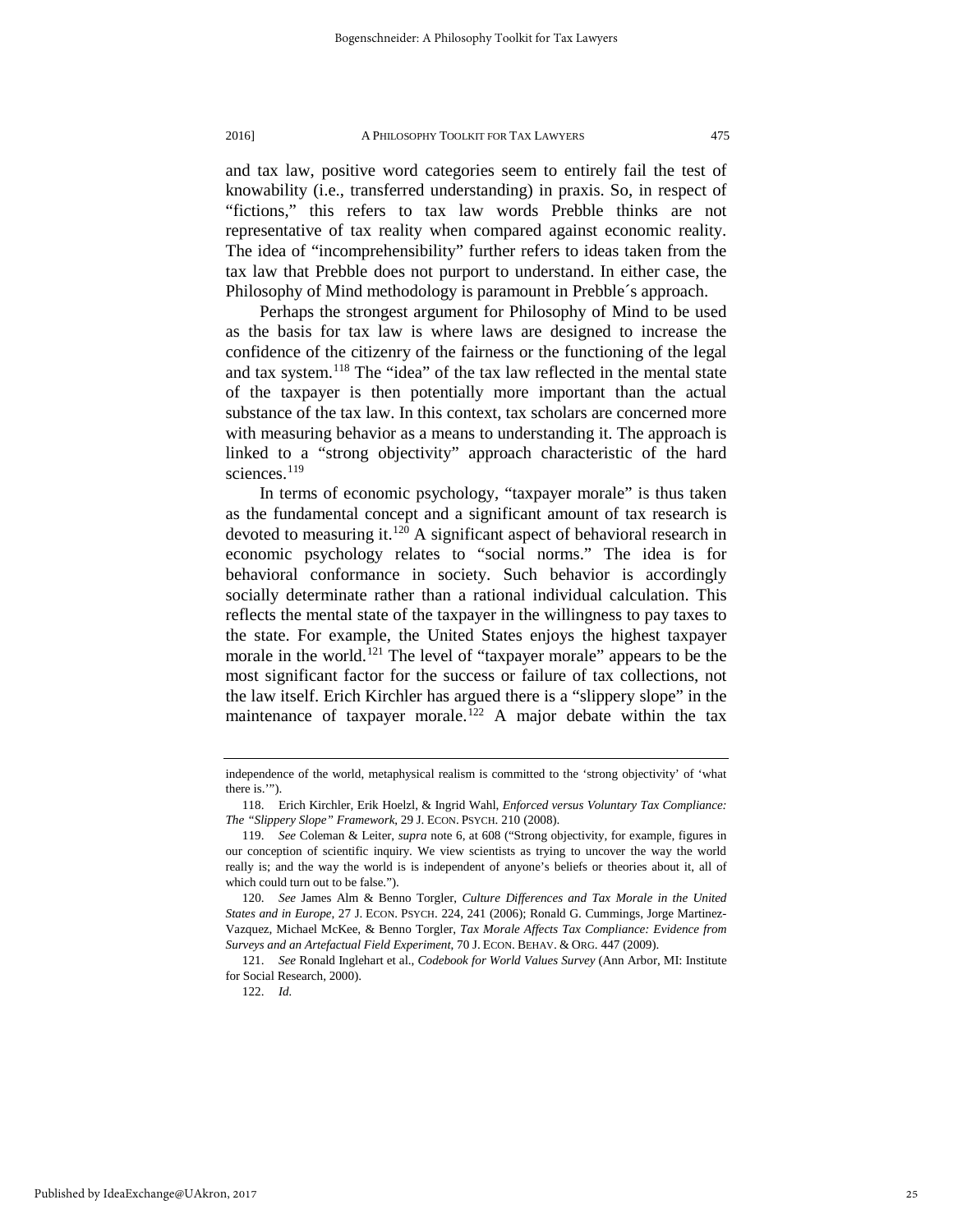literature deals with the idea of "cooperative compliance" for large multinational firms where audit resources are allocated away from large firms that want to be compliant.<sup>[123](#page-26-0)</sup>

# 2. Critique of Philosophy of Mind and Taxation

Ludwig Wittgenstein shifted philosophy away from Cartesian ideas of knowing ("I think, therefore, I am") toward linguistic analyses premised on agreement-in-use. This is often referred to as the "Linguistic Turn" in philosophy.<sup>[124](#page-26-1)</sup> A defense of tax law against criticism from the paradigm of Philosophy of Mind is that the special words actually are the understanding; ergo, "I speak tax, therefore, I think tax."

Separately, in terms of the methodology of behavioral empiricism now applied in behavioral psychology and taxation, famous criticisms against such an approach have been levied by Larry Summers, John Maynard Keynes, and Karl Popper. Summers argued that economists presume that the only meaningful questions are those which economists have set out to address, thereby excluding all other questions, for example, where empirical data may be unavailable.<sup>[125](#page-26-2)</sup> Keynes argued that statistical methods were unknowable and a form of "black magic."[126](#page-26-3) Popper argued that empiricism reflects a form of inductive reasoning not suited to scientific inquiry.<sup>[127](#page-26-4)</sup>

# *F. Philosophy of Language*

Here, the term "Philosophy of Language" refers to the use of

<span id="page-26-1"></span>124. Habermas, *supra* note 33, at 39 ("Following the linguistic turn, however, all explanations take the primacy of a common language as their starting point.").

<span id="page-26-0"></span><sup>123.</sup> *See* OECD, COOPERATIVE COMPLIANCE: A FRAMEWORK: FROM ENHANCED RELATIONSHIP TO COOPERATIVE COMPLIANCE (OECD publishing 2013), www.oecd.org/ctp/administration/co-operative-compliance.htm; Valerie Braithwaite, *Responsive Regulation and Taxation: Introduction*, 29 LAW & POLICY 3 (2007); John Braithwaite, *The Essence of Responsive Regulation*, 44:3 UBC L. REV. 475 (2011); Mark Burton & Justin H. Dabner, *The Partnership Model of the Relationship between Tax Administrators and Tax Practitioners: Drivers, Challenges and Prospects*, 11 J. AUSTL. TAX. 108 (2008).

<span id="page-26-2"></span><sup>125.</sup> Lawrence Summers, *The Scientific Illusion in Empirical Macroeconomics*, 93 SCANDINAVIAN J. ECON. 129, 145 (1991) ("Reliance on deductive reasoning rather than theory based on empirical evidence is particularly pernicious when economists insist that the only meaningful questions are the ones their most recent models are designed to address.").

<span id="page-26-3"></span><sup>126.</sup> John Maynard Keynes, *On a Method of Statistical Business-Cycle Research. A Comment*, 50 ECON. J. 154, 156 (1940).

<span id="page-26-4"></span><sup>127.</sup> POPPER, *supra* note 7, at 88 ("Thus the real situation is quite different from the one visualized by the naïve empiricist, or the believer in inductive logic. He thinks that we begin by collecting and arranging our experiences, and so ascend the ladder of science.").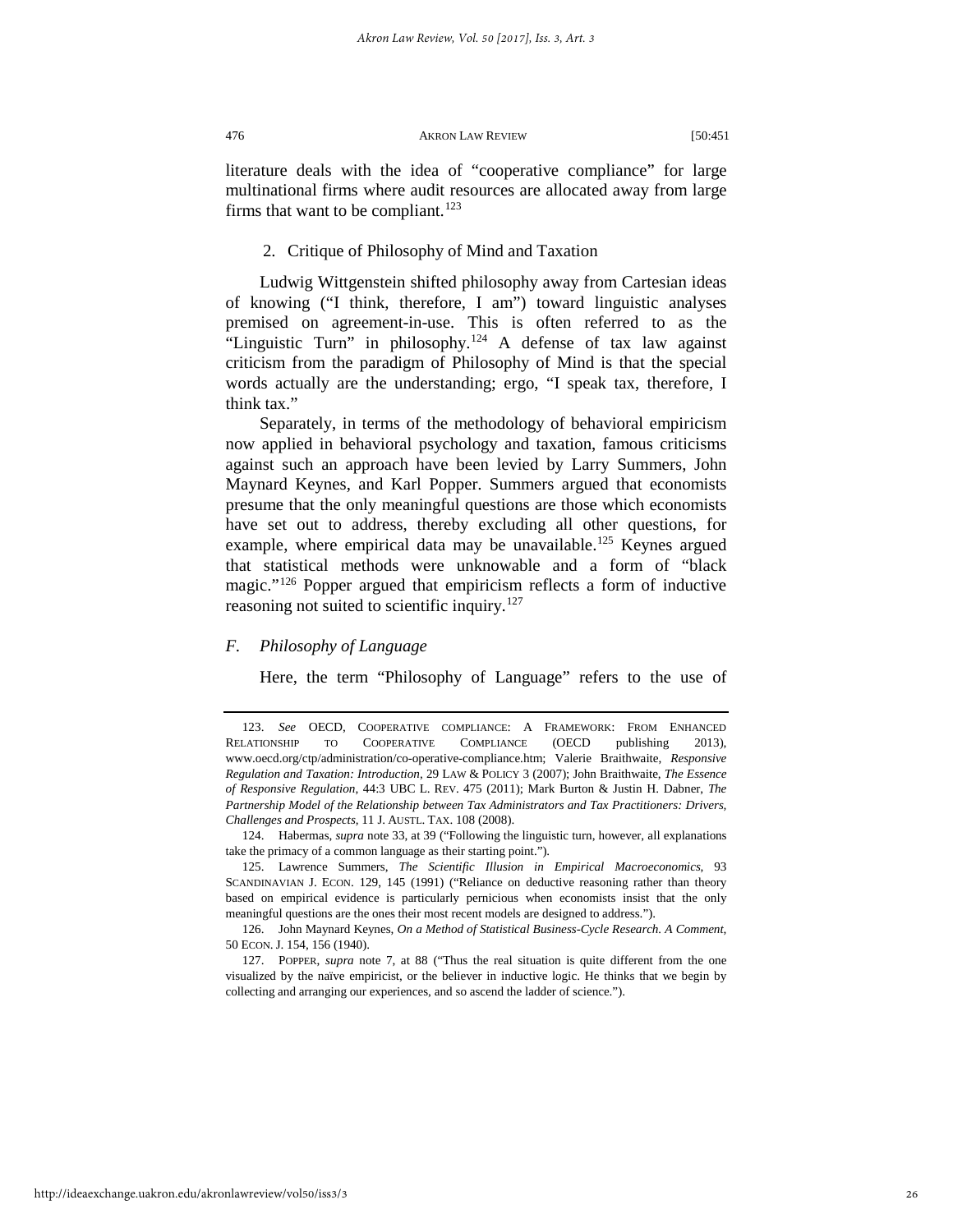linguistics in tax interpretation, particularly to the work of Ludwig Wittgenstein and Richard Rorty. The issue relates to the method of legal interpretation applied to determine the respective meaning of words in tax statutes.[128](#page-27-0) Philosophy of Language has been described as a means to ascribe meaning to language including legal terms.<sup>[129](#page-27-1)</sup> The basic idea of agreement-in-use in the context of law and legal judgements was explained by Dennis Patterson as follows:

Agreement is a necessary feature of the normativity of our practices, but the "agreement" must be a regularity in reaction to use. In short, when we say there must be "agreement in actions" what we are really saying is that there must be harmony in application, over time. This harmony in reaction and application is constitutive of all practices, in-cluding legal practices. It is the basis of our legal judgements.<sup>[130](#page-27-2)</sup>

The idea of "agreement-in-use" in interpreting the meaning of words is appealing to the field of taxation because the meaning of terms can be radically indeterminate. An example of indeterminacy in the tax context is where multinational firms intentionally foster factual or legal indeterminacy as part of aggressive tax avoidance planning, such as by using a hybrid legal entity to simultaneously assert that an entity exists for tax purposes, but not otherwise.<sup>[131](#page-27-3)</sup>

# 1. Philosophy of Language and Taxation

Rorty argued (in contrast to Wittgenstein) that language was a form of intersubjective discourse taken as edifying.<sup>[132](#page-27-4)</sup> Hence, agreement-in-

<sup>128.</sup> *See* Bogenschneider, *supra* note 8.

<span id="page-27-1"></span><span id="page-27-0"></span><sup>129.</sup> Coleman & Leiter, *supra* note 6, at 555 ("[P]hilosophy of language provides an account of the conceptual and theoretical commitments of our linguistic practices, the central aspect of which is the ascription of meaning. As part of the practice of ascribing meaning to words and sentences, we intend that the meaning of the word or sentence serve to constrain the uses to which the word or sentence can be put. Linguistic constraint is a normative concept; thus, analysis of meaning will be partially normative, setting out the conditions of justifiable use of words or sentences. Accordingly, an account of meaning that focused entirely on the history of the use of a term would fail because it could not explain the sense in which the meaning was intended, not merely to describe customary practice, but to constrain future use.").

<span id="page-27-2"></span><sup>130.</sup> Dennis Patterson, *Wittgenstein on Understanding and Interpretation (Comments on the Work of Thomas Morawetz)*, 29:2 PHIL. INVESTIGATIONS 129, 139 (2006).

<span id="page-27-3"></span><sup>131.</sup> *See* Bret N. Bogenschneider, *Factual Indeterminacy in International Tax Law*, 3:1 BRICS LAW J. 73 (2016).

<span id="page-27-4"></span><sup>132.</sup> RORTY, *supra* note 8, at 370-71 ("Edifying philosophers, unlike revolutionary systemic philosophers, are those who are abnormal at this meta-level. They refuse to present themselves as having found out any objective truth (about, say, what philosophy is). They present themselves as doing something different from, and more important than, offering accurate representations of how things are. It is important because, they say, the notion of "accurate representation" itself is not the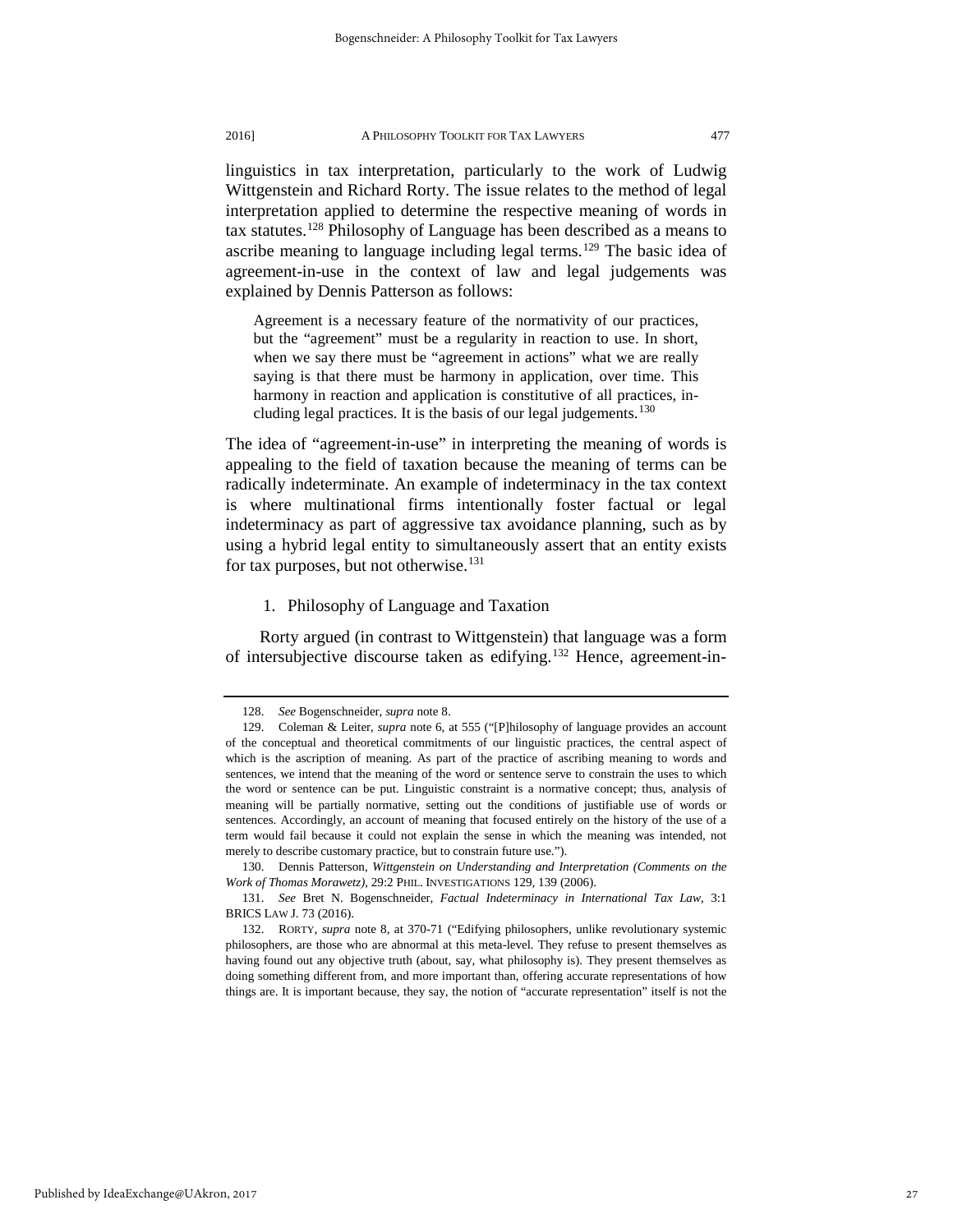use for language was always local and there would be no objectively given idea that could be valid in every possible context. Rorty argued that it would be impossible to know what future contexts would look like. Under this view, all debates, including that of law and taxation, are but of a larger conversation among mankind that could go in any direction.<sup>[133](#page-28-0)</sup> Habermas disagreed with Rorty on the point of the edifying use of language and argued that there exists practical usages of language which are universally valid.<sup>[134](#page-28-1)</sup> However, in the philosophy of language the meaning of words is taken not to be given by definitions, as is often the case in positive law analysis. Nor is the meaning of words given by reference to external objects under a linguistic theory of "semantic formalism," which can be understood in lay terms as "finger pointing."[135](#page-28-2) The rejection of either of these approaches to a law has major implications for legal theory.

A foremost issue related to Philosophy of Language and taxation is whether words that are defined in the tax code may begin to take on new factual meanings as new contexts arise in the tax law in response to aggressive tax avoidance planning. Craig Latham referred to this as a "shift" in the meaning of words.<sup>136</sup> If the factual meaning of words does not shift, then the tax code will become increasingly irrelevant as tax lawyers plan around the outdated meaning of defined terms with a concept that is slightly different. This issue of legal drafting and interpretation by principles or by definitions is perhaps the core issue of international tax  $\int 137$  $\int 137$  Legal philosophers also discuss this key issue in

<span id="page-28-0"></span>proper way to think about what philosophy does.").

<sup>133.</sup> *Id*. at 378 ("To see keeping a conversation going as a sufficient aim of philosophy, to see wisdom as consisting in the ability to sustain a conversation, is to see human beings as generators of new descriptions rather than being one hopes to be able to describe accurately.").

<span id="page-28-1"></span><sup>134.</sup> Habermas, *supra* note 33, at 37 ("On the [Rortyan] linguistic view, the subjectivity of beliefs is no longer checked directly through confrontation with the world but rather through public agreement achieved in the communication community: a subjective consideration is one which has been, or would be, or should be, set aside by rational discussants.").

<span id="page-28-2"></span><sup>135.</sup> *See* Christian Zapf & Eben Moglen, *Linguistic Indeterminacy and the Rule of Law: On the Perils of Misunderstanding Wittgenstein*, 84 GEO. L.J. 485, 501 (1996) ("The false picture described by Wittgenstein is, of course, the picture painted by semantic formalism – the theory that a word applies to particular items in the world because the word stands for an object that captures what the particular items have in common.").

<span id="page-28-3"></span><sup>136.</sup> Craig Latham, *A Tax Perspective on the Infrastructure of Regulatory Language and a Principled Response*, 2012 BRIT. TAX REV. 65, 73; *see also* Coleman & Leiter, *supra* note 6, at 564 ("In law, these concerns have been addressed in HLA Hart's discussion of the distinction between the 'core' and 'penumbra' of general terms.").

<span id="page-28-4"></span><sup>137.</sup> *See* John Avery Jones, *Tax Law: Rules or Principles?*, 1996 BRIT. TAX REV. 580; Judith Freedman, *Improving (Not Perfecting) Tax Legislation: Rules and Principles Revisited*, 2010 BRIT. TAX REV. 717.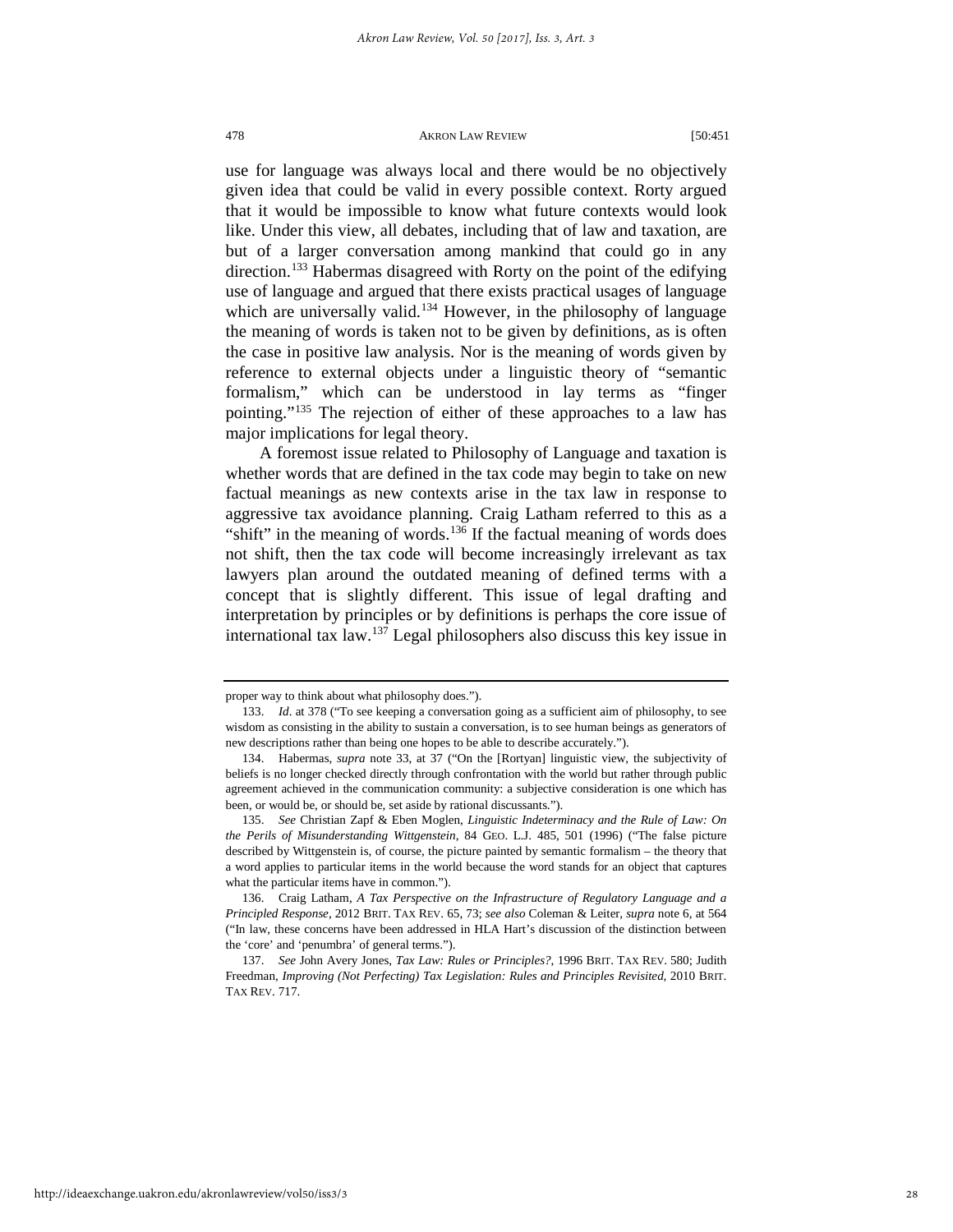tax jurisprudence as a type of "semantic skepticism" associated with Wittgenstein's Private Language argument.<sup>[138](#page-29-0)</sup>

# 2. Critique of Philosophy of Language and Taxation

The arguments against Philosophy of Language taken in the context of taxation are likely those of Hans Kelsen´s theory of public international law.[139](#page-29-1) Kelsen's countervailing approach is that the *norm* must be the source of legal principles.<sup>[140](#page-29-2)</sup> So, where international tax law develops new words and concepts, these are not part of the positive law tax systems of nations. Brand-Ballard described the relevant part of Kelsenian theory (part of the Vienna Circle of the 1920s) as follows:

The logical positivists argued for moral relativism on the basis of one of their central tenants: the verification principle. According to this principle, a statement (meaning an indicative sentence) is literally meaningful if and only if it is either (1) true or false by definition ("analytic" or "analytically false," respectively), or (2) empirically verifiable by means of sensory experience. The verification principle is a semantic thesis, according to which some statements are meaningful and other meaningless. "All bachelors are unmarried," for example, is meaningful because it is true by definition. "Hans is in the bedroom" is also meaningful, but for the different reason that it can be confirmed or disconfirmed by empirical evidence: I can go to the bedroom and see whether Hans is there. Ethical statements such as "Killing is wrong" or "Promises ought to be kept," however, are neither true-by-definition, false-by-definition, nor verifiable in experience. For this reason, the logical positivists deemed ethical statements to be not literally mean-ingful (i.e., non-cognitive).<sup>[141](#page-29-3)</sup>

By this approach, all normative analyses of tax law (comprising perhaps the majority of Anglo-American jurisprudence generally) are sociology

<span id="page-29-3"></span>Published by IdeaExchange@UAkron, 2017

<span id="page-29-0"></span><sup>138.</sup> *See* Coleman & Leiter, *supra* note 6, at 565-66 ("There are a variety of considerations normally associated with Wittgenstein's Private Language Argument that we can capture under the rubric of semantic skepticism. The semantic skeptic denies that there are objective facts of a suitable sort that constitute or determine a word's or a sentence's meaning. Because there is no fact that is the meaning of a sentence, the meaning of a sentence, directive, command, or request invariably will be indeterminate. In other words, what a sentence means cannot be adduced by pointing to some fact that is its meaning. Thus, the meaning of a sentence is indeterminate because there are no objective facts that would render it determinate. If this is true of language generally, then it is true of law a fortiori.").

<sup>139.</sup> *See* Joseph Raz, *Kelsen´s Theory of the Basic Norm*, 19 AM. J. JURIS. 94 (1974).

<span id="page-29-2"></span><span id="page-29-1"></span><sup>140.</sup> *See* JOCHEN BERNSTORFF & THOMAS DUNLAP, THE PUBLIC INTERNATIONAL LAW THEORY OF HANS KELSEN (Cambridge Univ. Press 2010).

<sup>141.</sup> Brand-Ballard, *supra* note 19, at 139.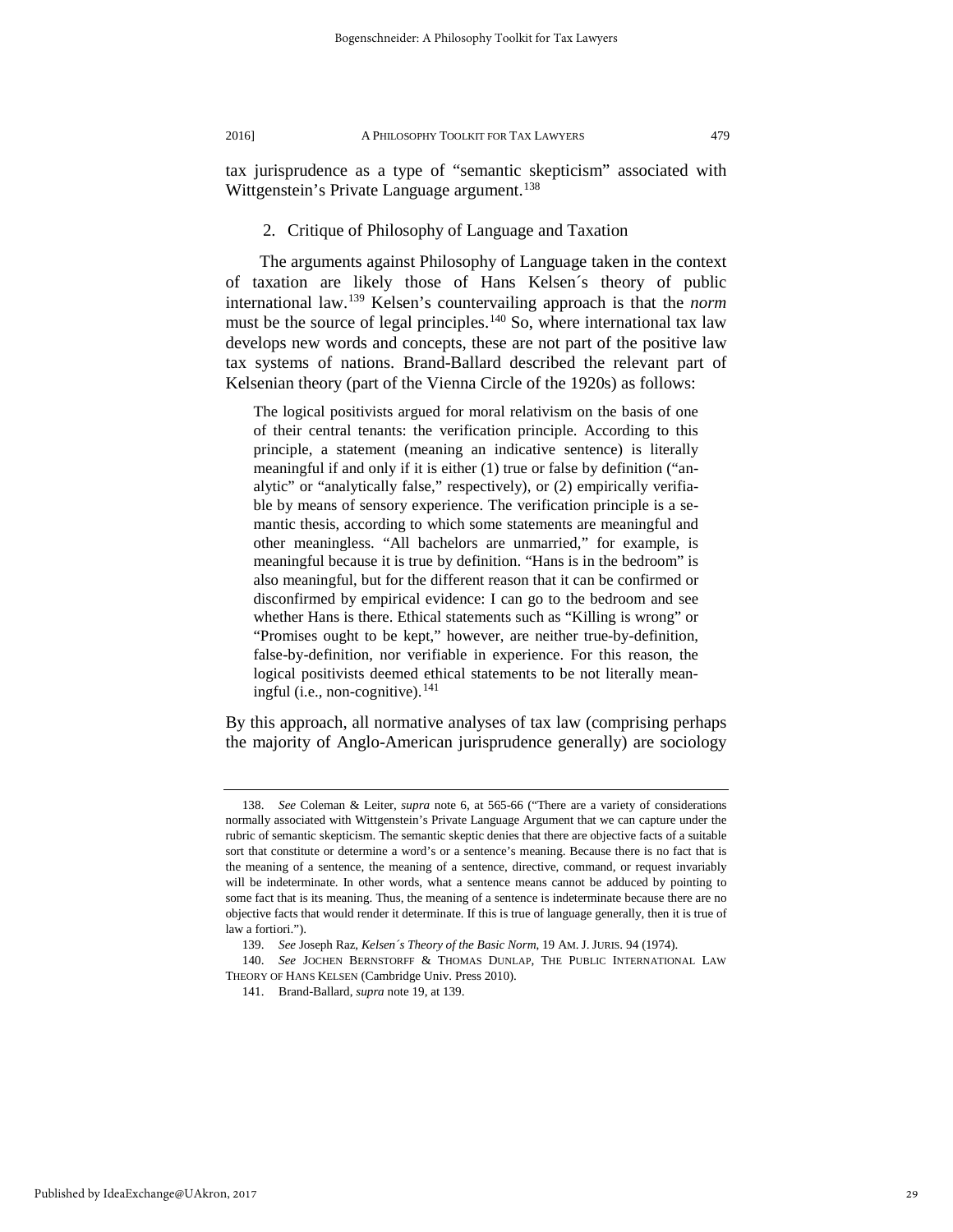and not comprised of meaningful statements about law. Philosophy of Language would make the situation worse because it does not apply the analytical method described above. Accordingly, the framework of international law should instead proceed by formal treaties at the sovereign level and not by substantive understandings of words as determined by international tax experts. For example, where various nations began to call a discount on a bond "original issue discount" and tax that discount as if it were interest income, this concept of "original issue discount" would have no validity in a nation that did not incorporate that concept into its local law. Then, if a multinational firm set out to issue a discounted bond in a nation without that concept in its law, it could categorize the discount for tax purposes as something other than interest. As the alternative view, if international tax terms were taken as universally valid, a judge even in that location might identify the discounted bond as "original issue discount" and treat it as taxable interest, notwithstanding that terminology was not part of the positive law of the jurisdiction in question.

# *G. Critical Legal Studies*

Critical Legal Studies arose as an objection to the claimed "objectivity" of authoritative legal scholarship and is taken here as a type of "deconstructionism" directed against tax jurisprudence.<sup>[142](#page-30-0)</sup> The source of legal rules is taken instead as premised on power dynamics of society.<sup>[143](#page-30-1)</sup> Deconstructive philosophy premised on an understanding of words taken in context is a possible foundation for Critical Legal Studies.<sup>[144](#page-30-2)</sup> John Balkin has identified at least three reasons as to why deconstructive theory is relevant to law.[145](#page-30-3) The same criteria reflect how Critical Tax Studies could be relevant to tax law. Balkin gave these as follows: (i) "First, deconstruction provides a method for critiquing existing legal doctrines . . . "; (ii) "Second, deconstructive techniques can show how doctrinal arguments are informed by and disguise ideological thinking."; (iii) "Third, deconstructive techniques offer both

<span id="page-30-3"></span>http://ideaexchange.uakron.edu/akronlawreview/vol50/iss3/3

<span id="page-30-0"></span><sup>142.</sup> *See* Roberto Mangabeira Unger, *The Critical Legal Studies Movement*, 96 HARV. L. REV. 561 (1983).

<span id="page-30-1"></span><sup>143.</sup> *See* Duncan Kennedy, *Distributive and Paternalist Motives in Contract and Tort Law, with Special Reference to Compulsory Terms and Unequal Bargaining Power*, 41 MD. L. REV. 563 (1982).

<span id="page-30-2"></span><sup>144.</sup> *See* JACQUES DERRIDA, OF GRAMMATOLOGY (Gayatri Chakravorty Spivak trans., Johns Hopkins Univ. Press 1997). For a comprehensive list of Derrida works and citations see Balkin in the following note.

<sup>145.</sup> *See* J. M. Balkin, *Deconstructive Practice and Legal Theory*, 96 YALE L.J. 743 (1987).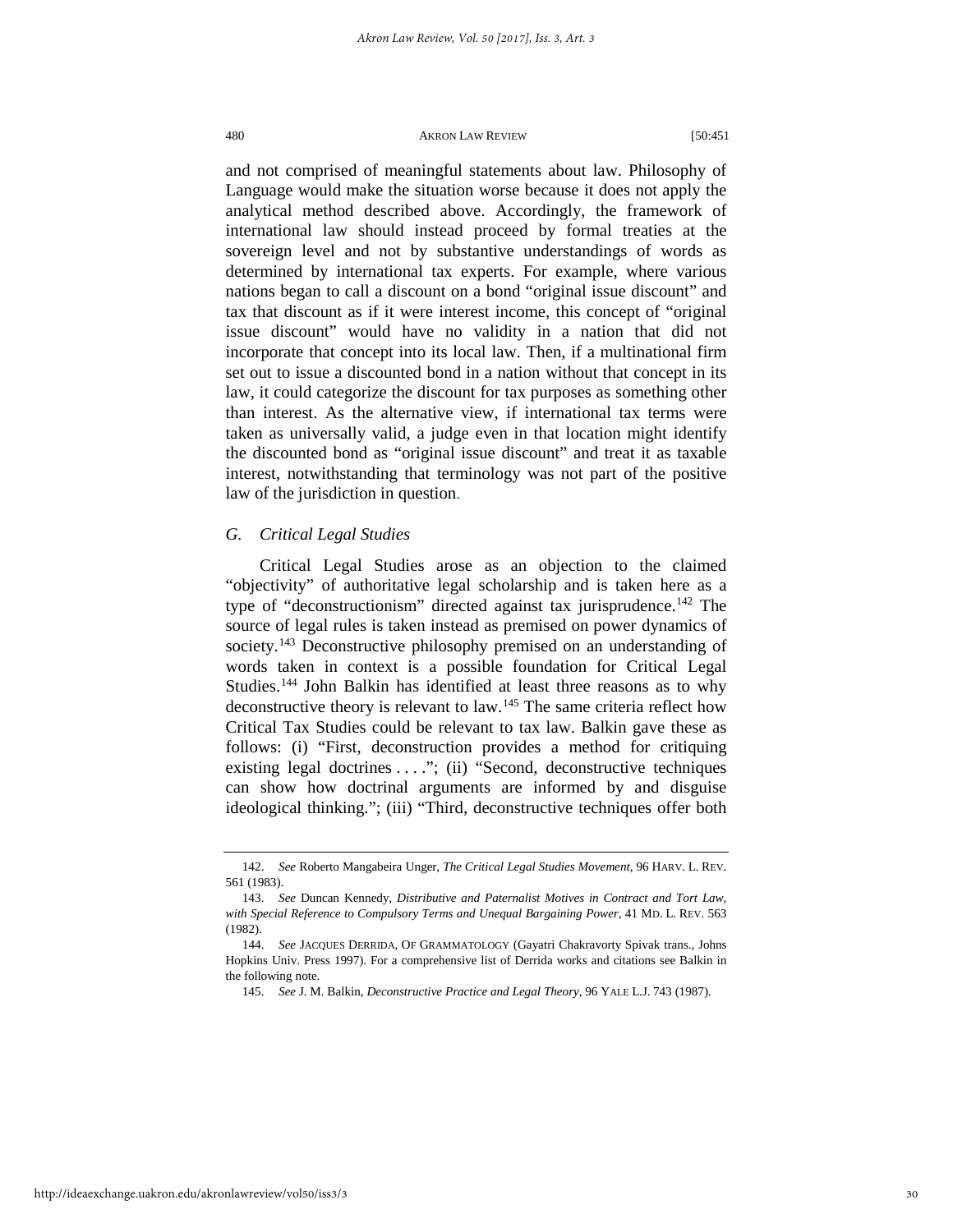a new kind of interpretive strategy and a critique of conventional interpretations of legal texts."[146](#page-31-0) Critical scholars have also suggested that "a science of law is impossible, since legal norms are not descriptively factual."[147](#page-31-1)

However, Critical Tax Theory has not been substantially linked to Critical Legal Studies. So, the project of setting forth the philosophical foundations of tax criticism as an alternative school of philosophy is in this respect largely incomplete.

# 1. Critical Tax Theory and Taxation

Much of what has been labeled "Critical Tax Studies" (hereafter, "Tax Crit") relates primarily to fairness criticisms of the tax system premised on group identity.<sup>[148](#page-31-2)</sup> Tax Crit challenges "traditional" tax terminology, such as the word "tax equity," and then sets out to substitute its own vocabulary for tax scholars.<sup>[149](#page-31-3)</sup> Numerous scholars argue that tax words are not acceptable because they reflect solely the experience of white,<sup>150</sup> heterosexual,<sup>[151](#page-31-5)</sup> men.<sup>[152](#page-31-6)</sup> Others have argued that all tax terminology is a form of rhetoric.<sup>[153](#page-31-7)</sup> Tax Crit scholars then refuse to engage in tax discourse using such traditional tax words, essentially creating what amounts to tax *dis*-agreement in use. Storytelling is then proposed as the means to incorporate the experience of various groups with the tax system without using "traditional" tax words.<sup>[154](#page-31-8)</sup> This raises several well-known philosophical problems relating to the philosophy of language and radical subjectivity.<sup>[155](#page-31-9)</sup>

<sup>146.</sup> *Id.* at 745-6.

<sup>147.</sup> Brand-Ballard, *supra* note 19, at 163.

<span id="page-31-2"></span><span id="page-31-1"></span><span id="page-31-0"></span><sup>148.</sup> *See, e.g.*, ANTHONY C. INFANTI & BRIDGETT J. CRAWFORD, CRITICAL TAX THEORY: AN INTRODUCTION (Cambridge Univ. Press, 2009).

<sup>149.</sup> Anthony C. Infanti, *Tax Equity*, 55 BUFF. L. REV. 1191 (2008).

<span id="page-31-4"></span><span id="page-31-3"></span><sup>150.</sup> *See, e.g.*, Dorothy A. Brown, *Race and Class Matters in Tax Policy*, 107 COLUM. L. REV. 790 (2007); Beverly I. Moran, *Exploring the Mysteries: Can we ever know anything about Race and Tax?* 76 N.C. L. REV. 1629 (1998).

<span id="page-31-5"></span><sup>151.</sup> *See, e.g.*, Nancy Knauer, *Heteronormativity and Federal Tax Policy*, 101 W. VA. L. REV. 129, 135 (1998).

<span id="page-31-6"></span><sup>152.</sup> *See, e.g.*, Marjorie E. Kornhauser, *A Taxing Woman: The Relationship of Feminist Scholarship to Tax*, 6 S. CAL. REV. L. & WOMEN'S STUD. 301, 310-11 (1997).

<span id="page-31-7"></span><sup>153.</sup> Marjorie E. Kornhauser, *The Rhetoric of the Anti-Progressive Income Tax Movement: A Typical Male Reaction*, 86 MICH. L. REV. 465 (1987).

<span id="page-31-8"></span><sup>154.</sup> Angela P. Harris, *Race and Essentialism in Feminist Legal Theory*, 42 STAN. L. REV. 581, 589 (1990); Anthony C. Infanti, *A Tax Crit Identity Crisis? Or Tax Expenditure Analysis, Deconstruction, and the Rethinking of a Collective Identity*, 26 WHITTIER L. REV. 707, 714-15 (2005).

<span id="page-31-9"></span><sup>155.</sup> *See* Michael A. Livingston, *Radical Scholars, Conservative Field: Putting "Critical Tax Scholarship" in Perspective*, 76 N.C. L. REV. 1791, 1798 (1998).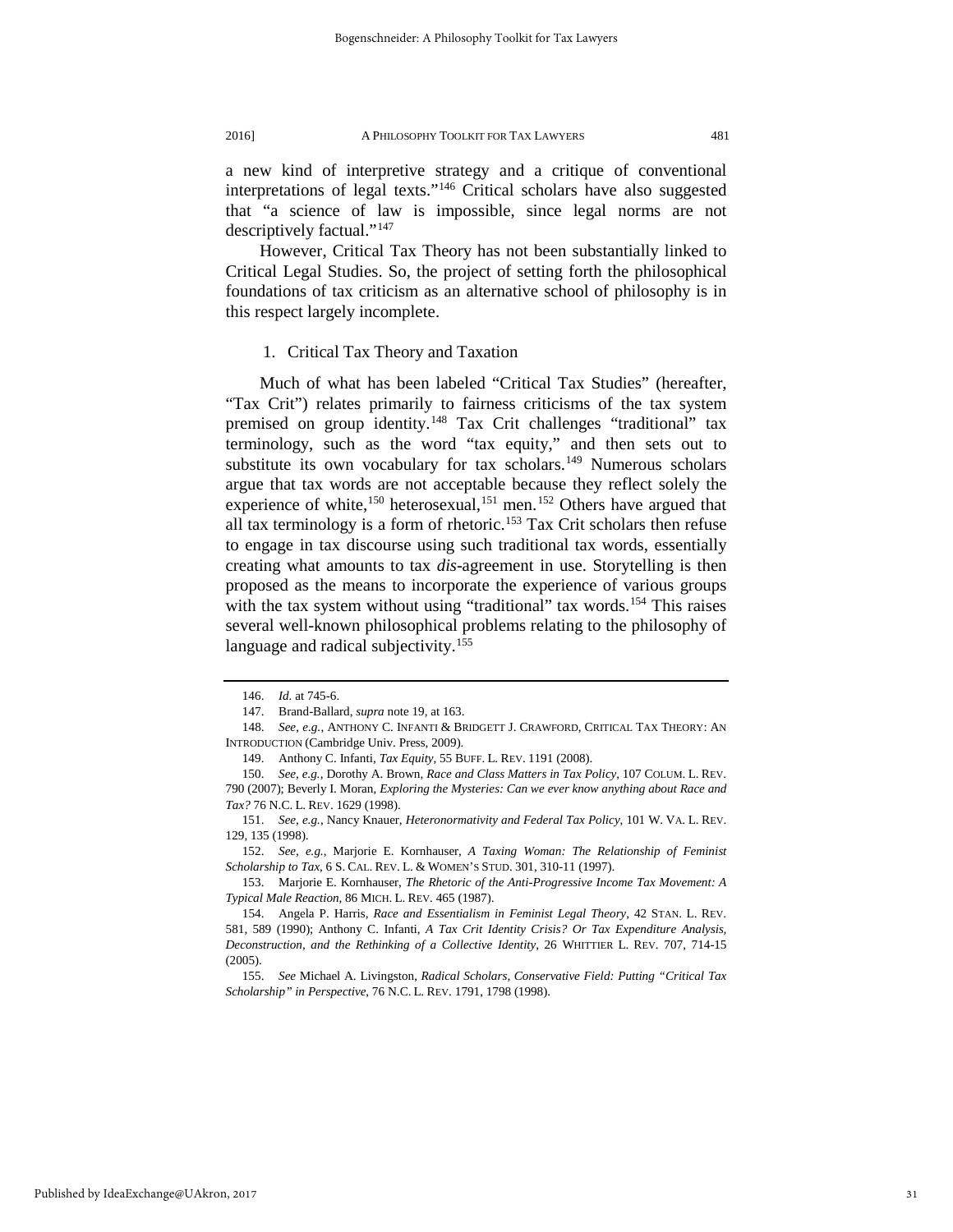# 2. Critique of Critical Tax Theory and Taxation

In philosophical terms, the justification for storytelling as a method was given by Richard Rorty. However, neither Rorty nor Wittgenstein accepted the idea of incommensurability in language, or even conceived of intentional *dis*-agreement-in-use, where a tax lawyer intentionally refuses to speak in the terminology of tax lawyers as a form of "guerrilla warfare" against the underlying language of tax law.<sup>[156](#page-32-0)</sup> As a matter of philosophy of language, the objectivity of words is premised on agreement-in-use often referred to as the usage of "common language."[157](#page-32-1) However, the problem of unintelligible language-use has been addressed by philosophers, particularly in the Max Black "inverted spectrum" problem.<sup>[158](#page-32-2)</sup> As an illustration, imagine a child whose mother teaches the child that the color "red" is actually the color "green." The child then goes into the world and claims red is green. The child is subjectively correct about the colors. But, the child is not *objectively* correct.

Thus, we can say that there are correct and incorrect usages of words, particularly with respect to taxation, even if these words are arbitrarily chosen by the local tax community of language users (or, even if the color red cannot be fully known without reference to green as illustration of what red is not). Jürgen Habermas has given an alternative defense of objectivity in language in general terms based on pragmatic necessity. However, none of this foundation for Critical Tax Studies has been significantly broached in the existing literature. A postmodern critique of Critical Tax Studies is possible, challenging the philosophical foundations of radical subjectivity in the context of taxation, as epitomized by storytelling as epistemology. In the usage of language, some agreement is at minimum required in order to tell the story. For example, one might reasonably ask why we choose to tell the story in the English language, and not German or French, or some other language in which philosophy is often conducted. Also, in the absence of any epistemology for how to use critical tax theory to "know" tax results, there is no possibility that we could administer a tax system using such a methodology. This is to say, in Rortyan terms, the discourse on Tax Crit is purely edifying. With an idea of philosophy-as-"tool" we would then

<span id="page-32-0"></span><sup>156.</sup> Anthony C. Infanti, *Homo Sacer, Homosexual: Some Thoughts on Waging Tax Guerrilla Warfare*, 2 UNBOUND: HARV. J. LEGAL LEFT 27 (2006).

<sup>157.</sup> Habermas, *supra* note 33, at 39.

<span id="page-32-2"></span><span id="page-32-1"></span><sup>158.</sup> RORTY, *supra* note 8, at 305 (citing Max Black, *Linguistic Method in Philosophy in* LANGUAGE AND PHILOSOPHY (Ithaca 1949)).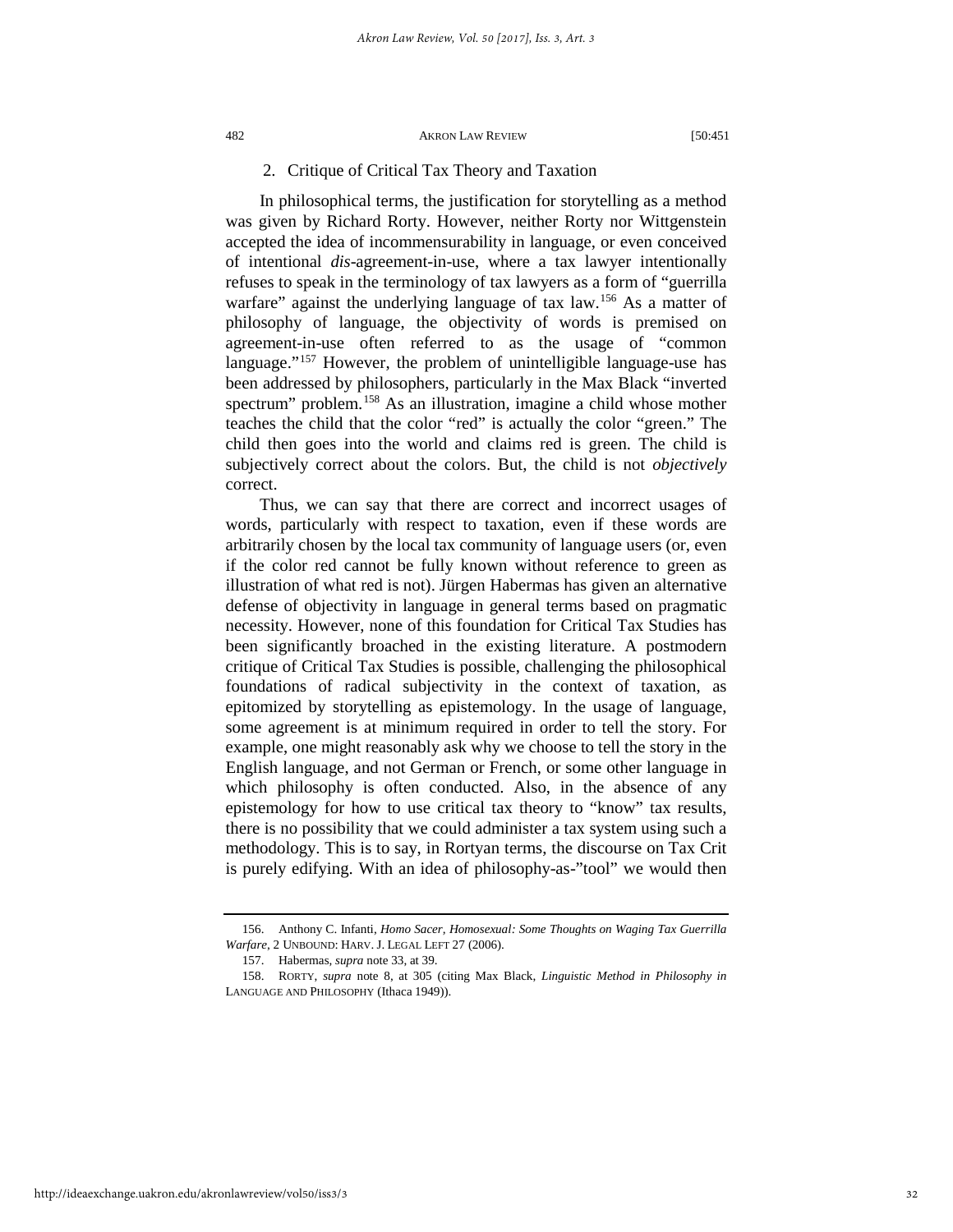rightfully exclude ideas that have no "tool"-value for tax projects. The means to render Critical Tax Studies relevant in the future is to anchor it in Critical Legal Studies, or existing deconstructive philosophy.

# III. CRITICISMS OF PHILOSOPHY AS APPLIED IN LEGAL SCHOLARSHIP

The value of philosophy to law is controversial. Four of the main critiques of the application of philosophy to law include: (i) "intellectual voyeurism"; (ii) the "case against brilliance"; (iii) philosophy as a subdiscipline of Legal Philosophy; and (iv) philosophy as irrelevant to adjudication. Brian Leiter, the eminent legal scholar in philosophy, published several articles positing a sharp divide, or what he referred to as "boundaries," between philosophy and law.[159](#page-33-0) Leiter went so far as to explain why "Philosophy of Science" is not relevant to law.<sup>[160](#page-33-1)</sup> But, it turns out that "Philosophy of Science" is highly relevant to tax law and jurisprudence.<sup>[161](#page-33-2)</sup> Here, several notable criticisms of philosophy as applied to legal scholarship are discussed including intellectual voyeurism and "the case against brilliance."

# *A. "Intellectual Voyeurism"*

In the seminal article *Intellectual Voyeurism in Legal Scholarship,* Leiter also set out to essentially criminalize improper philosophy usage and citation in law journal articles.<sup>162</sup> Leiter posited the "sub-standard interdisciplinary work of whose most striking feature is . . . 'intellectual voyeurism . . . . "<sup>163</sup> Leiter describes such "intellectual voyeurism" as a "cocktail party affection" for the works of Wittgenstein, Hegel, Rawls, Foucault, Rorty, Sartre, Habermas, Aristotle, and others, in law reviews. Leiter then attacked Jerry Frug's interpretation of Nietzsche.<sup>[164](#page-33-5)</sup> The scholarly lesson was proposed by Leiter as "ill-preparedness" breeds contempt and that the great philosophers should be utilized intelligently rather than squandered.<sup>165</sup>

Leiter's "intellectual voyeurism" can be countered on both

<span id="page-33-0"></span><sup>159.</sup> Brian Leiter, *The Boundaries of the Moral (and Legal) Community*, 64 ALA. L. REV. 511 (2013).

<span id="page-33-1"></span><sup>160.</sup> Brian Leiter, *The Epistemology of Admissibility: Why Even Good Philosophy of Science Would Not Make for Good Philosophy of Evidence*, 1997 B.Y.U. L. REV. 803 (1997).

<sup>161.</sup> *See* Part II(d).

<span id="page-33-6"></span><span id="page-33-5"></span><span id="page-33-4"></span><span id="page-33-3"></span><span id="page-33-2"></span><sup>162.</sup> Brian Leiter, *Intellectual Voyeurism in Legal Scholarship*, 4 YALE J. LAW & HUMAN. 79 (1992).

<sup>163.</sup> *Id*. at 80.

<sup>164.</sup> *Id*. (citing Jerry Frug, *Argument as Character*, 40 STAN. L. REV. 869 (1988)).

<sup>165.</sup> *Id*. at 104.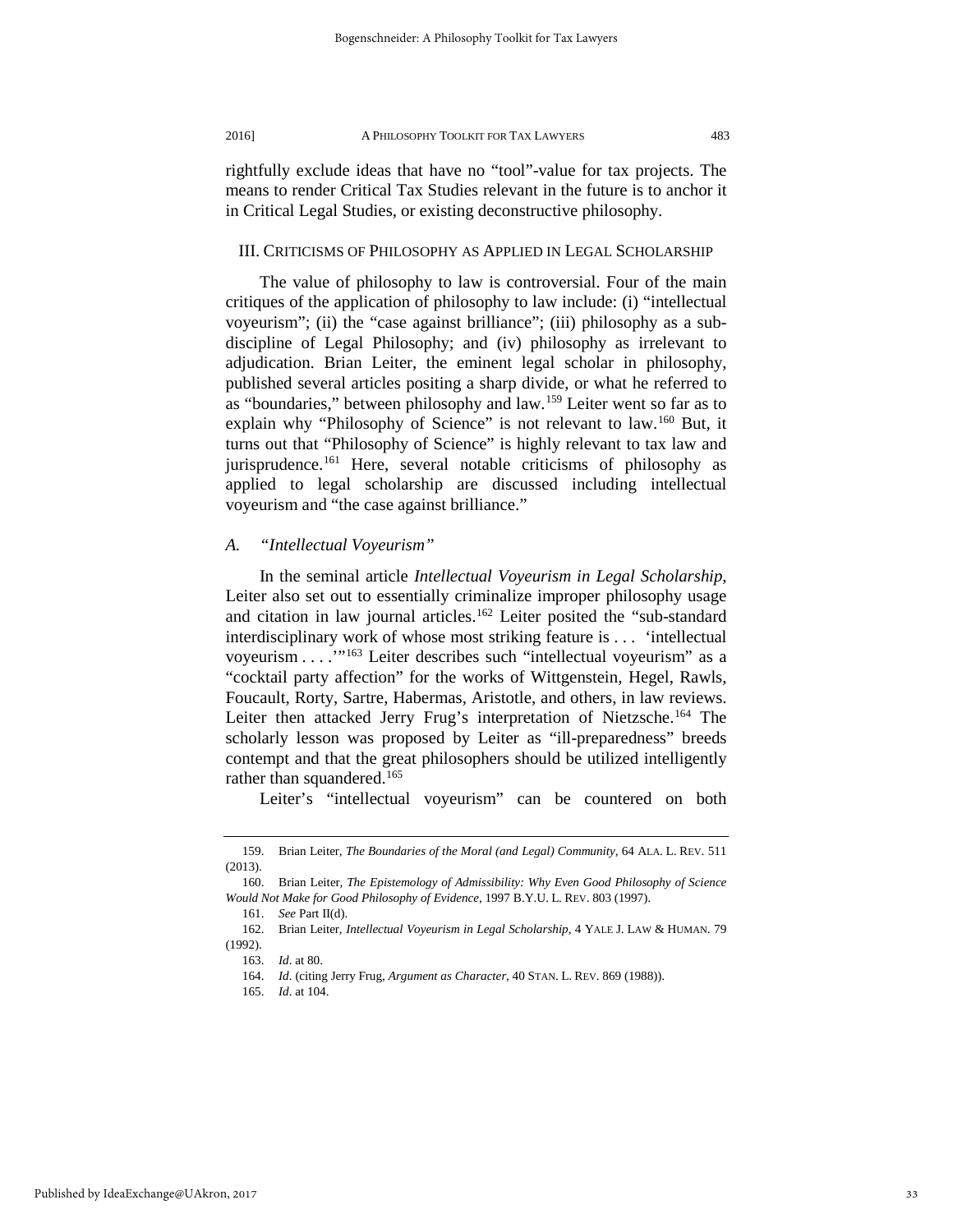technical and practical grounds. First, in terms of philosophy, the extraordinary problem with Leiter's approach is that the argument had a chilling effect on the use of philosophy in fields such as taxation; scholars are now scared to get something wrong and just rely on common sense. The common-sense approach excluding philosophy from tax jurisprudence is worse than the disease. A further problem is that any new ideas will always be opposed to the doctrinal "conventionalism" of prior legal theory, and therefore, presumptively be considered "bad" by conventional legal scholars. So, the "discovery" aspect in legal research is important to the welcoming of advances in any field, including law. Simply put, we ought not to devise a system that criminalizes *discovery* in law, since that approach effectively throws out the baby with the bathwater.

A second objection could be made on the practical grounds that many European universities already use Leiter's approach whereas U.S. law schools find it beneficial for law to focus more on creativity in scholarship than authority.<sup>[166](#page-34-0)</sup> Martha Nussbaum further argued that legal scholars in the United States are not well educated in philosophy.<sup>[167](#page-34-1)</sup> Kandel and Nussbaum likewise discount the potential value of creativity, especially by younger legal scholars. Deborah Rhode further assessed legal scholarship as follows: "[S]cholarship, like salmon breeding in the wild, is a high-risk, low-return activity. On average, it takes 6,000 eggs to get two fish capable of living to maturity. Does this mean that 5,998 eggs are wasted? Only if there is a more efficient means of perpetuating the species.["168](#page-34-2) The practical question for legal scholarship is thus not whether Frug´s description of Nietzsche was a "bad" egg in philosophy, but whether Frug somehow interfered with Leiter, for example, by publishing an article about Nietzsche that would be one of the two in 6,000 ostensibly "good" eggs.

<span id="page-34-0"></span><sup>166.</sup> *See* Randy Frances Kandel, *Whither the Legal Whale: Interdisciplinarity and the Socialization of Professional Identity*, 27 LOY. L.A. L. REV. 9, 18 (1993) ("Further, the decision to make law schools postgraduate institutions resulted in the study of law being separated from the study of philosophy, political science, economics, and other related subjects. Because the United States differs in this respect from almost every other nation, American law students do not absorb the law within an integrated intellectual matrix the way our international colleagues do.").

<span id="page-34-2"></span><span id="page-34-1"></span><sup>167.</sup> Martha C. Nussbaum, *The Use and Abuse of Philosophy in Legal Education*, 45 STAN. L. REV. 1627, 1644 (1993) ("How should we deal with this dilemma? I propose the following model. Law schools might employ one or two philosophers, preferably in a half time appointment. They would retain a strong connection to their disciplinary bas in philosophy, and continue teaching regular philosophy students.").

<sup>168.</sup> Deborah L. Rhode, *Legal Scholarship*, 115 HARV. L. REV. 1327, 1332 (2002).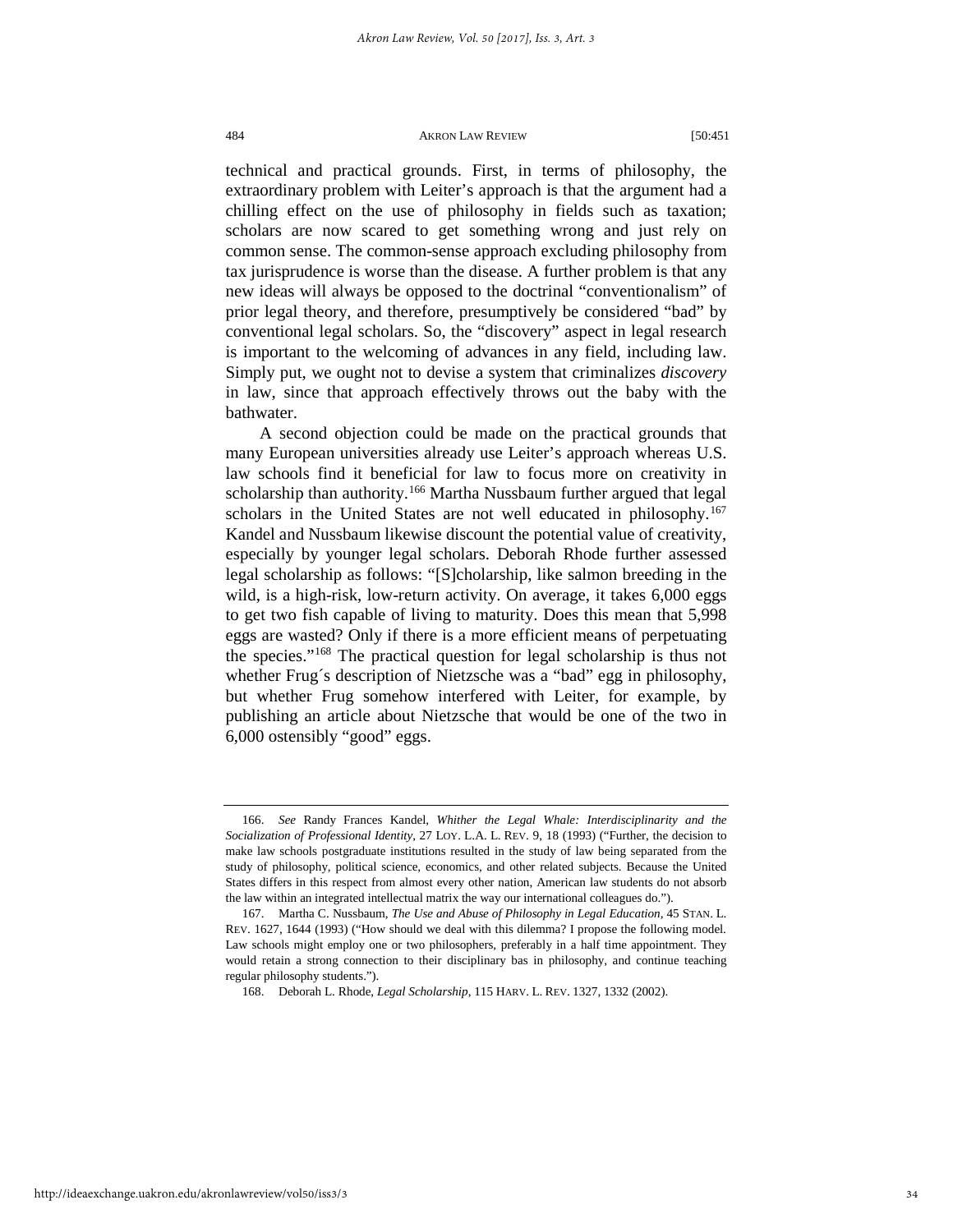# *B. The Case Against "Brilliance" in Law and Philosophy*

Daniel Farber authored a series of essays critical of "novelty" in legal interpretation.[169](#page-35-0) The first essay was famously entitled *The Case against Brilliance*. However, it might also have been entitled *The Case against Law and Philosophy*. Farber argued that the novelty of a legal argument was indicia of such argument's invalidity where "invalidity" refers to the failure of the novel argument to correspond to the actual view of the judge as given in a legal ruling.<sup>[170](#page-35-1)</sup> Farber subsequently clarified this position to refer to what he calls "common sense,"[171](#page-35-2) where the "brilliant" idea might be called *too-clever-by-half.*[172](#page-35-3) Brilliant arguments are "too brilliant to be true."[173](#page-35-4)

The examples given by Farber were the celebrated works of Ronald Dworkin in legal theory and Ronald Coase in economic theory. Under Farber's approach, the *uncommon sense* proposal is presumed not be "true," or it would already be part of the conventional understanding of a subject (such as a legal opinion). With regards to legal theory, Farber avers that if only a few legal scholars can understand Dworkin's "brilliant" theory, for example, then judges could not be expected to have used such a theory in rendering a decision.<sup>[174](#page-35-5)</sup> Farber wrote: "The history of modern thought is largely about the defeat of common sense and its replacement by brilliant, counterintuitive theories."[175](#page-35-6) Farber argues that any "brilliant" or novel theory is not helpful in practical legal terms for understanding how a decision was rendered or how a decision might be rendered in the future.

One possible answer to Farber would be evident merely from the structure of this paper. Farber thinks there is a legal concept which needs

<span id="page-35-0"></span><sup>169.</sup> Daniel A. Farber, *The Case Against Brilliance*, 70 MINN. L. REV. 917 (1986); Daniel A. Farber, *Brilliance Revisited*, 72 MINN. L. REV. 367 (1987).

<span id="page-35-1"></span><sup>170.</sup> Farber, *The Case Against Brilliance, supra* note 169, at 919 ("This line of argument suggests not only that brilliance is evidence of a theory´s invalidity, but also that it is likely cause of its invalidity.").

<span id="page-35-2"></span><sup>171.</sup> *Id*. at 375 ("Common sense may seem a rather obvious virtue, but it is under heavy attack today as an enemy of both intellectual and social progress. Neither of these attacks is well founded.").

<span id="page-35-3"></span><sup>172.</sup> Daniel A. Farber, *From the Stacks: "Too Clever By Half: The Case Against Brilliance"*, THE NEW REPUBLIC, Sept. 1, 1986, retrieved from https://newrepublic.com/article/113904/danielfarbers-too-clever-half-case-against-brilliance.

<sup>173.</sup> Farber, *The Case Against Brilliance, supra* note 169, at 920.

<span id="page-35-6"></span><span id="page-35-5"></span><span id="page-35-4"></span><sup>174.</sup> *Id*. at 925-26 ("A brilliant theory is by definition one that would not occur to most people. It is hard to see how the vast majority of the population can be presumed to have agreed to something that they could not conceive of. . . . A related kind of brilliant argument is to show that some judicial opinion, or set of judicial opinions, has a dazzlingly unexpected meaning.").

<sup>175.</sup> *Id*. at 376.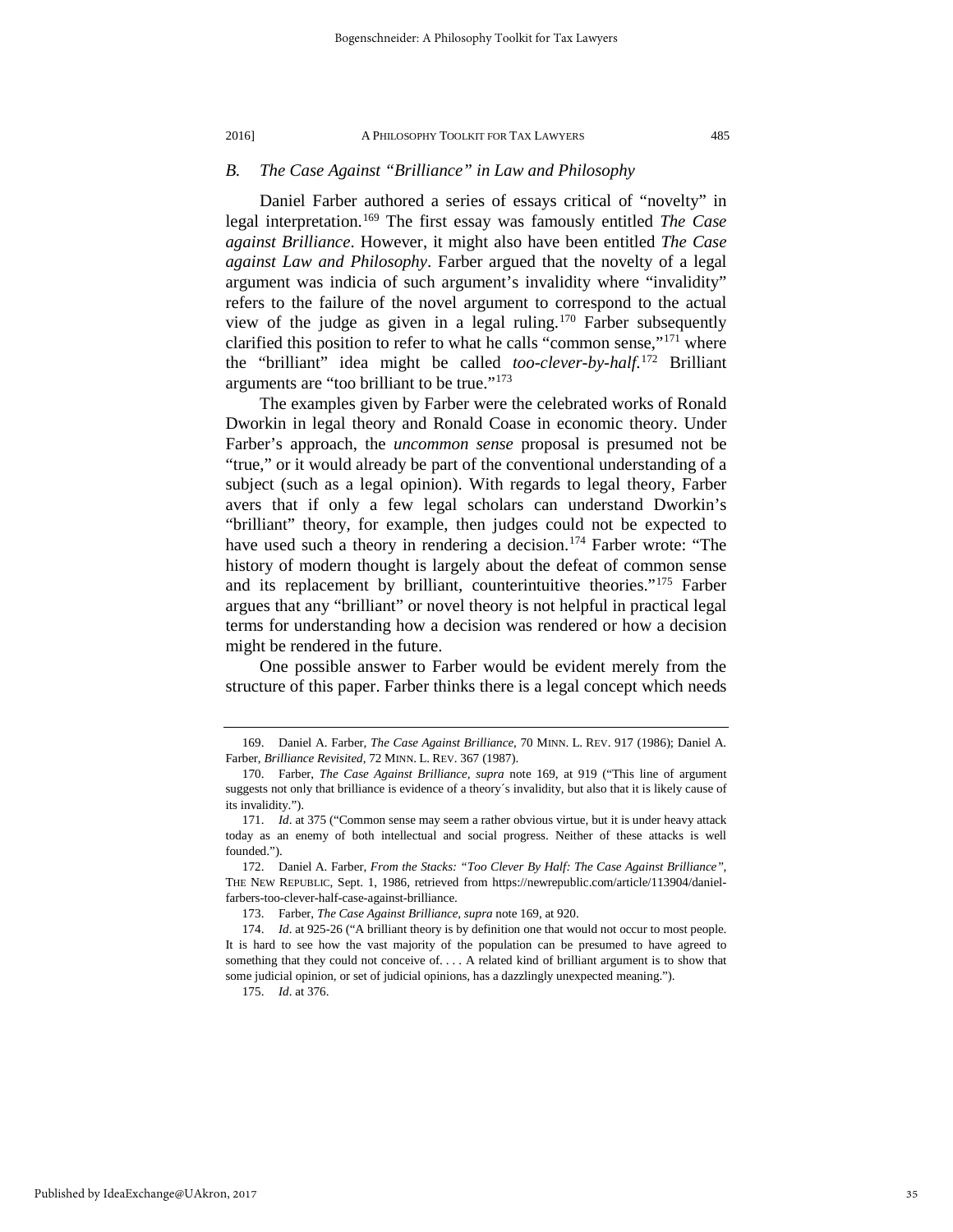to be transferred from the cognition of one person to the cognition of another person. So, he understands the legal opinion as the explanation, which results in transference of the understanding from the judge to the audience. This might be described as a Cartesian approach (i.e., based on the philosophy of Descartes) to "Legal Philosophy." However, there are other schools of philosophy that do not begin with the "separate idea" for cognition. From the perspective of Philosophy of Language, the pertinent question is language usage with respect to the "brilliant" idea as opposed merely to transference of understanding. Likewise, from the perspective of Philosophy of Science, a brilliant idea may be reflected in a new hypothesis as to causation.[176](#page-36-0) Nonetheless, Farber is essentially correct from the perspective of Moral Philosophy where an individual person must be able to determine right and wrong by a known standard, even if the given moral standard is subjective. If the individual trying to make that determination is unable to cognize moral behavior, then he technically cannot engage in moral behavior. Indeed, the problem of legal right premised on moral standards as a theory of punishment was addressed by GWF Hegel and other legal scholars some time ago.<sup>[177](#page-36-1)</sup>

# *C. Is Philosophy and Tax Law Merely a Sub-Discipline of Legal Philosophy?*

Legal Philosophy is a tool for lawyers in justifying laws or explaining why or how judges render decisions. Although these are possible projects for tax lawyers, they are not their only projects. Several differences of tax jurisprudence in comparison to legal jurisprudence are accordingly premised, in part, on different projects. Some of these differences are as follows: First, tax law has traditionally been considered related to natural law jurisprudence.<sup>[178](#page-36-2)</sup> This differentiates from much of the modern legal analysis which has shifted away from natural law jurisprudence centuries ago. Second, tax lawyers are often transactional lawyers and, thus, more concerned with tax planning and less concerned with adjudicative methods than non-tax lawyers. Third, tax scholars are often engaged with economists in the derivation of tax

<span id="page-36-0"></span><sup>176.</sup> In the history of economic ideas, where Keynes proposed that monetary policy could be used to smooth economic cycles the problem was not at all with the understanding of the underlying idea. The issue was merely whether the Keynesian proposal for economic cause-and-effect represented an idea that could be tested by falsification.

<span id="page-36-2"></span><span id="page-36-1"></span><sup>177.</sup> *See* Peter G. Stillman, *Hegel's Idea of Punishment*, 14:2 HIST. OF PHIL. 169, 172 (1976); Michael Salter, *Justifying Private Property Rights: A Message from Hegel´s Jurisprudential Writings*, 7 LEGAL STUD. 245, 246 (1987).

<sup>178.</sup> *See* Peters, *supra* note 40.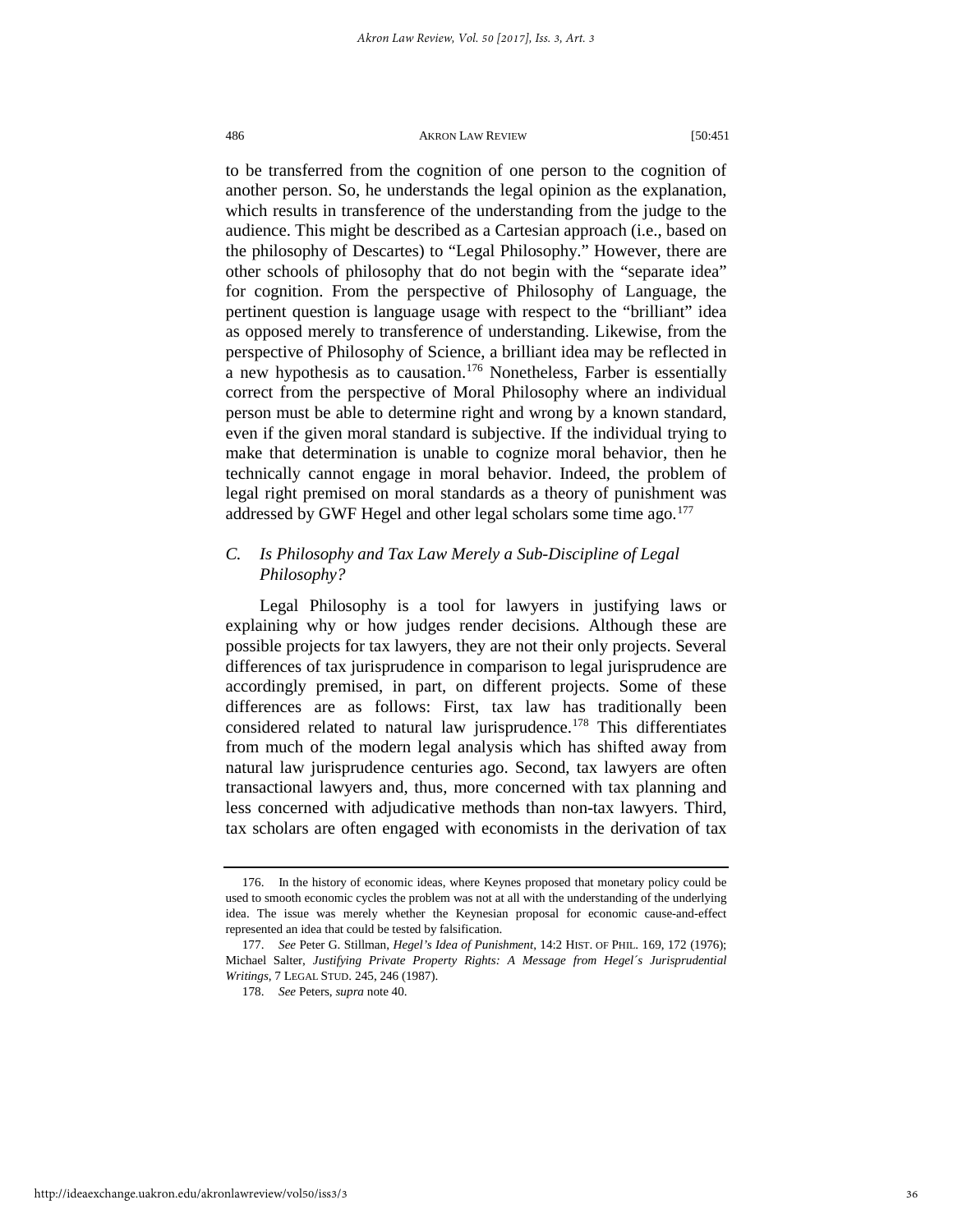policy. Tax lawyers thereby function in the role of tax policymakers and not legal advisors. Fourth, tax laws in most jurisdictions are usually a composite of statutes plus common law authorities.

The internal debates of Legal Philosophy premised on one method or the other are accordingly less relevant to tax lawyers who are required to know both methods. Notwithstanding that all of these methods are plausible explanations why the philosophy of tax law is not a subdiscipline of Legal Philosophy, the most obvious explanation may be simply that legal philosophers have eschewed tax law. None of the great scholars focused on tax law in discussing legal philosophy. So, while Dworkin and Hart were having their famous debates on legal philosophy, tax lawyers were debating Locke and Nozick.

# *D. Why is Chief Justice Roberts Opposed to Law and Philosophy?*

Perhaps the most visible criticism of Law and Philosophy in recent years came from the Chief Justice himself. Chief Justice Roberts famously wrote in the *Sebelius* opinion as follows: "To an economist, perhaps, there is no difference between activity and inactivity; both have measurable economic effects on commerce. But the distinction between doing something and doing nothing would not have been lost on the Framers, who were 'practical statesmen,' not metaphysical philosophers."[179](#page-37-0)

For purposes of this paper, the comments of the Chief Justice are significant; if philosophy functions as a tool for lawyers, and the Chief Justice does not see philosophy as a useful tool in rendering judicial opinions, then this merits further explanation.

One explanation for why judges might reach the conclusion that philosophy is not helpful to law is that judges see their own decisions as *determinate*. And, the circumstance that judges might see particularly their own decisions as determinate is hardly surprising. Many judicial opinions openly state that the result of the decision was inevitable for some reason or another. But, that cannot be true in all cases, and probably isn't really true in many cases at all, since lawyers do not

<span id="page-37-0"></span><sup>179.</sup> *Nat'l Fed'n of Indep. Bus. v. Sebelius*, 132. S. Ct. 2566, 2589 (2012); *see also* John G. Roberts, Jr., C.J. U.S. Interview at Fourth Circuit Court of Appeals Annual Conference, at approx. 30:40 (June 25, 2011), www.c-span.org/video/?300203-1/conversation-chief-justice-roberts ("Pick up a copy of any law review that you see and the first article is likely to be, you know, the influence of Immanuel Kant on evidentiary approaches in 18th-century Bulgaria, or something, which I'm sure was of great interest to the academic that wrote it, but isn't of much help to the bar."); *see also* Edwards, *supra* note 35; Richard A. Posner, *Legal Scholarship Today*, 115 HARV. L. REV. 1314, 1326 (2002).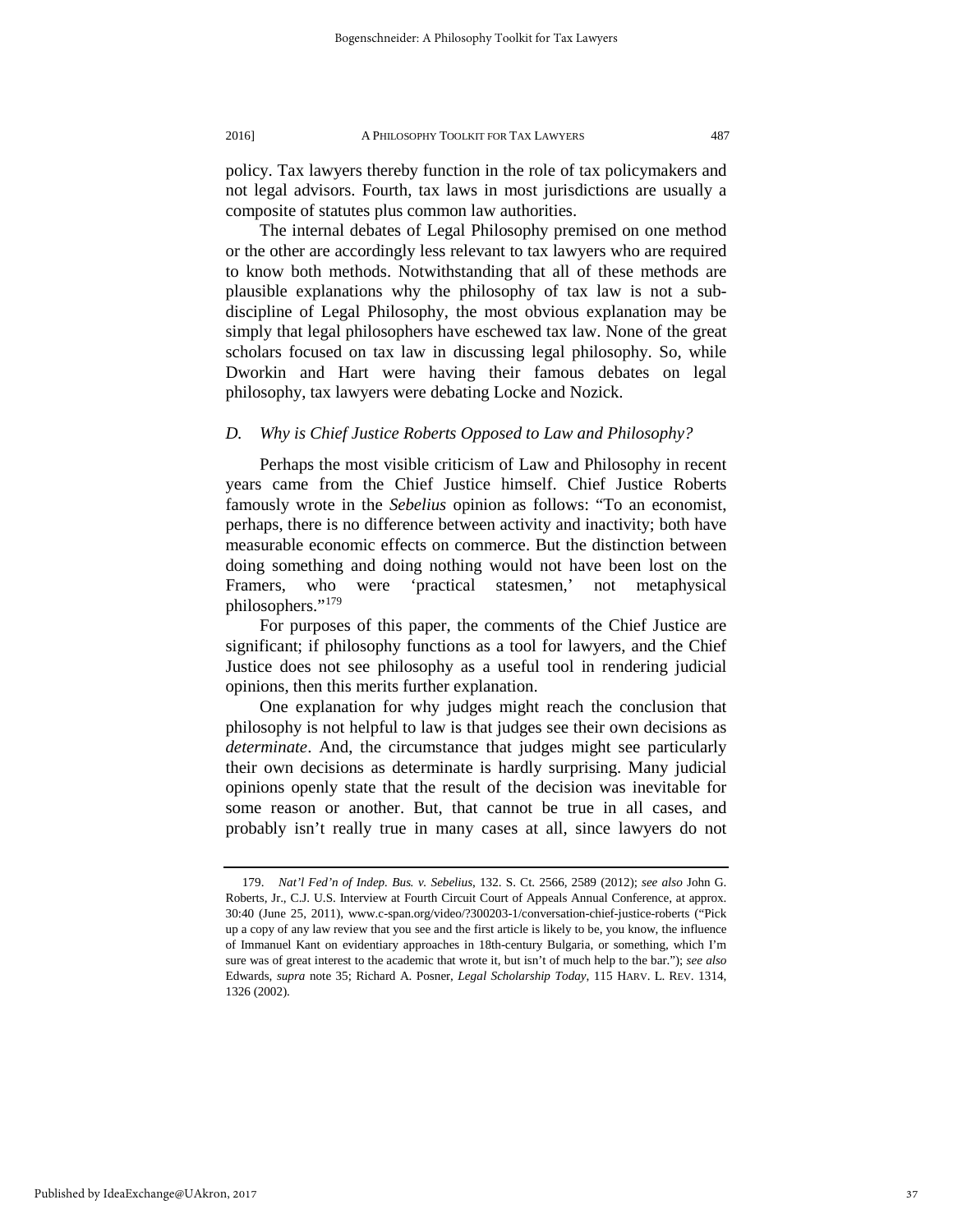choose to litigate cases with inherently determinate outcomes. Litigation is by definition largely outcome indeterminate. Aggressive tax planning is generally even more indeterminate than litigation. But, if determinate results can always be imagined by the judge in deciding a case using *stare decisis* as Charles Collier has proposed, then there is clearly no need for philosophy in legal practice.<sup>[180](#page-38-0)</sup> And, this is especially true in tax law where positivist tax scholars continually argue that "black letter law" is the only interpretational method available for tax law.

But, at least in Supreme Court decisions in the United States, the Court is called upon to decide a particular case on a novel set of facts. The *Sebelius* decision is a case in point where Chief Justice Roberts authorized the Obamacare penalty as a "tax."[181](#page-38-1) Much of the tax law community was shocked by this holding from the Chief Justice and could not have predicted it in a million years. The privileging of determinate outcomes in judicial decisions may also entail an idea of the facts of cases as always essentially the same. Or determinant outcomes may stem from the idea that situations allow judges to distill (or, think they are able to distill) new cases down to a prior known set of facts to which judges already know the answer. Judges are, of course, perfectly able to *determinatively* adjudicate the same case over and over again. Yet, apart from the judge who is able to divine his own opinions on any imaginable future case, or the judge who is willing to argue that the facts of the case really were not distinguishable from a prior case, the rest of the world sees judicial adjudication under the common law as outcome *indeterminate*, and particularly, the tax-related decisions of the Roberts court.<sup>[182](#page-38-2)</sup> As Singer wrote:

Determinacy is necessary to the ideology of the rule of law, for both theorists and judges. It is the only way judges can appear to apply the law rather than make it. Determinate rules and arguments are desirable because they restrain arbitrary judicial power. At the same time, determinacy is threatening. A completely determinate set of rules would require judges to apply existing rules mechanically even in unforeseen circumstances where the policy underlying the rule might not apply.<sup>[183](#page-38-3)</sup>

Another explanation for the exclusion of philosophy from judicial opinions is that "philosophy" actually means policymaking. Neomi Rao

<span id="page-38-1"></span><span id="page-38-0"></span><sup>180.</sup> *See* Charles Collier, *Precedent and Legal Authority: A Critical History*, 1988 WIS. L. REV. 771 (1988).

<sup>181.</sup> *Sebelius*, 132 S. Ct. 2566.

<sup>182.</sup> *See Comptroller of the Treasury of Maryland v. Wynne*, 135 S. Ct. 1787 (2015).

<span id="page-38-3"></span><span id="page-38-2"></span><sup>183.</sup> Joseph W. Singer, *The Player and the Cards: Nihilism and Legal Theory*, 94 YALE L.J. 1, 12 (1984).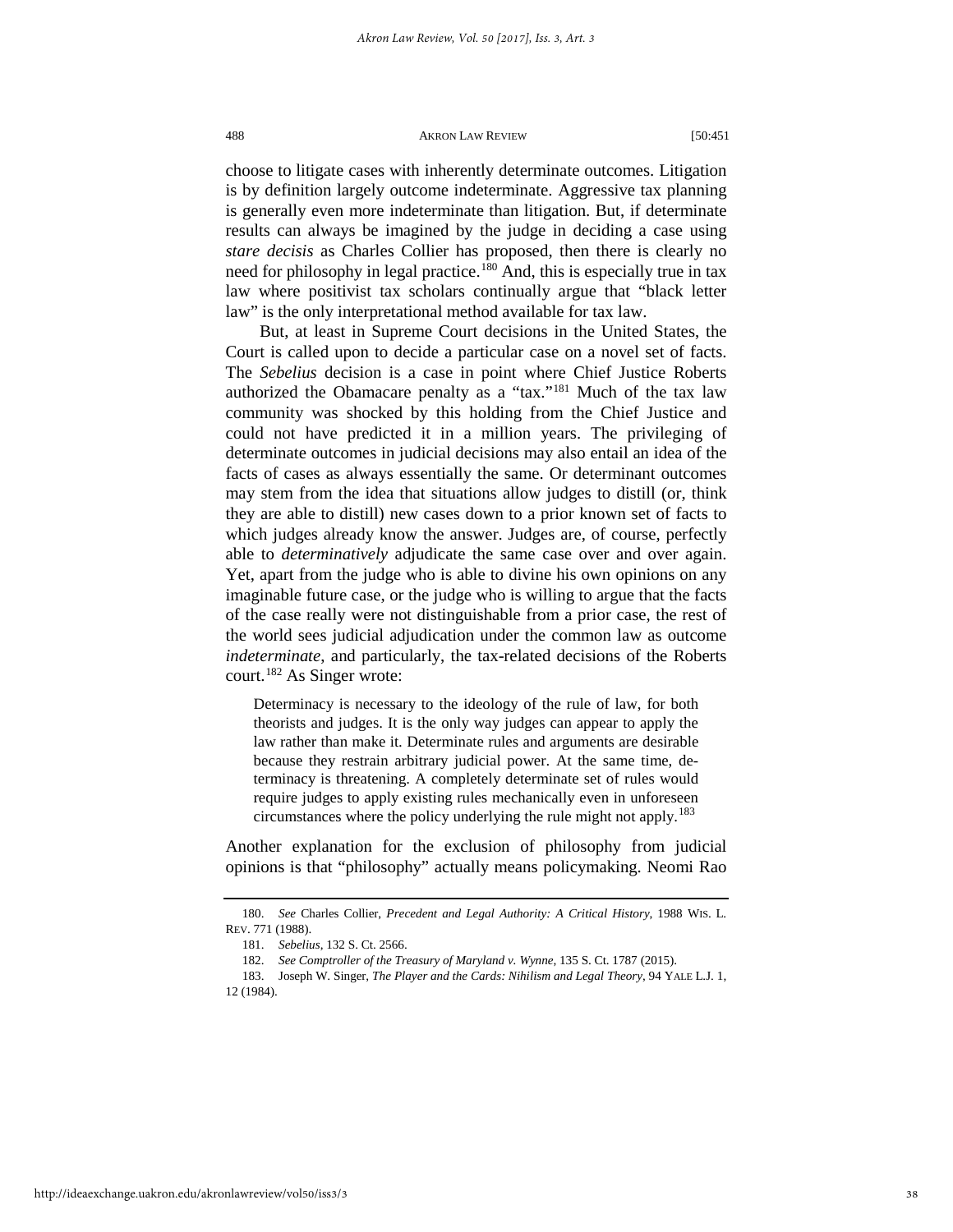wrote as follows:

The Court should . . . stay clear of philosophy and base its decisions on history, precedent, and a recognition of the limits of judicial authority. Three major distinctions between the philosophical and judicial enterprises compel this conclusion. First, judicial decision making is a practical activity . . . . Second, judges must work within institutional constraints in a political system that requires separation of powers. . . . Finally, judges in the Anglo-American legal system are bound by legal precedent, and draw legitimacy from references to cultural and political history.[184](#page-39-0)

Rao thus argues (similar to Schön) that tax adjudication using philosophy as opposed to "black letter" law is a form of what amounts to "sociology."[185](#page-39-1) Nonetheless, Philosophy of Language has the potential to be very helpful to legal interpretation.<sup>[186](#page-39-2)</sup> That is, if there is an idea accepted as a matter of international tax law, with agreement-in-use as to particular tax terms, it is possible for the meaning of terms to shift to cover new situations. We know the shift in the meaning of words occurs based on the heuristics of the international tax profession. For example, a "resident" entitled to a treaty might be understood as a matter of international tax law not to include certain hybrid entities used in aggressive tax avoidance.<sup>[187](#page-39-3)</sup> In that case, the meaning of tax treaties could perhaps be *objectively* known by the linguistic standards of international tax lawyers and not determined solely by the "interpreter." The use of philosophy thereby informs the method of legal interpretation, which is not a form of "back-door" policymaking even though it may lead to different policy results. So, as it turned out, philosophy actually furthers, not hinders, all of the goals set by Rao for legal interpretation.<sup>[188](#page-39-4)</sup>

<span id="page-39-0"></span><sup>184.</sup> Neomi Rao, *A Backdoor to Policy Making: The Use of Philosophers by the Supreme Court*, 65 U. CHI. L. REV. 1371, 1371-72 (1998).

<span id="page-39-1"></span><sup>185.</sup> *See* Stephen Feldman, *Diagnosing Power: Postmodernism in Legal Scholarship and Judicial Practice (with an Emphasis on the Teague Rule against New Rules in Habeas Corpus Cases)*, 88 NW. U. L. REV. 1046, 1087-88 (1994) ("Judges largely do not listen to or even care about what legal scholars write. On the other hand, normative language or discourse represents a manifestation of power itself. . . . By telling us that we must choose or this or that path, normative discourse consistently and repetitively reminds us that we are free to choose whichever path is the most appealing.").

<span id="page-39-2"></span><sup>186.</sup> *See* Ulf Linderfalk, *Is Treaty Interpretation an Art or a Science? International Law and Rational Decision Making*, 26 EUR. J. INT'L L. 169, 175 (2015).

<span id="page-39-4"></span><span id="page-39-3"></span><sup>187.</sup> *See* AVI-YONAH, *supra* note 110, at 92 ("The French tax authorities generally deny residence when the recipient of income is not effectively subject to tax.").

<sup>188.</sup> Rao, *supra* note 184.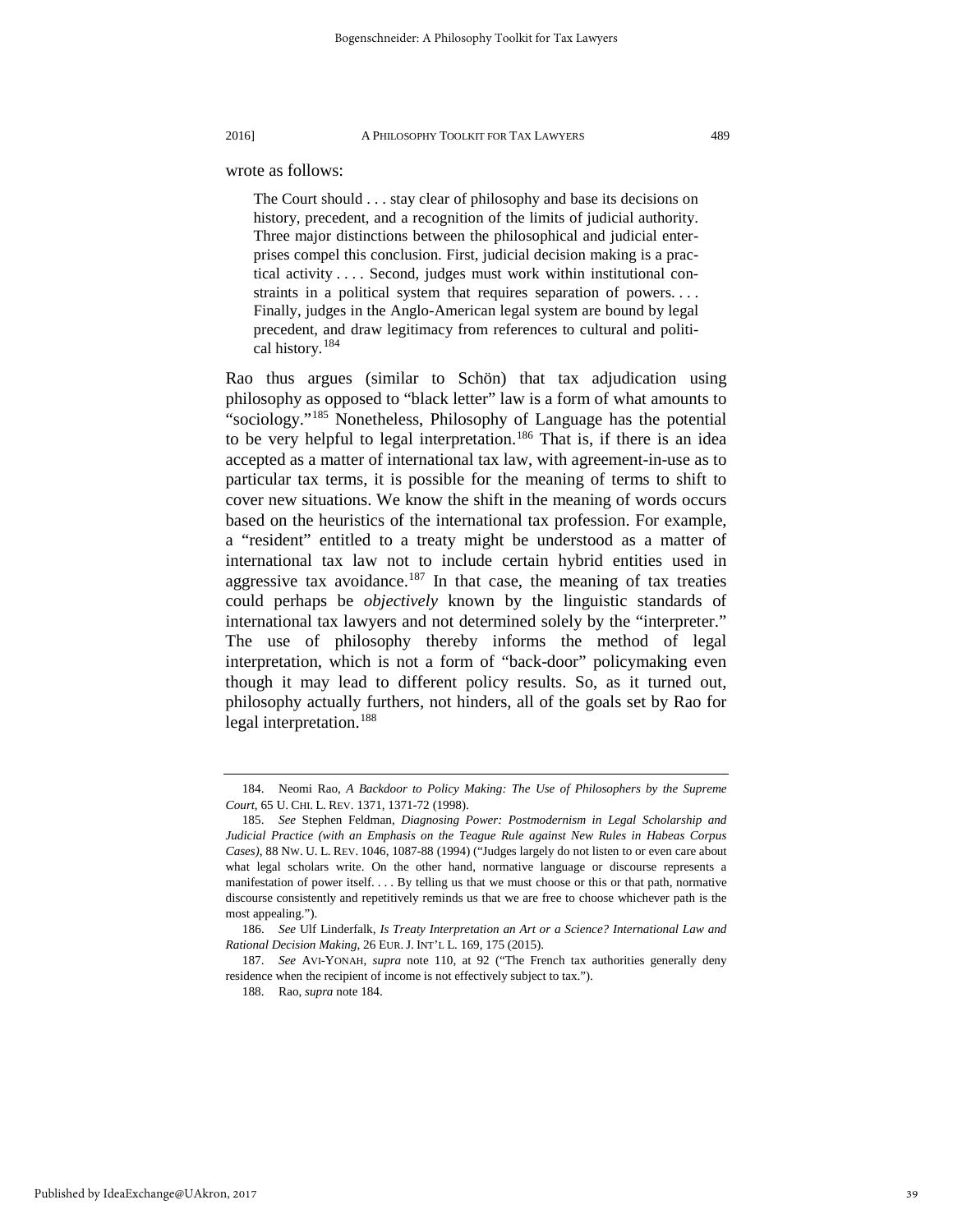# IV. INTERDISCIPLINARITY IN LEGAL SCHOLARSHIP

Interdisciplinarity is present in legal scholarship. Tax law analysis typically includes the use of principles from accounting, economics, psychology, and perhaps other disciplines relevant to taxation.<sup>[189](#page-40-0)</sup> An illustration of an interdisciplinary approach would be to use psychology to analyze tax law, which Kirchler clearly has done with the "slippery slope" framework, for example.<sup>[190](#page-40-1)</sup> Notably, scholars have opposed interdisciplinary scholarship in law both on the grounds that law builds itself from other disciplines,<sup>[191](#page-40-2)</sup> and that law has been taken over by other disciplines.<sup>[192](#page-40-3)</sup> However, if tax legal analysis is performed with reference to the consequences, which is the method now applied by the U.S. Supreme Court after *Sebelius* and *Wynne*, then non-legal fields are surely relevant to legal analysis.

Yet, philosophy may be understood not so much as interdisciplinary scholarship but as instructions on how to better employ an existing tool, or even how not to use an existing tool. Thus, in the context of interdisciplinary work in philosophy and law, scholars have opposed the idea of using a philosophical source as authority in law[.193](#page-40-4) The quintessential idea seems to be a hypothetical situation where a judge cites a philosopher as the authority for rendering a decision in a case, rather than applicable legal precedent, thereby violating the "rule of law."[194](#page-40-5) However, a citation to an actual case where that might have occurred in practice never seems to be provided (thus rendering the entirety of the discussion largely hypothetical).<sup>[195](#page-40-6)</sup> In most cases arising in the real world, a judge, or even a tax lawyer engaged in tax planning, might be expected to use philosophy to augment interpretation of legal authority and not to substitute for it. Collier argued that because the

<span id="page-40-6"></span>195. *See, e.g.*, Rao, *supra* note 184.

<span id="page-40-1"></span><span id="page-40-0"></span><sup>189.</sup> TAXATION: AN INTERDISCIPLINARY APPROACH TO RESEARCH (Margaret Lamb et al. eds. Oxford Univ. Press 2004).

<sup>190.</sup> Erich Kirchler, Erik Hoelzl, & Ingrid Wahl, *supra* note 118.

<span id="page-40-2"></span><sup>191.</sup> *See* Phillip Areeda, *Always a Borrower: Law and Other Disciplines*, 1988 DUKE L.J. 1029 (1988).

<sup>192.</sup> *See* McCloskey, *supra* note 85.

<span id="page-40-4"></span><span id="page-40-3"></span><sup>193.</sup> *See* Charles Collier, *Interdisciplinary Legal Scholarship in Search of a Paradigm*, 42 DUKE L.J. 840 (1993).

<span id="page-40-5"></span><sup>194.</sup> *See* Rebecca Prebble & John Prebble, *Does the Use of General Anti-Avoidance Rules to Combat Tax Avoidance Breach Principles of the Rule of Law?*, 55 SLU L.J. 21 (2010); *see also* Coleman & Leiter, *supra* note 6, at 580-83 ("There are at least three other motivations for attributing to liberalism (as a normative political theory) a commitment to determinacy as a political ideal. Two of these have to do with 'rule-of-law' considerations. First, legal outcomes must be determinate if individuals are to be put on notice as to their duties under the law and be provided with an opportunity to conform their behavior accordingly.").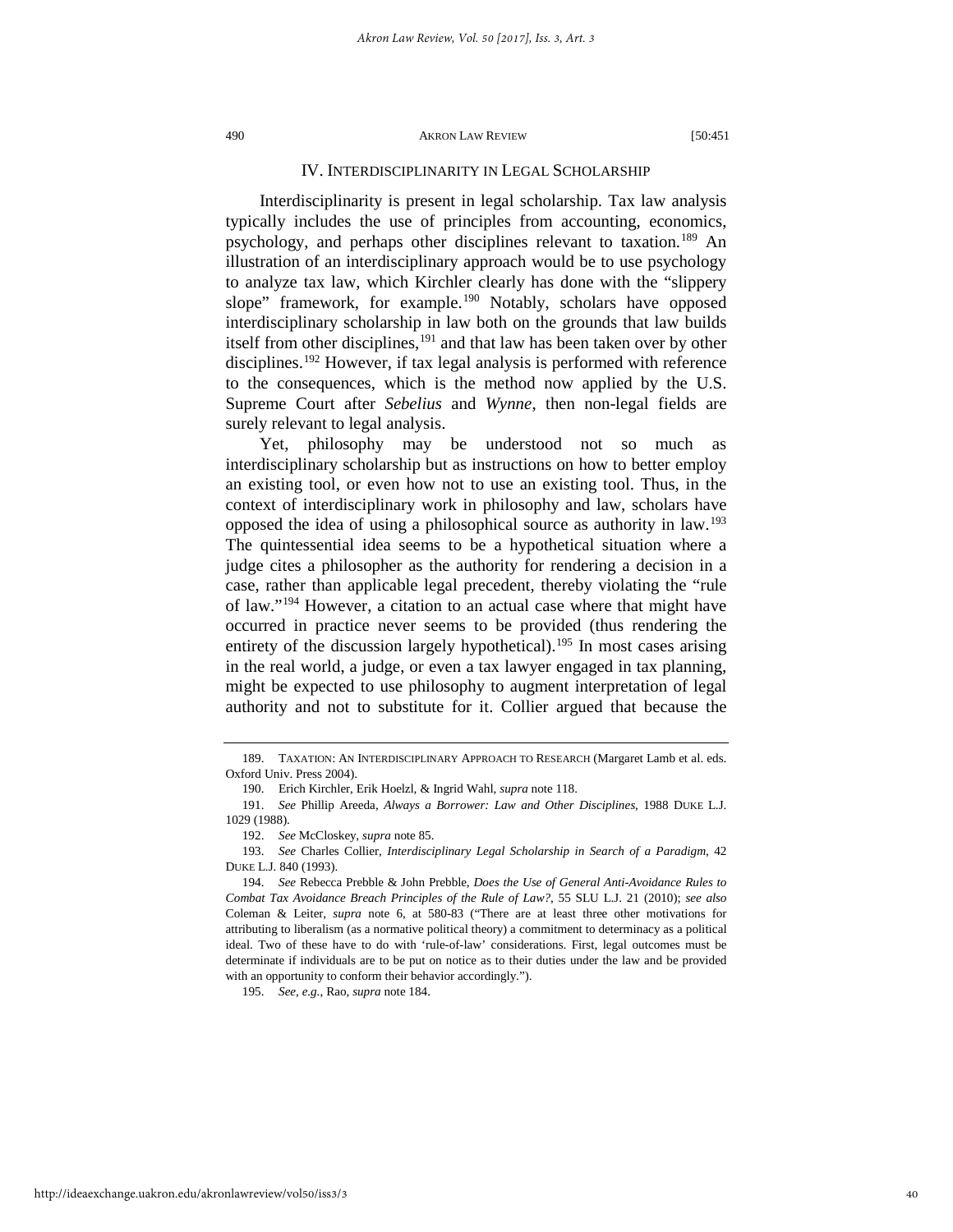humanities have little application to law and philosophers, they should not be cited as a source of "intellectual authority," and also because they might imply an alternative to precedential authority in the common law.[196](#page-41-0)

Other scholars have focused on the quality of the knowledge of the lawyer as a means to criticize interdisciplinary law scholarship. Francis Mootz wrote: "Interdisciplinary research will yield no insight if the legal theorist (or philosopher) demonstrates an inadequate understanding of philosophy (or law)."<sup>[197](#page-41-1)</sup> However, with respect to interdisciplinary research, the issue is not the respective skill of the craftsman in using the philosophical tool. Rather, the need for new methods arises based on the difficulty of the respective project. A tax lawyer that is interested in interdisciplinary scholarship most likely has a problem where the existing tool does not seem to work very well. Thus, in instances where the tax lawyer begins to make enhancements to tools, it is often done out of necessity with the intent to use the tool for some immediate and practical project in tax law; we should therefore expect to see interdisciplinary aspects arise within the actual practice of tax law.

Most of what tax lawyers are doing on a daily basis is some interdisciplinary combination of accounting, economics, or psychology. Examples might be financial reporting, transfer pricing, or drafting tax statutes. Philosophy bears on all these disciplines and, therefore, bears on law. If philosophy functions as a tool for tax lawyers, then interdisciplinary research represents the creation of an entirely new hybrid tool. This is distinguishable from *multidisciplinary* scholarship where multiple tools are applied, in turn to the same problem.<sup>[198](#page-41-2)</sup> An example of this hybrid-"tool" effect is Critical Legal Studies. As Coleman & Leiter wrote in respect of Critical Legal Studies: "[L]iberalism is committed to the law being determinate, objective and neutral. According to CLS, the problem with liberalism is that none of these ideals obtain in legal practice. Law is neither determinate, objective, nor neutral."[199](#page-41-3) These arguments, including the assertion that law reflects power relations in society, represent a possible new "tool" in the toolkit for tax lawyers. The new tool is comprised of a combination of "deconstructive" philosophy and Legal Philosophy as a new approach

<span id="page-41-0"></span><sup>196.</sup> Charles Collier, *The Use and Abuse of Humanistic Theory in Law: Reexamining the Assumptions of Interdisciplinary Scholarship*, 41 DUKE L.J. 191 (1991).

<span id="page-41-3"></span><span id="page-41-2"></span><span id="page-41-1"></span><sup>197.</sup> Francis J. Mootz III, *Law and Philosophy, Philosophy and Law*, 26 U. TOL. L. REV. 127, 128 (1995).

<sup>198.</sup> *See, e.g.*, AVI-YONAH, *supra* note 110.

<sup>199.</sup> Coleman & Leiter, *supra* note 6, at 549.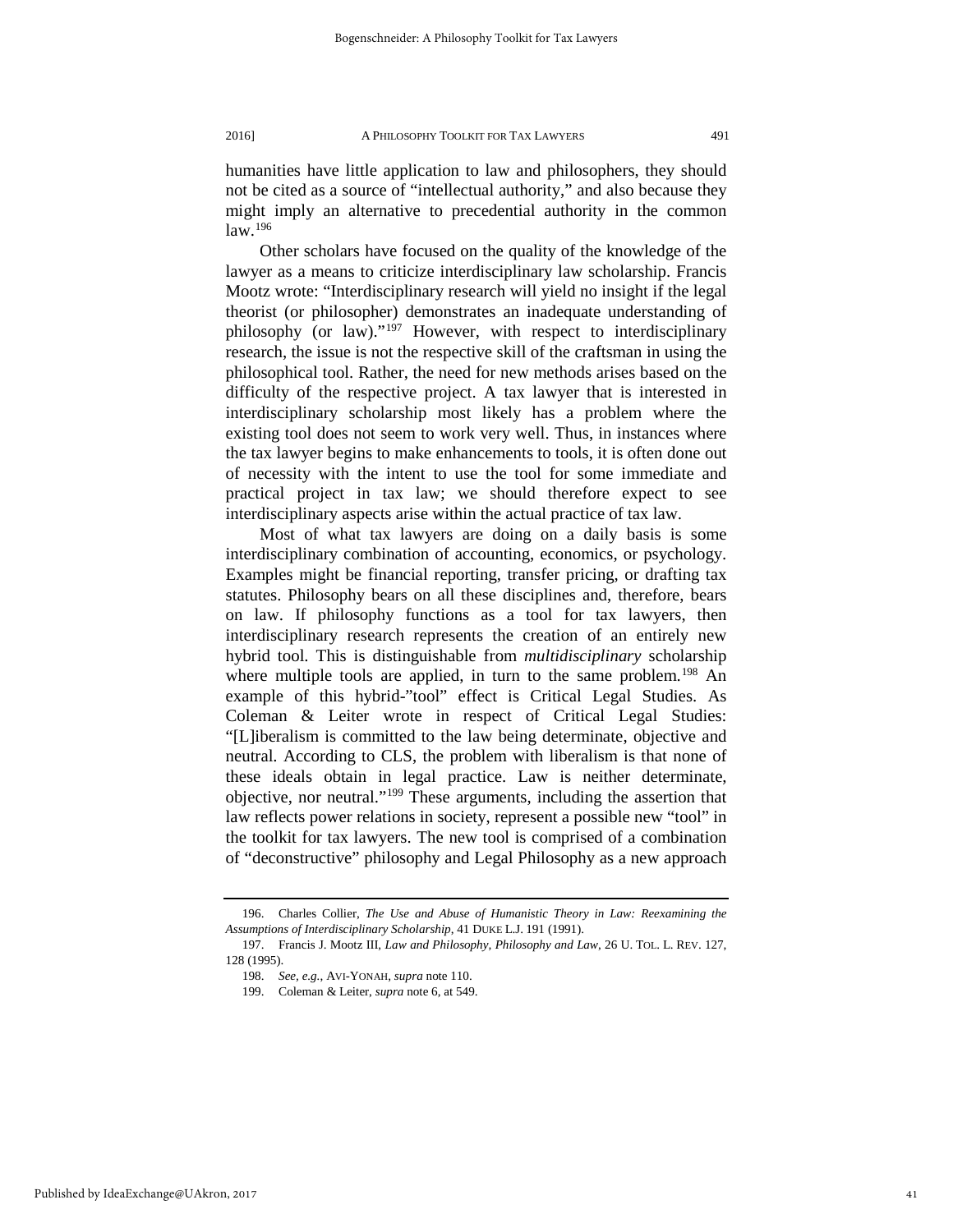to the theory of law. And, particularly with respect to tax law, that method seems particularly suited to addressing questions of what tax scholars refer to as "equity," both "vertical" and "horizontal" equity.<sup>200</sup> The various scholars who have argued Critical Legal Studies has burned itself out are wrong because it need not be the tool exclusively chosen by tax lawyers all the time. In other words, the expectations that Critical Legal Studies would become the only tool lawyers would choose to use for all tax projects are misguided. Likewise, the idea of some Tax Crit scholars that new tax words could be proposed that would immediately cross-off (and thereby supplant) all existing tax words are misguided.<sup>[201](#page-42-1)</sup>

Yet, it is not impossible that over time a new hybrid tool derived from interdisciplinary scholarship could be found to be very useful as a "tool" and thereby become the *de-facto* tool-of-choice for tax lawyers in most projects. As it stands, Tax Crit has not achieved that level of utility, and functions now as akin to the claw on the backside of the hammer that is used to pull out a bent nail. However, other examples of interdisciplinary scholarship in tax law, reflecting the cross-over of other areas, such as economic psychology, or Philosophy of Language, do represent "tools" for tax scholars that can be broadly applied to a variety of projects.

# V. CONCLUSION

Philosophy is highly beneficial to the practicing tax lawyer or scholar. Philosophy renders explicit the philosophical foundations that are implicit in the study of taxation and practice of tax law. The use of philosophy allows adjudication or tax policy-making to be approached in ways that are more transparent and intentional. As such, the working knowledge of philosophy provides what amounts to choice-of-tool to the tax lawyer. Such enhanced flexibility allows tax lawyers to do existing jobs better, but it also allows tax lawyers to take on other jobs that might not have seemed possible with a very limited toolset. Interdisciplinary scholarship is essentially the fashioning of a new tool by the tax lawyer,

<span id="page-42-0"></span><sup>200.</sup> Bret N. Bogenschneider, *Critical Legal Studies and Regressive Taxation in the United States*, 10 UNBOUND: HARV. J. LEGAL L. 98, 99 (2015); Livingston, *supra* note 155, at 1796 ("In practice, vertical equity tends to get less attention than the remaining categories, at least where academic lawyers are concerned."). *But see* Infanti, *supra* note 149, at 1194-95 ("Yet, despite these critiques, all mention of horizontal and vertical equity has far from disappeared from the pages of law reviews. Both 'mainstream' and critical tax scholars have embraced horizontal and vertical equity in their contributions to the tax policy literature; indeed, there has been some debate about whether critical tax theory raises issues of horizontal as opposed to vertical equity.").

<span id="page-42-1"></span><sup>201.</sup> *See, e.g.*, Infanti, *supra* note 149, at 1194.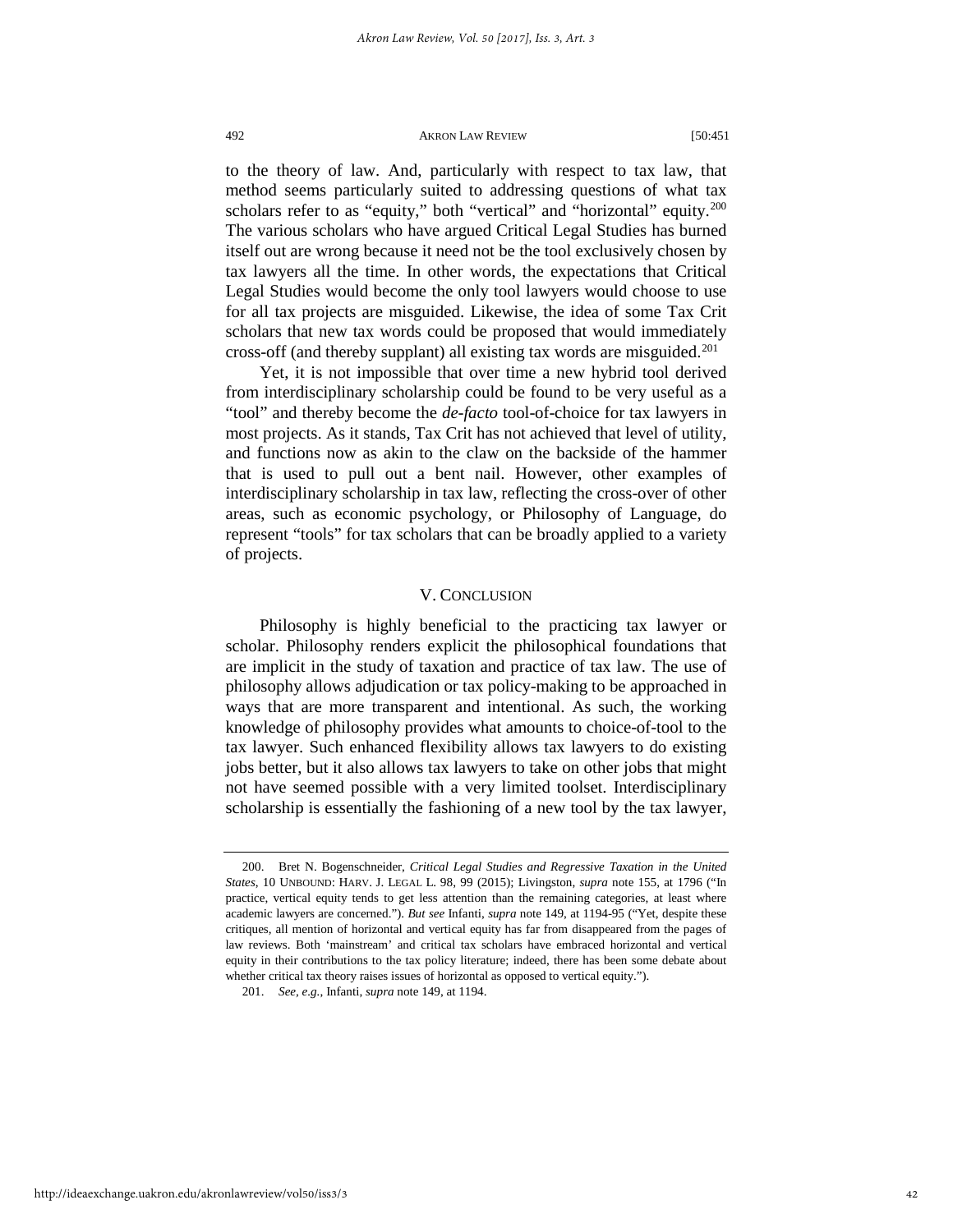usually out of necessity, in encountering a new project. The various criticisms rendered against law and philosophy, many with clever names such as "intellectual voyeurism"<sup>[202](#page-43-0)</sup> or "case against brilliance" are objections both in respect to tax lawyers using new philosophical tools and also the fashioning of new interdisciplinary philosophical tools.

Leiter's "voyeurism" argument against the use of philosophy in law amounts to the idea that lawyers are not trained to use philosophical power-tools and should just stick to conventional hammers. However, there are many ways to correctly use philosophy in respect of law that Leiter has not addressed, and many other ways to incorrectly use philosophy in respect of law, also not addressed.<sup>[203](#page-43-1)</sup> Furthermore, other usages for philosophy that future scholars will someday devise for the benefit of the field of law are impossible for us to anticipate today.

Tax law has been excluded thus far from Philosophy of Law. Accordingly, the foremost intellectual "crime" against law may not be not "intellectual voyeurism," but rather this de-emphasis of *discovery* where new ideas in legal scholarship are discouraged. Karl Popper identified such forms of argumentation applied in defense of the *status quo* in his description of "conventionalism" with an emphasis on scientific *discovery*. [204](#page-43-2)

Contrary to the idea that philosophy functions as a "back door" form of "policy," a strict "letter of the law" interpretational method leaves a substantial discretion to the legal "interpreter" to potentially engage in "sociology" in the guise of legal interpretation. The further idea that philosophy actually *is* policy represents confusion with legal methods versus legal outcomes. Philosophy represents the *disclosure* of the theory upon which the policy outcome was premised. Yet, philosophy does not require one particular outcome. As Critical Legal Studies has shown, legal interpretations are unlikely to be given from a universal "objective" perspective.<sup>[205](#page-43-3)</sup> The proffered "normative" versus "objective" method of legal interpretation is not helpful with respect to tax law; whenever any scientist or legal scholar sets forth a new hypothesis or drafts a legal opinion, this generally does not reflect an objective analysis of a statute toward a *determinative* outcome. Furthermore, in tax law, multinational firms are continually

<sup>202.</sup> Leiter, *supra* note 162.

<span id="page-43-3"></span><span id="page-43-2"></span><span id="page-43-1"></span><span id="page-43-0"></span><sup>203.</sup> For example, Leiter does not address the displacement of tax law by economics or other disciplines which obviously do not proceed from the perspective of Legal Philosophy. *See* Peter Goodrich, *Social Science and the Displacement of Law*, 32 L. & SOC'Y REV. 473 (1998).

<sup>204.</sup> POPPER, *supra* note 7.

<sup>205.</sup> Kennedy, *supra* note 143.